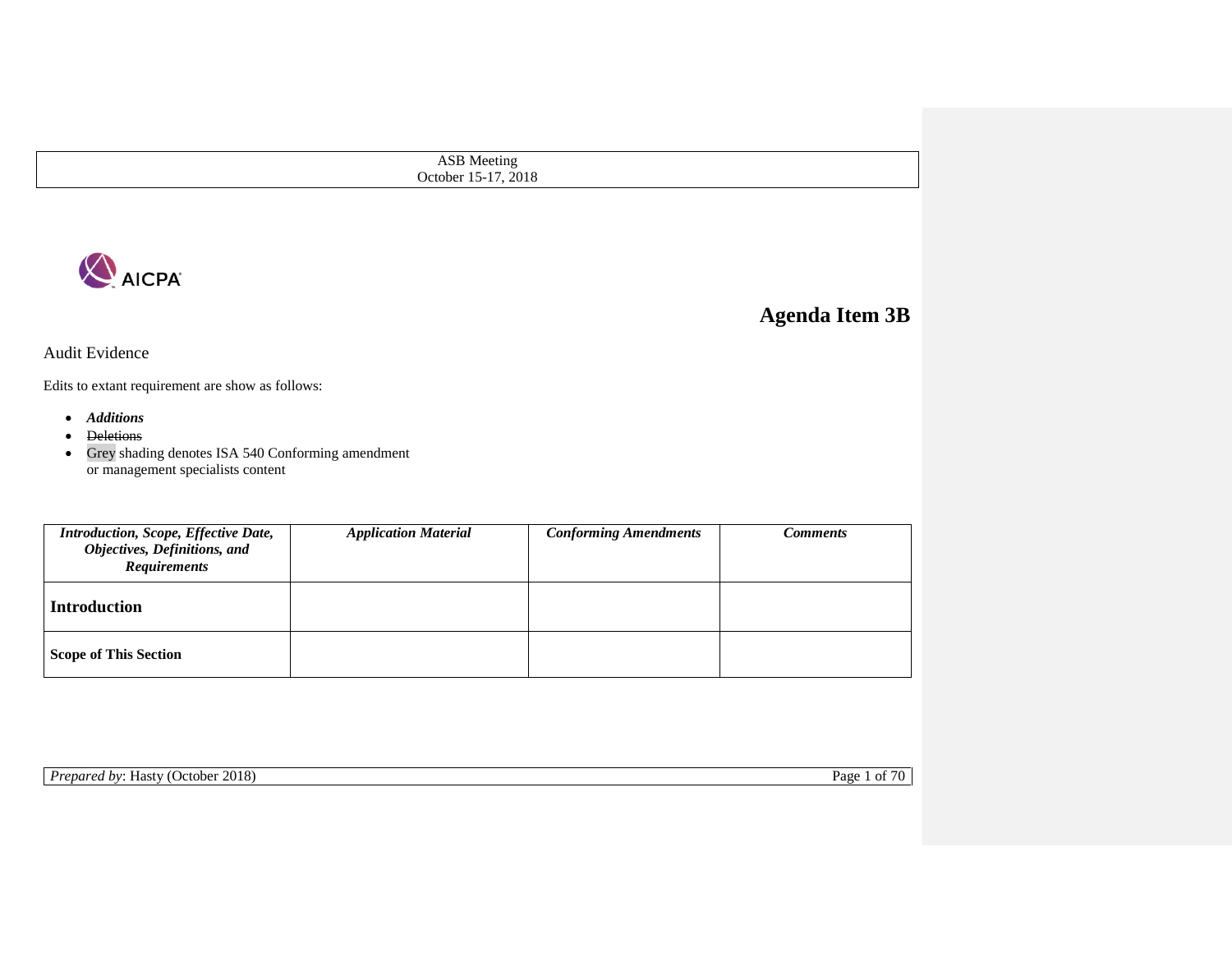| Introduction, Scope, Effective Date,<br>Objectives, Definitions, and<br><b>Requirements</b>                                                                            | <b>Application Material</b> | <b>Conforming Amendments</b> | <b>Comments</b> |
|------------------------------------------------------------------------------------------------------------------------------------------------------------------------|-----------------------------|------------------------------|-----------------|
| 1. This<br>what<br>explains<br>section<br>constitutes audit evidence in an audit of<br>financial statements and addresses the<br>auditor's responsibility to<br>obtain |                             |                              |                 |
| sufficient appropriate audit evidence to<br>be able to draw reasonable conclusions<br>on which to base the auditor's opinion.                                          |                             |                              |                 |

AU-C 500 Table Proposed Standard – Marked from Extant

**Deleted:** design and perform audit procedures to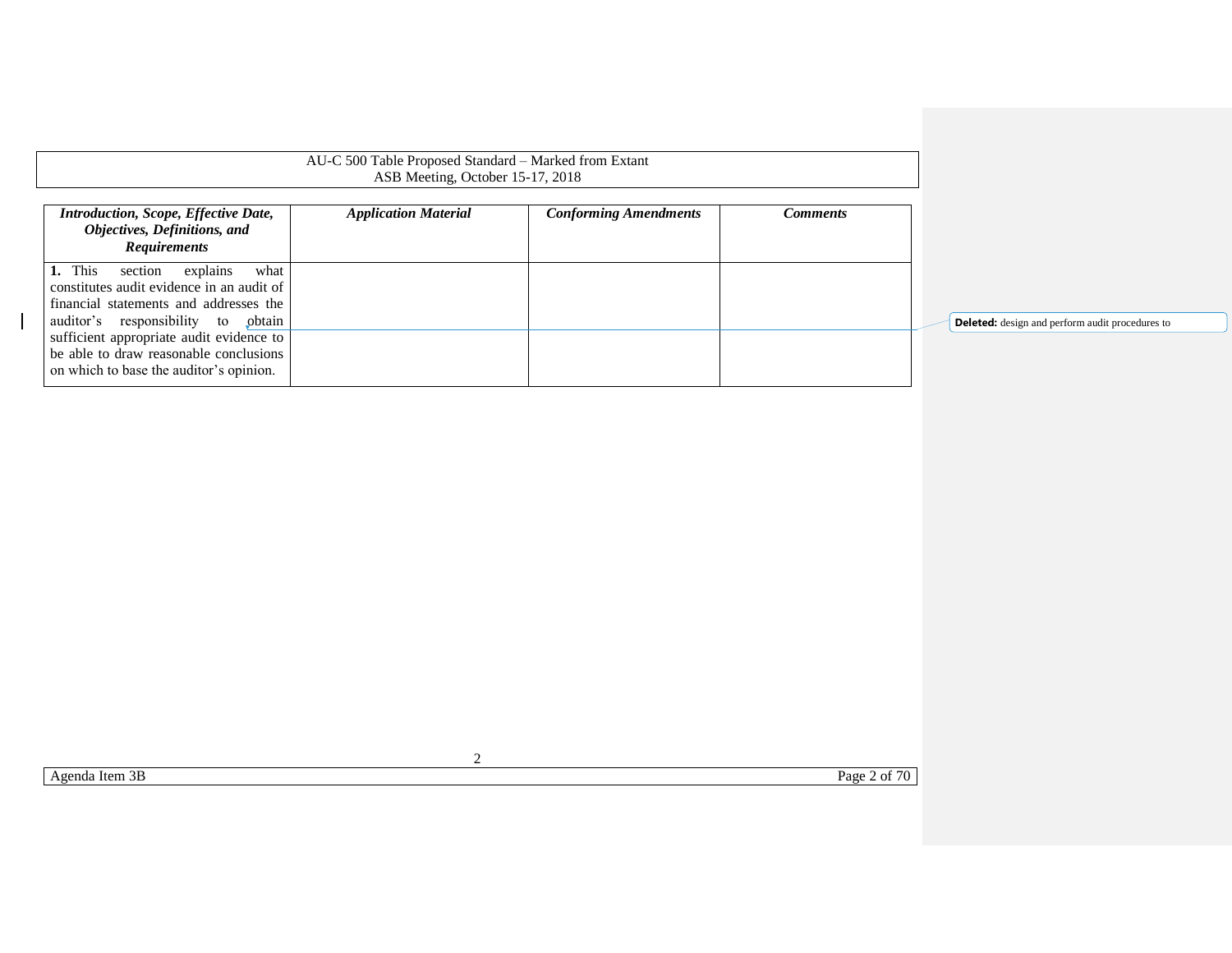<span id="page-2-0"></span>

| AU-C 500 Table Proposed Standard - Marked from Extant<br>ASB Meeting, October 15-17, 2018                                                                                                                                                                                                                                                                                                                                                                                                                                                                                                                                                                                                           |                             |                              |                 |  |  |
|-----------------------------------------------------------------------------------------------------------------------------------------------------------------------------------------------------------------------------------------------------------------------------------------------------------------------------------------------------------------------------------------------------------------------------------------------------------------------------------------------------------------------------------------------------------------------------------------------------------------------------------------------------------------------------------------------------|-----------------------------|------------------------------|-----------------|--|--|
| Introduction, Scope, Effective Date,<br>Objectives, Definitions, and<br><b>Requirements</b>                                                                                                                                                                                                                                                                                                                                                                                                                                                                                                                                                                                                         | <b>Application Material</b> | <b>Conforming Amendments</b> | <b>Comments</b> |  |  |
| The evaluation of whether relevant<br>information<br>constitutes<br>sufficient<br>appropriate audit evidence is a matter for<br>the auditor's professional judgment,<br>applying professional skepticism, the<br>degree to which the auditor may draw<br>conclusions,<br>inappropriate<br>the<br>assessment of the risks of material<br>misstatements, and the audit procedures<br>Such evaluation is also<br>performed.<br>affected by the sources, reliability and<br>nature of the information to be used as<br>audit evidence. These factors are<br>depicted as follows:<br><b>Sources</b><br><b>Accuracy</b><br><b>Relevance and Reliability</b><br><b>Authenticity</b><br><b>Completeness</b> |                             |                              |                 |  |  |
| Nature<br><b>Risk of Bias</b>                                                                                                                                                                                                                                                                                                                                                                                                                                                                                                                                                                                                                                                                       |                             |                              |                 |  |  |

Agenda Item 3B Page 3 of 70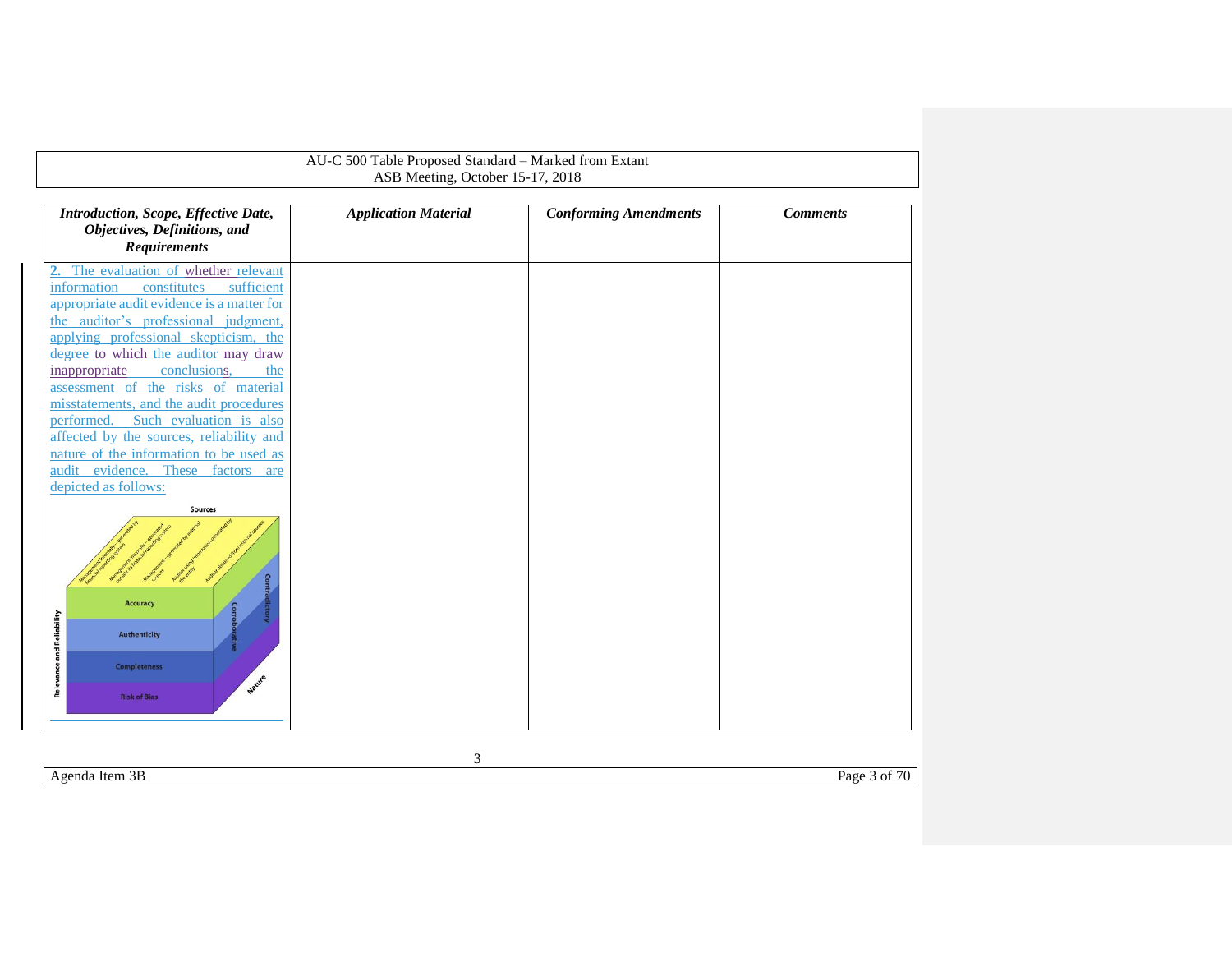| <b>Application Material</b><br>Introduction, Scope, Effective Date,<br>Objectives, Definitions, and<br><b>Requirements</b> | <b>Conforming Amendments</b> | <b>Comments</b>                                                                                                                              |                                                                                                                                                                                                                                                                                                                                                                                                                                                  |
|----------------------------------------------------------------------------------------------------------------------------|------------------------------|----------------------------------------------------------------------------------------------------------------------------------------------|--------------------------------------------------------------------------------------------------------------------------------------------------------------------------------------------------------------------------------------------------------------------------------------------------------------------------------------------------------------------------------------------------------------------------------------------------|
|                                                                                                                            |                              |                                                                                                                                              |                                                                                                                                                                                                                                                                                                                                                                                                                                                  |
| $\bullet$                                                                                                                  |                              | The Task Force agreed to<br>delete this paragraph because                                                                                    | <b>Deleted: .02</b> This section is applicable to all the audit                                                                                                                                                                                                                                                                                                                                                                                  |
|                                                                                                                            |                              | it does not seem to add much<br>incremental information.<br>Audit Evidence is a<br>fundamental standard and<br>affects many other standards. | evidence obtained during the course of the audit. Other AU-<br>C sections address¶<br>specific aspects of the audit (for example, section 315,<br>Understanding the Entity and Its Environment and Assessing<br>the Risks of Material Misstatement);<br>the audit evidence to be obtained regarding a particular topic<br>(for example, section 570, The Auditor's Consideration of an<br>Entity's Ability to Continue as a Going Concern); $\P$ |
| [Revised, August 2012, to reflect<br>conforming changes necessary due to<br>the issuance of SAS No. 126.]                  |                              |                                                                                                                                              | specific procedures to obtain audit evidence (for example,<br>section 520, Analytical Procedures); and<br>the evaluation of whether sufficient appropriate audit<br>evidence has been obtained (for example, section 200,<br>Overall Objectives of the Independent Auditor and the<br>Conduct of an Audit in Accordance With Generally Accepted<br>Auditing Standards, and section 330, Performing Audit                                         |
| <b>Effective Date</b>                                                                                                      |                              |                                                                                                                                              | Procedures in Response to Assessed Risks and Evaluating<br>the Audit Evidence Obtained                                                                                                                                                                                                                                                                                                                                                           |
| 3. This section is effective for audits of                                                                                 |                              |                                                                                                                                              | Deleted: .03                                                                                                                                                                                                                                                                                                                                                                                                                                     |
| financial statements for periods ending<br>on or after December 15,                                                        |                              |                                                                                                                                              | <b>Deleted: 2012</b>                                                                                                                                                                                                                                                                                                                                                                                                                             |
| Objective                                                                                                                  |                              |                                                                                                                                              |                                                                                                                                                                                                                                                                                                                                                                                                                                                  |
| 4. The objective of the auditor is to                                                                                      |                              |                                                                                                                                              | Deleted: .04                                                                                                                                                                                                                                                                                                                                                                                                                                     |
| obtain sufficient appropriate audit<br>evidence to be able to draw reasonable                                              |                              |                                                                                                                                              | <b>Deleted:</b> design and perform audit                                                                                                                                                                                                                                                                                                                                                                                                         |
| conclusions on which to base the                                                                                           |                              |                                                                                                                                              | Deleted: -procedures                                                                                                                                                                                                                                                                                                                                                                                                                             |
| auditor's opinion.                                                                                                         |                              |                                                                                                                                              | <b>Deleted:</b> that enable the auditor to                                                                                                                                                                                                                                                                                                                                                                                                       |

Agenda Item 3B Page 4 of 70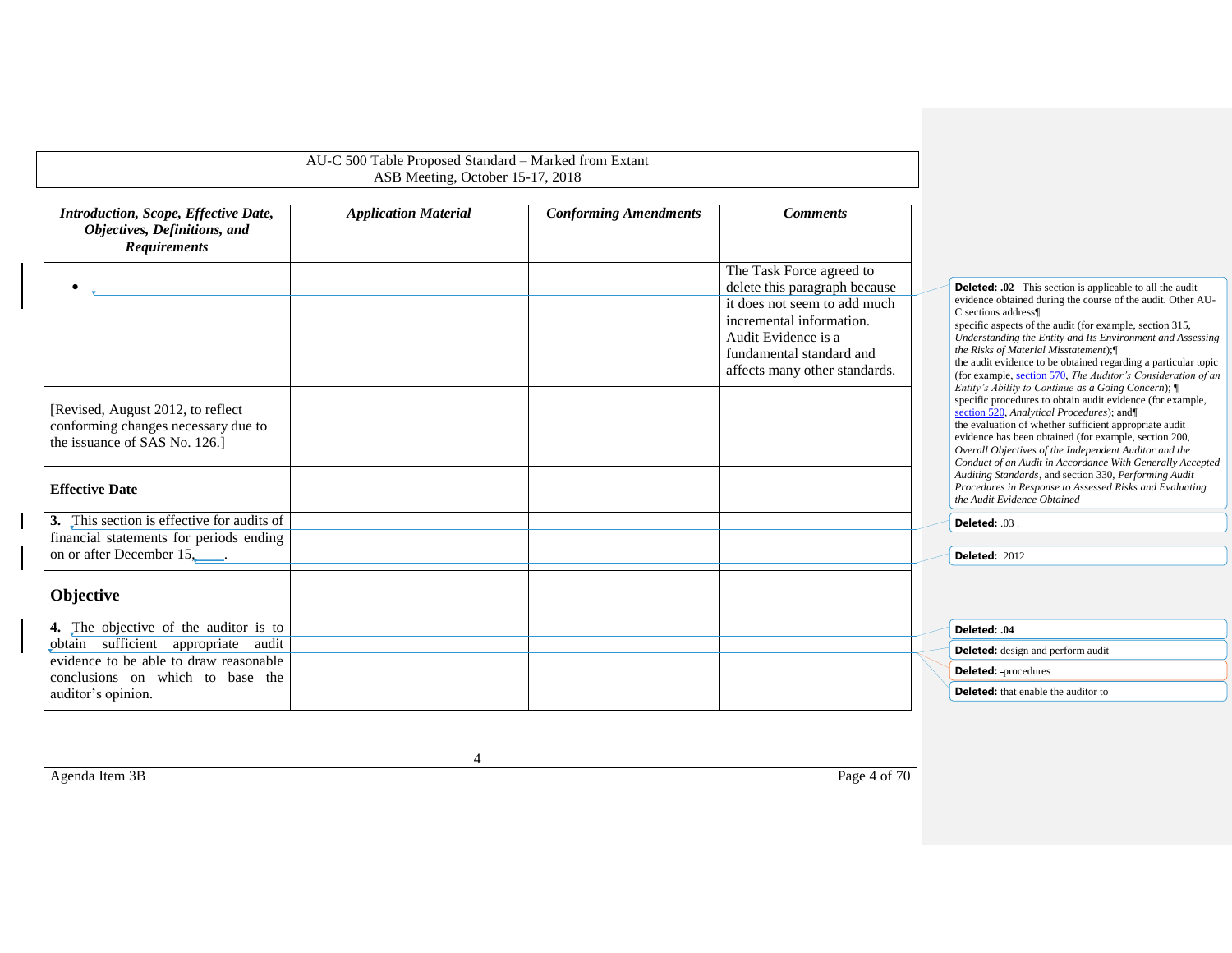<span id="page-4-1"></span><span id="page-4-0"></span>

|                                                                                                                                          | AU-C 500 Table Proposed Standard - Marked from Extant<br>ASB Meeting, October 15-17, 2018                                                                                                                                                                                                                                                                                                                                                                         |                              |                                                                                                                                                                                                                                                                                                                                                                                           |                                                                                                                                                                                                                                                                                                                                                                                                                                                                       |
|------------------------------------------------------------------------------------------------------------------------------------------|-------------------------------------------------------------------------------------------------------------------------------------------------------------------------------------------------------------------------------------------------------------------------------------------------------------------------------------------------------------------------------------------------------------------------------------------------------------------|------------------------------|-------------------------------------------------------------------------------------------------------------------------------------------------------------------------------------------------------------------------------------------------------------------------------------------------------------------------------------------------------------------------------------------|-----------------------------------------------------------------------------------------------------------------------------------------------------------------------------------------------------------------------------------------------------------------------------------------------------------------------------------------------------------------------------------------------------------------------------------------------------------------------|
| Introduction, Scope, Effective Date,<br>Objectives, Definitions, and<br><b>Requirements</b>                                              | <b>Application Material</b>                                                                                                                                                                                                                                                                                                                                                                                                                                       | <b>Conforming Amendments</b> | <b>Comments</b>                                                                                                                                                                                                                                                                                                                                                                           |                                                                                                                                                                                                                                                                                                                                                                                                                                                                       |
| <b>Definitions</b>                                                                                                                       | Definitions (Ref: par. 5)                                                                                                                                                                                                                                                                                                                                                                                                                                         |                              |                                                                                                                                                                                                                                                                                                                                                                                           |                                                                                                                                                                                                                                                                                                                                                                                                                                                                       |
| 5. For purposes of generally accepted<br>auditing standards, the following terms<br>have the meanings attributed as follows:             |                                                                                                                                                                                                                                                                                                                                                                                                                                                                   |                              |                                                                                                                                                                                                                                                                                                                                                                                           | Deleted: .05                                                                                                                                                                                                                                                                                                                                                                                                                                                          |
| <b>Accounting records.</b> The entity's<br>internal information underlying the<br>financial statements and disclosures.<br>(Ref: par A1) | A1.<br>Examples<br><sub>of</sub><br>accounting<br>records include the following:<br>the underlying records of<br>$\bullet$<br>initial accounting entries and<br>supporting records, such as<br>checks and records of<br>electronic fund transfers;<br>invoices: contracts: the general<br>and subsidiary ledgers; journal<br>entries; and<br>supporting records, such as<br>spreadsheets, cost allocations,<br>computations, reconciliations.<br>and disclosures. |                              | Definition appears to be dated<br>and does not seem to<br>encompass certain matters that<br>could be considered as part of<br>the accounting records, e.g.<br>data. Other terms may be<br>considered such as<br>"information" or "data."<br>The Task Force suggested<br>moving the examples in the<br>definition to the application<br>material and include some<br>more modern examples. | <b>Deleted:</b> The records of initial accounting entries and<br>supporting records, such as checks and records of electronic<br>fund transfers; invoices; contracts; the general and subsidiary<br>ledgers; journal entries and other adjustments to the financial<br>statements that are not reflected in journal entries; and<br>records, such as work sheets and spreadsheets, supporting<br>cost allocations, computations, reconciliations, and<br>disclosures. |
|                                                                                                                                          |                                                                                                                                                                                                                                                                                                                                                                                                                                                                   |                              | The Task Force agreed to<br>delete this definition and the<br>definition of sufficiency.<br>There seems to be<br>misconceptions about the term<br>sufficiency. In some                                                                                                                                                                                                                    | <b>Deleted:</b> Appropriateness (of audit evidence). The<br>measure of the quality of audit evidence (that is, its relevance<br>and reliability that provides a basis for the conclusions on<br>which the auditor's opinion is based).                                                                                                                                                                                                                                |
| Agenda Item 3B                                                                                                                           | 5                                                                                                                                                                                                                                                                                                                                                                                                                                                                 |                              | Page 5 of 70                                                                                                                                                                                                                                                                                                                                                                              |                                                                                                                                                                                                                                                                                                                                                                                                                                                                       |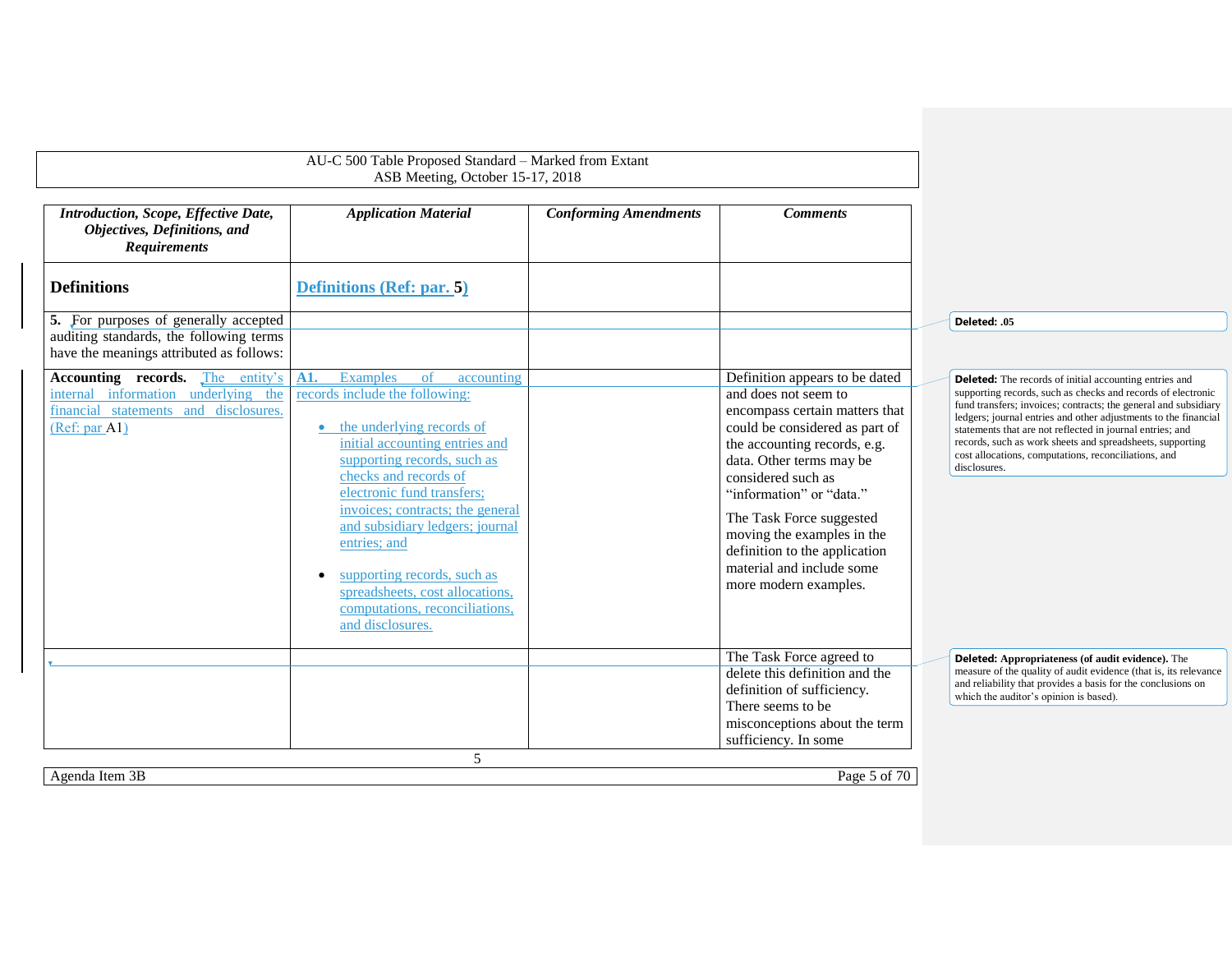<span id="page-5-1"></span><span id="page-5-0"></span>

|                                                                                                                                                                                                                    | AU-C 500 Table Proposed Standard - Marked from Extant<br>ASB Meeting, October 15-17, 2018                                                                                                                                      |                              |                                                                                                                                                                                                                                    |                                                                                                                                                              |
|--------------------------------------------------------------------------------------------------------------------------------------------------------------------------------------------------------------------|--------------------------------------------------------------------------------------------------------------------------------------------------------------------------------------------------------------------------------|------------------------------|------------------------------------------------------------------------------------------------------------------------------------------------------------------------------------------------------------------------------------|--------------------------------------------------------------------------------------------------------------------------------------------------------------|
| Introduction, Scope, Effective Date,<br>Objectives, Definitions, and<br><b>Requirements</b>                                                                                                                        | <b>Application Material</b>                                                                                                                                                                                                    | <b>Conforming Amendments</b> | <b>Comments</b>                                                                                                                                                                                                                    |                                                                                                                                                              |
|                                                                                                                                                                                                                    |                                                                                                                                                                                                                                |                              | situations, obtaining more<br>information may not<br>necessarily lead to higher<br>quality audit evidence. In<br>addition, the concepts of<br>"sufficiency" and<br>"appropriateness" are fully<br>described later in the standard. |                                                                                                                                                              |
| Audit evidence. Information that has<br>been evaluated and used by the auditor<br>in arriving at the conclusions on which<br>the auditor's opinion is based. (Ref: par                                             | evidence may<br>A2.<br>Audit<br>be<br>obtained through the performance of<br>audit<br>procedures<br>various<br>on<br>information obtained by the auditor.                                                                      |                              | Added examples to illustrate<br>the different forms of audit<br>evidence that an auditor may<br>obtain.                                                                                                                            | <b>Deleted:</b> exist inor bank accountor                                                                                                                    |
| $A2$ )                                                                                                                                                                                                             | The auditor may perform various<br>procedures using different audit tools<br>and techniques, including audit data<br>analytics, visualization, or artificial<br>intelligence in meeting objectives of<br>the audit procedures. |                              |                                                                                                                                                                                                                                    | <b>Deleted:</b> Audit evidence includes both information<br>contained in the accounting records underlying the financial<br>statements and other information |
| <b>External Information Source.</b> An<br>external individual or organization that<br>provides information that has been used<br>by the entity in preparing the financial<br>statements, or that has been obtained | A3.<br>External information sources<br>include<br>pricing<br>may<br>services.<br>governmental organizations, central<br>banks or recognized stock exchanges.<br>Examples of information that may be                            |                              | Definition and related<br>application material is from<br>ISA 540 (revised) as a<br>conforming amendment to<br>ISA 540.                                                                                                            |                                                                                                                                                              |
| used by the auditor as audit evidence,<br>when such information is suitable for use<br>by a broad range of users. When<br>information has been provided by an<br>individual or organization acting in the          | obtained from external information<br>sources include:<br>• Prices and pricing related data;                                                                                                                                   |                              | The Task Force expressed<br>concern about this definition.<br>Is this definition necessary in<br>view of the new framework                                                                                                         |                                                                                                                                                              |
| Agenda Item 3B                                                                                                                                                                                                     | 6                                                                                                                                                                                                                              |                              | Page 6 of 70                                                                                                                                                                                                                       |                                                                                                                                                              |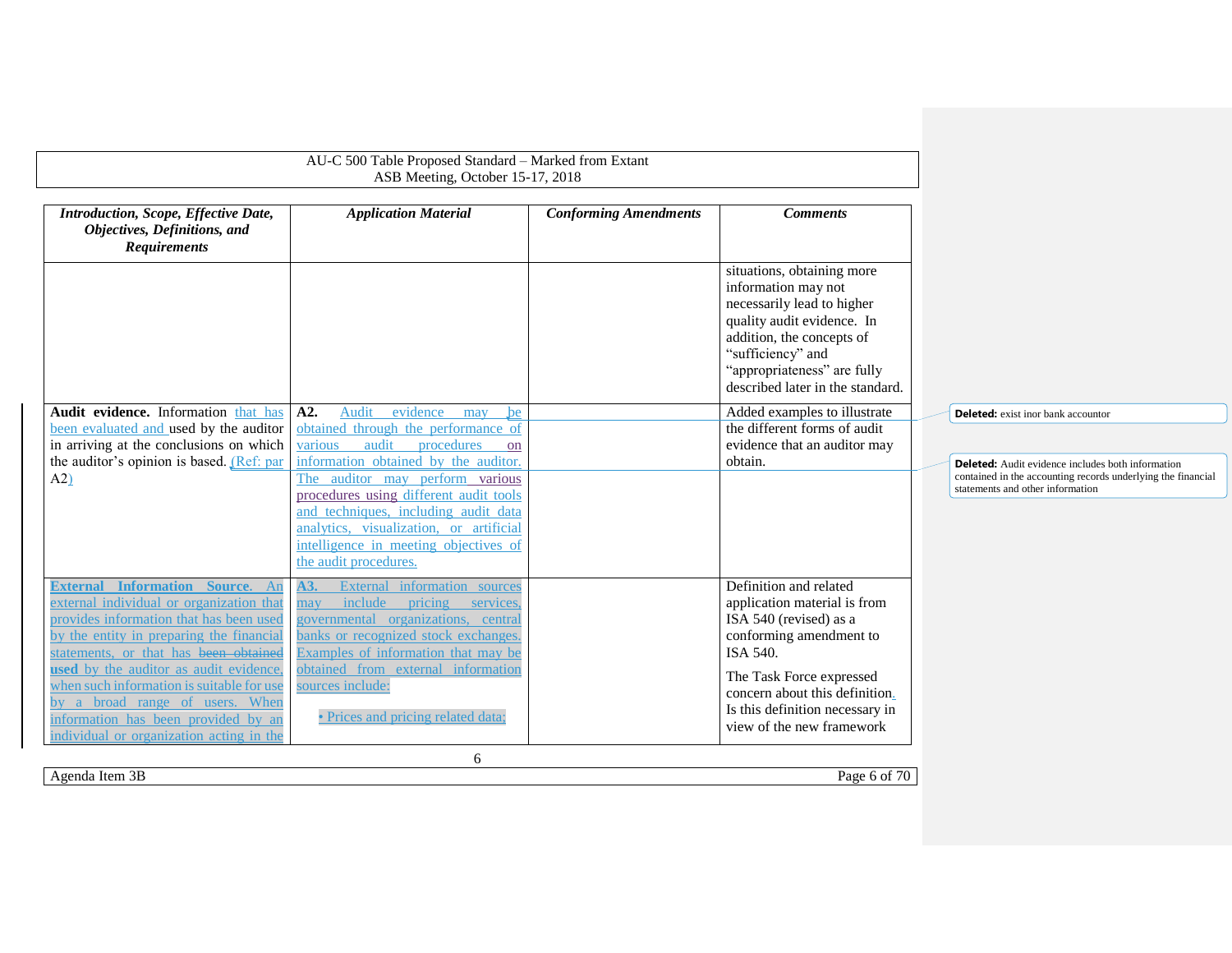| AU-C 500 Table Proposed Standard - Marked from Extant<br>ASB Meeting, October 15-17, 2018                                                                                                                                                                                                               |                                                                                                                                                                                                                                                                                                                                                                                                                                                                                                    |                              |                                                                                                                                                                                                                                                                                                                                                                                                                                                                                                                |  |  |  |
|---------------------------------------------------------------------------------------------------------------------------------------------------------------------------------------------------------------------------------------------------------------------------------------------------------|----------------------------------------------------------------------------------------------------------------------------------------------------------------------------------------------------------------------------------------------------------------------------------------------------------------------------------------------------------------------------------------------------------------------------------------------------------------------------------------------------|------------------------------|----------------------------------------------------------------------------------------------------------------------------------------------------------------------------------------------------------------------------------------------------------------------------------------------------------------------------------------------------------------------------------------------------------------------------------------------------------------------------------------------------------------|--|--|--|
|                                                                                                                                                                                                                                                                                                         |                                                                                                                                                                                                                                                                                                                                                                                                                                                                                                    |                              |                                                                                                                                                                                                                                                                                                                                                                                                                                                                                                                |  |  |  |
| Introduction, Scope, Effective Date,<br>Objectives, Definitions, and<br><b>Requirements</b>                                                                                                                                                                                                             | <b>Application Material</b>                                                                                                                                                                                                                                                                                                                                                                                                                                                                        | <b>Conforming Amendments</b> | <b>Comments</b>                                                                                                                                                                                                                                                                                                                                                                                                                                                                                                |  |  |  |
| capacity of a management's specialist,<br>service organization <sup>13</sup> , or auditor's<br>specialist <sup>14</sup><br>individual<br>the<br><b>or</b><br>organization is not considered<br>an<br>external information source with respect<br>to that particular information. (Ref: par<br>$A3 - A6$ | · Macro-economic data, such as<br>historical and forecast<br>unemployment rates and economic<br>growth rates, or census data;<br>· Credit history data;<br>• Industry specific data, such as an<br>index of reclamation costs for<br>certain extractive industries, or<br>viewership information or ratings<br>used to determine advertising<br>revenue in the entertainment<br>industry; and<br>• Mortality tables used to<br>determine liabilities in the life<br>insurance and pension sectors. |                              | which would require the<br>auditor to apply the criteria in<br>evaluating the audit evidence<br>regardless of its source. This<br>seems to be overly<br>prescriptive. What about in<br>situations when the auditor<br>obtains information for an<br>external source? Also, the<br>Task Force has concern about<br>the documentation<br>requirements around such<br>criteria, that is the auditor<br>would have to document that<br>the information used is<br>'suitable for use by a broad<br>range of users.' |  |  |  |
|                                                                                                                                                                                                                                                                                                         | A particular set of information<br>A4.<br>is more likely to be suitable for use by<br>a broad range of users and less likely to<br>be subject to influence by any<br>particular user if the external individual<br>or organization provides it to the public<br>for free, or makes it available to a wide<br>range of users in return for payment of<br>a fee. Judgment may be required in<br>determining whether the information is                                                               |                              |                                                                                                                                                                                                                                                                                                                                                                                                                                                                                                                |  |  |  |

7

Agenda Item 3B Page 7 of 70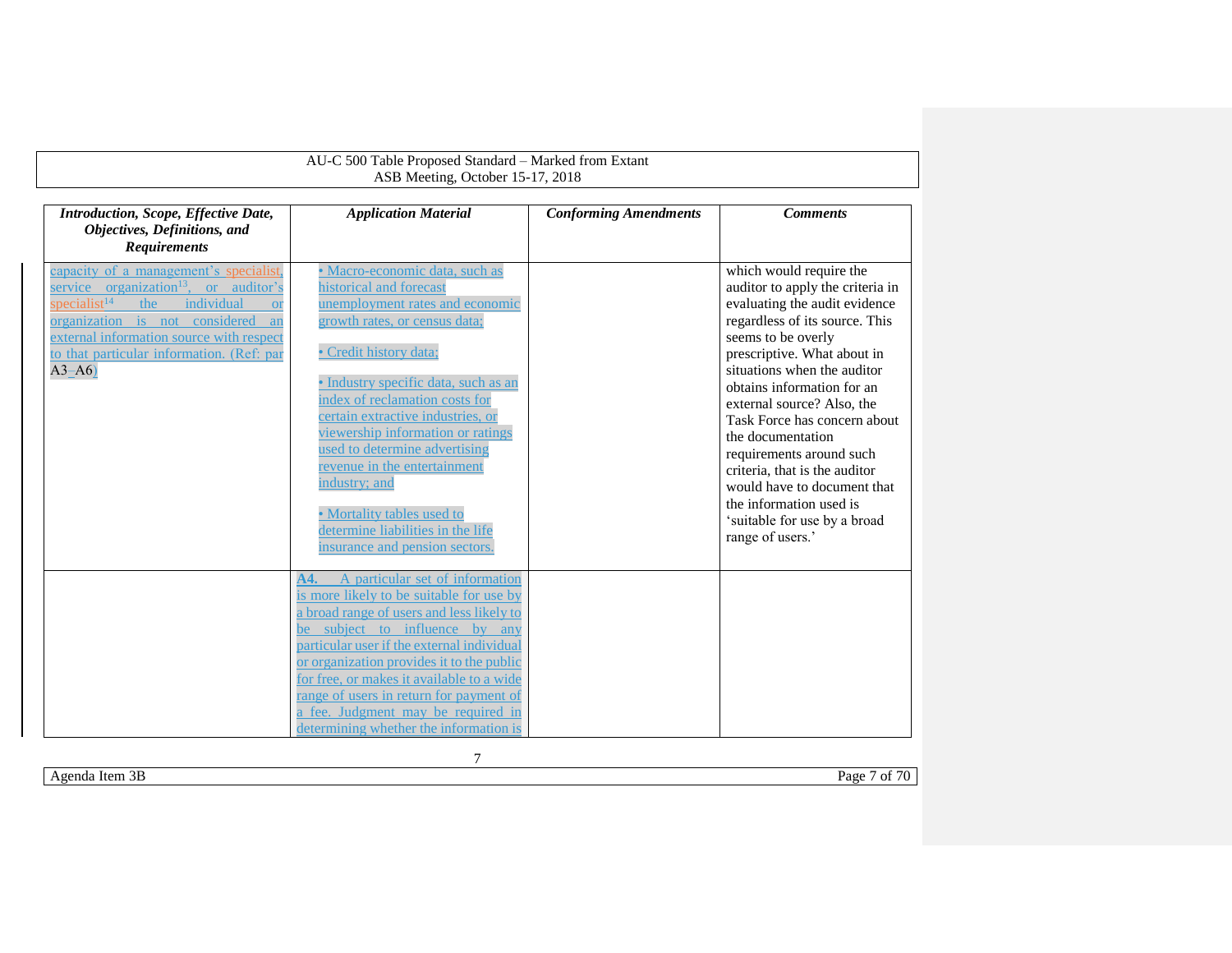<span id="page-7-0"></span>

| AU-C 500 Table Proposed Standard - Marked from Extant<br>ASB Meeting, October 15-17, 2018   |                                                                                                                                                                                                                                                                                                                                                                                                                                                                                                                                                                                                                                           |                              |                 |
|---------------------------------------------------------------------------------------------|-------------------------------------------------------------------------------------------------------------------------------------------------------------------------------------------------------------------------------------------------------------------------------------------------------------------------------------------------------------------------------------------------------------------------------------------------------------------------------------------------------------------------------------------------------------------------------------------------------------------------------------------|------------------------------|-----------------|
| Introduction, Scope, Effective Date,<br>Objectives, Definitions, and<br><b>Requirements</b> | <b>Application Material</b>                                                                                                                                                                                                                                                                                                                                                                                                                                                                                                                                                                                                               | <b>Conforming Amendments</b> | <b>Comments</b> |
|                                                                                             | suitable for use by a broad range of<br>users, taking into account the ability of<br>the entity to influence the external<br>information source.                                                                                                                                                                                                                                                                                                                                                                                                                                                                                          |                              |                 |
|                                                                                             | A5.<br>An external<br>individual<br><b>or</b><br>organization cannot, in respect of any<br>particular set of information, be both an<br>external information source and a<br>management's expert, or service<br>organization or auditor's expert.                                                                                                                                                                                                                                                                                                                                                                                         |                              |                 |
|                                                                                             | However,<br>A6.<br>an<br>external<br>individual or organization may, for<br>example, be acting as a management's<br>expert when providing a particular set<br>of information, but may be acting as an<br>external information source when<br>providing a different set<br>- of<br>information. In some circumstances,<br>professional judgment may be needed<br>to determine whether an external<br>individual or organization is acting as<br>an external information source or as a<br>management's expert with respect to a<br>particular set of information. In other<br>circumstances, the distinction may be<br>clear. For example: |                              |                 |
|                                                                                             | individual<br>An external<br><b>or</b>                                                                                                                                                                                                                                                                                                                                                                                                                                                                                                                                                                                                    |                              |                 |

Agenda Item 3B Page 8 of 70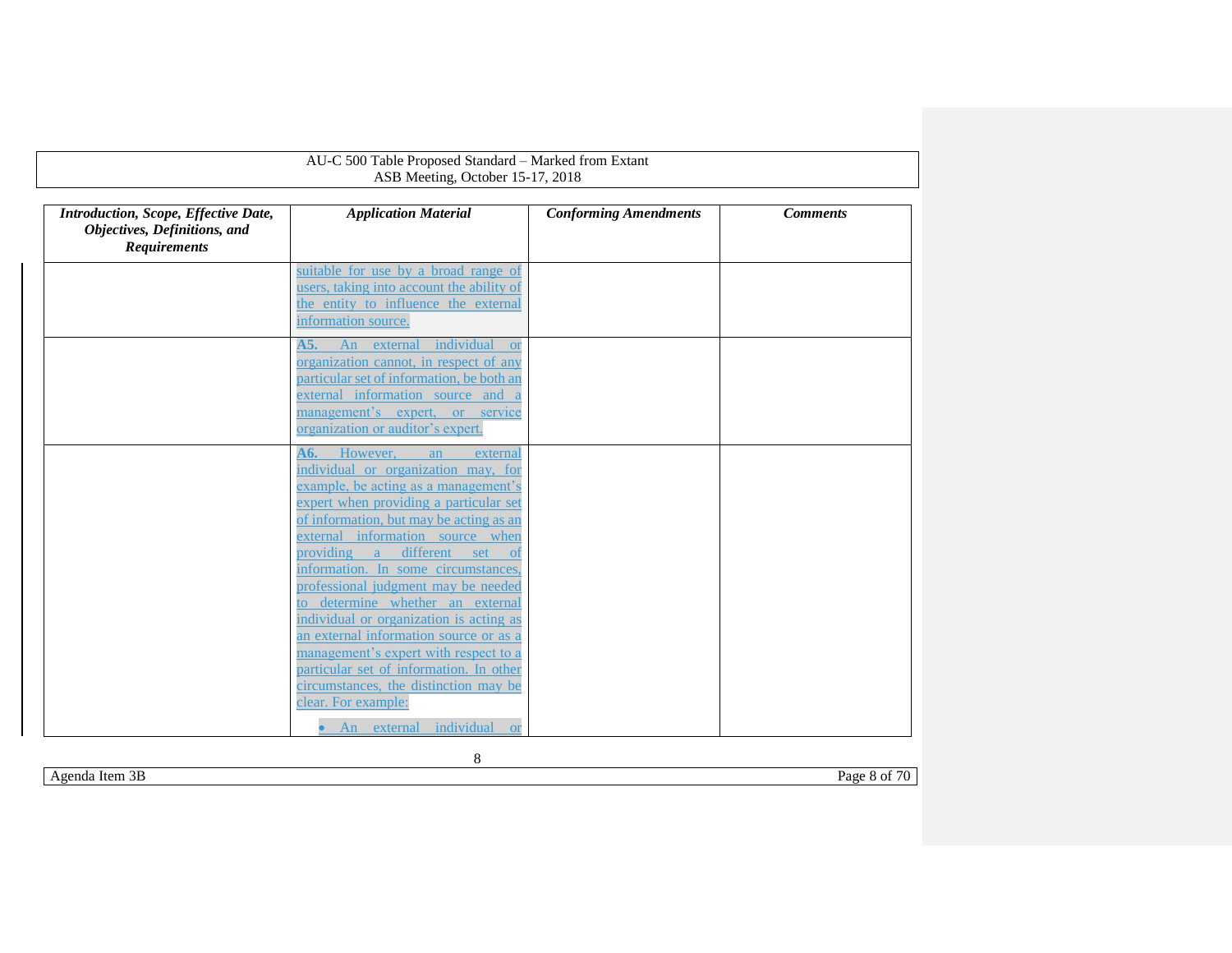|                                                                                             | AU-C 500 Table Proposed Standard - Marked from Extant<br>ASB Meeting, October 15-17, 2018 |                              |                 |
|---------------------------------------------------------------------------------------------|-------------------------------------------------------------------------------------------|------------------------------|-----------------|
| Introduction, Scope, Effective Date,<br>Objectives, Definitions, and<br><b>Requirements</b> | <b>Application Material</b>                                                               | <b>Conforming Amendments</b> | <b>Comments</b> |
|                                                                                             | organization may be providing                                                             |                              |                 |
|                                                                                             | information about real estate                                                             |                              |                 |
|                                                                                             | prices that is suitable for use by                                                        |                              |                 |
|                                                                                             | a broad range of users, for                                                               |                              |                 |
|                                                                                             | example, information made                                                                 |                              |                 |
|                                                                                             | generally available pertaining                                                            |                              |                 |
|                                                                                             | to a geographical region, and be                                                          |                              |                 |
|                                                                                             | determined to be an external                                                              |                              |                 |
|                                                                                             | information source with respect                                                           |                              |                 |
|                                                                                             | to that set of information. The                                                           |                              |                 |
|                                                                                             | same external organization                                                                |                              |                 |
|                                                                                             | may also be acting as a                                                                   |                              |                 |
|                                                                                             | management's or auditor's<br>providing<br>in<br>expert                                    |                              |                 |
|                                                                                             | commissioned valuations, with                                                             |                              |                 |
|                                                                                             | respect to the entity's real estate                                                       |                              |                 |
|                                                                                             | portfolio specifically tailored                                                           |                              |                 |
|                                                                                             | for the entity's facts and                                                                |                              |                 |
|                                                                                             | circumstances.                                                                            |                              |                 |
|                                                                                             | Some actuarial organizations                                                              |                              |                 |
|                                                                                             | publish mortality tables for                                                              |                              |                 |
|                                                                                             | general use which, when used                                                              |                              |                 |
|                                                                                             | by an entity, would generally                                                             |                              |                 |
|                                                                                             | be considered to be information                                                           |                              |                 |
|                                                                                             | from an external information                                                              |                              |                 |
|                                                                                             | source. The same actuarial                                                                |                              |                 |
|                                                                                             | organization may also be a                                                                |                              |                 |
|                                                                                             | management's expert with                                                                  |                              |                 |
|                                                                                             | respect to different information                                                          |                              |                 |

Agenda Item 3B Page 9 of 70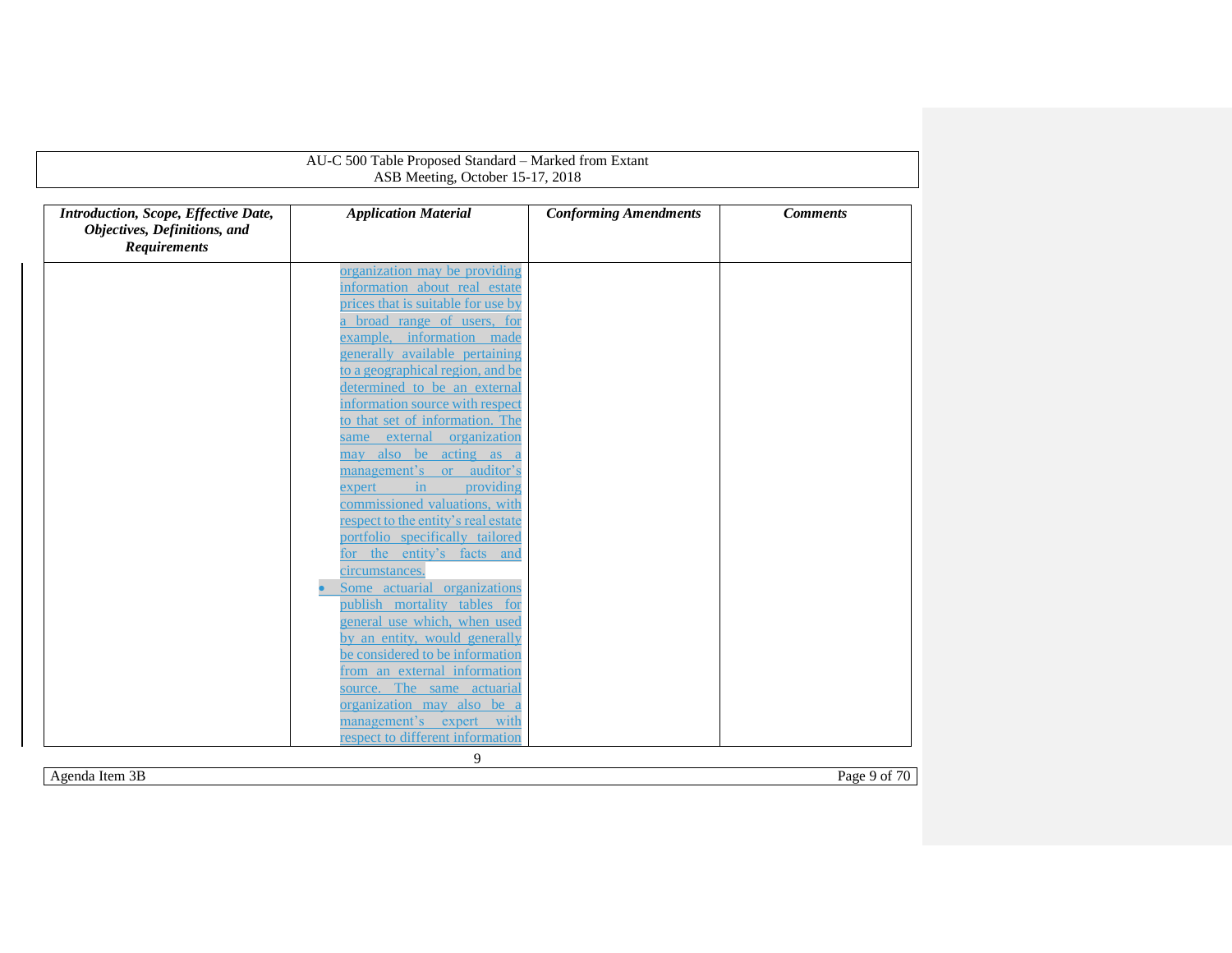|                                                                                             | AU-C 500 Table Proposed Standard - Marked from Extant                 |                              |                 |
|---------------------------------------------------------------------------------------------|-----------------------------------------------------------------------|------------------------------|-----------------|
|                                                                                             | ASB Meeting, October 15-17, 2018                                      |                              |                 |
| Introduction, Scope, Effective Date,<br>Objectives, Definitions, and<br><b>Requirements</b> | <b>Application Material</b>                                           | <b>Conforming Amendments</b> | <b>Comments</b> |
|                                                                                             |                                                                       |                              |                 |
|                                                                                             | tailored<br>the<br>specific<br>to                                     |                              |                 |
|                                                                                             | circumstances of the entity to                                        |                              |                 |
|                                                                                             | help management determine<br>the pension liability for several        |                              |                 |
|                                                                                             | of the entity's pension plans.                                        |                              |                 |
|                                                                                             | An external individual or                                             |                              |                 |
|                                                                                             | organization may possess                                              |                              |                 |
|                                                                                             | expertise in the application of                                       |                              |                 |
|                                                                                             | models to estimate the fair                                           |                              |                 |
|                                                                                             | value of securities for which                                         |                              |                 |
|                                                                                             | there is no observable market.                                        |                              |                 |
|                                                                                             | If the external individual or                                         |                              |                 |
|                                                                                             | organization applies<br>that                                          |                              |                 |
|                                                                                             | expertise in making an estimate                                       |                              |                 |
|                                                                                             | specifically for the entity and                                       |                              |                 |
|                                                                                             | that work is used<br>$\mathbf{b}$                                     |                              |                 |
|                                                                                             | management in preparing its                                           |                              |                 |
|                                                                                             | financial<br>statements,<br>the                                       |                              |                 |
|                                                                                             | individual<br>external<br><b>or</b><br>organization is likely to be a |                              |                 |
|                                                                                             | management's expert with                                              |                              |                 |
|                                                                                             | respect to that information. If,                                      |                              |                 |
|                                                                                             | on the other hand, that external                                      |                              |                 |
|                                                                                             | individual or organization                                            |                              |                 |
|                                                                                             | merely provides, to the public,                                       |                              |                 |
|                                                                                             | prices or pricing-related data                                        |                              |                 |
|                                                                                             | regarding private transactions,                                       |                              |                 |
|                                                                                             | the<br>entity<br>and<br>uses<br>that                                  |                              |                 |
|                                                                                             | information<br>in<br><i>its</i><br>own                                |                              |                 |

Agenda Item 3B Page 10 of 70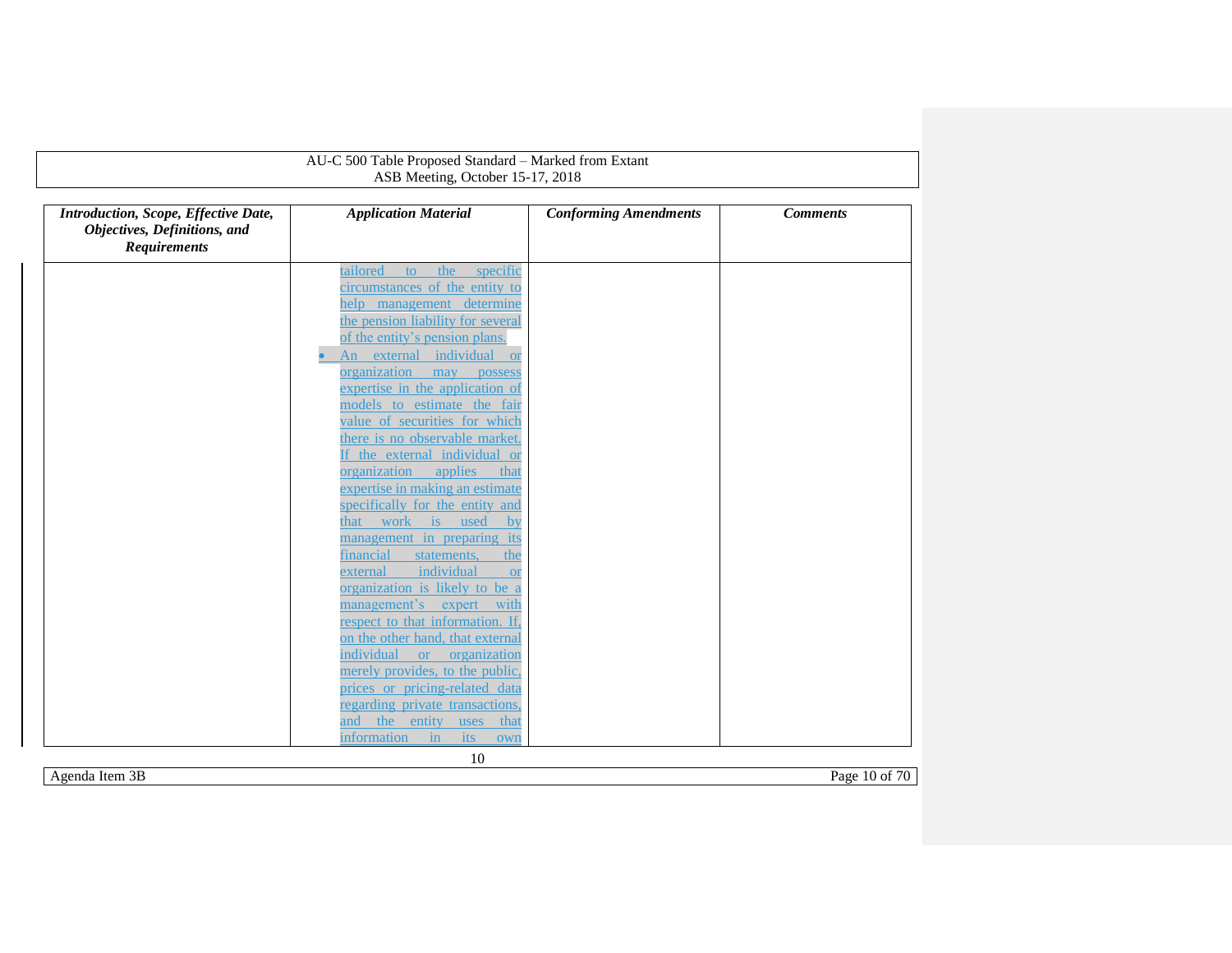|                                                                                             | AU-C 500 Table Proposed Standard - Marked from Extant                 |                              |                 |
|---------------------------------------------------------------------------------------------|-----------------------------------------------------------------------|------------------------------|-----------------|
|                                                                                             | ASB Meeting, October 15-17, 2018                                      |                              |                 |
| Introduction, Scope, Effective Date,<br>Objectives, Definitions, and<br><b>Requirements</b> | <b>Application Material</b>                                           | <b>Conforming Amendments</b> | <b>Comments</b> |
|                                                                                             | methods.<br>the<br>estimation                                         |                              |                 |
|                                                                                             | individual<br>external<br><b>or</b>                                   |                              |                 |
|                                                                                             | organization is likely to be an                                       |                              |                 |
|                                                                                             | external information source                                           |                              |                 |
|                                                                                             | with<br>respect<br>to<br>such                                         |                              |                 |
|                                                                                             | information.                                                          |                              |                 |
|                                                                                             | An external individual<br><b>or</b>                                   |                              |                 |
|                                                                                             | organization<br>publish<br>may                                        |                              |                 |
|                                                                                             | information, suitable for a                                           |                              |                 |
|                                                                                             | broad range of users, about                                           |                              |                 |
|                                                                                             | risks or conditions in an                                             |                              |                 |
|                                                                                             | industry. If used by an entity in                                     |                              |                 |
|                                                                                             | preparing its risk disclosures                                        |                              |                 |
|                                                                                             | (for example in compliance<br>$7^{15}$<br><b>IFRS</b><br>with<br>such |                              |                 |
|                                                                                             | information would ordinarily                                          |                              |                 |
|                                                                                             | be considered to be information                                       |                              |                 |
|                                                                                             | from an external information                                          |                              |                 |
|                                                                                             | source. However, if the same                                          |                              |                 |
|                                                                                             | type of information has been                                          |                              |                 |
|                                                                                             | specifically commissioned by                                          |                              |                 |
|                                                                                             | the entity to use its expertise to                                    |                              |                 |
|                                                                                             | information<br>develop<br>about                                       |                              |                 |
|                                                                                             | those risks, tailored to the                                          |                              |                 |
|                                                                                             | entity's<br>circumstances,<br>the                                     |                              |                 |
|                                                                                             | individual<br>external<br><b>or</b>                                   |                              |                 |
|                                                                                             | organization is likely to be                                          |                              |                 |
|                                                                                             | acting as a management's                                              |                              |                 |
|                                                                                             | expert.                                                               |                              |                 |

Agenda Item 3B Page 11 of 70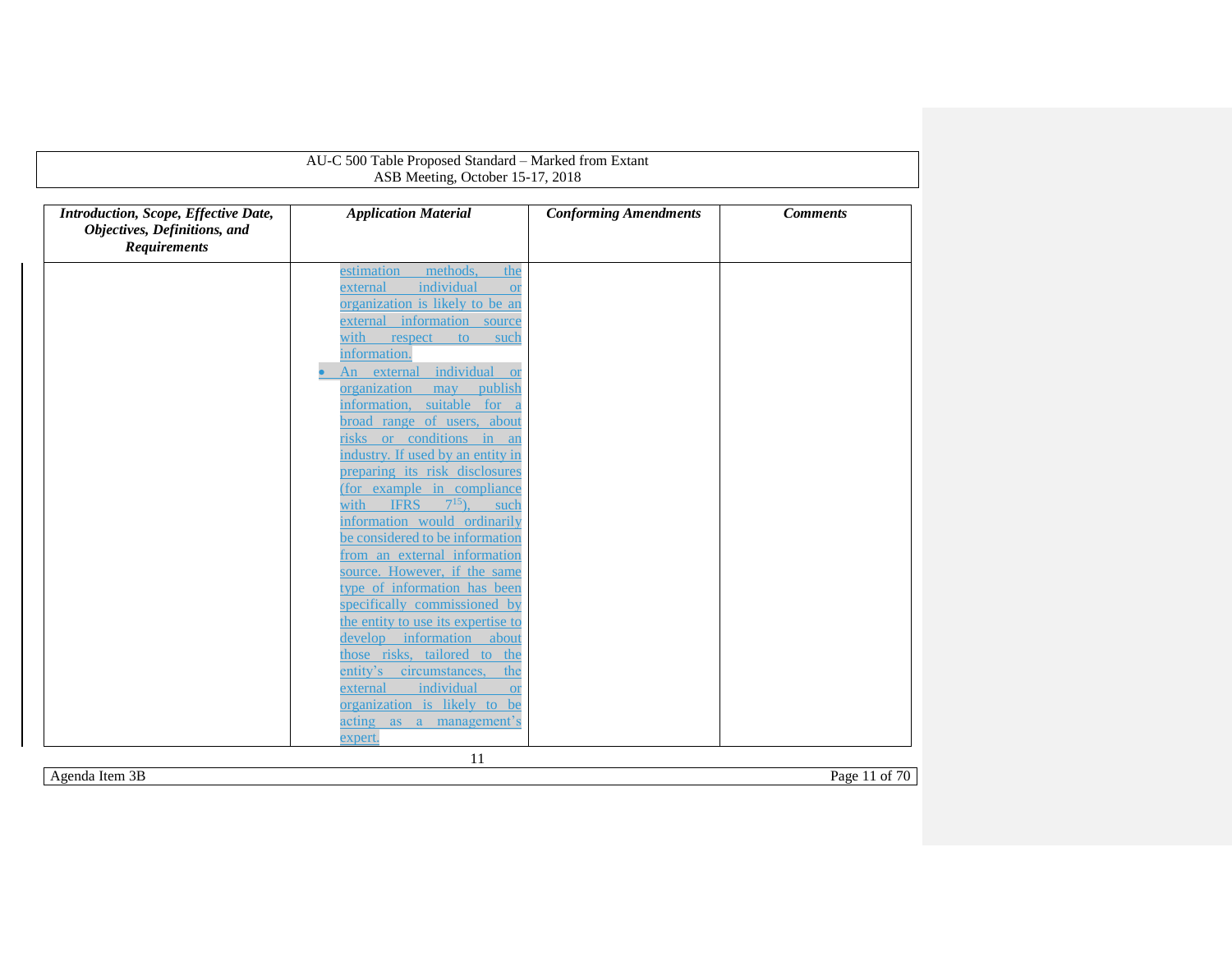|                                                                                             | AU-C 500 Table Proposed Standard - Marked from Extant                                                                                                                                                                                                                                                                                                                                                                                                                                                                                                                                                                                                                                                                                                                |                              |                                                                                         |  |  |  |
|---------------------------------------------------------------------------------------------|----------------------------------------------------------------------------------------------------------------------------------------------------------------------------------------------------------------------------------------------------------------------------------------------------------------------------------------------------------------------------------------------------------------------------------------------------------------------------------------------------------------------------------------------------------------------------------------------------------------------------------------------------------------------------------------------------------------------------------------------------------------------|------------------------------|-----------------------------------------------------------------------------------------|--|--|--|
|                                                                                             | ASB Meeting, October 15-17, 2018                                                                                                                                                                                                                                                                                                                                                                                                                                                                                                                                                                                                                                                                                                                                     |                              |                                                                                         |  |  |  |
| Introduction, Scope, Effective Date,<br>Objectives, Definitions, and<br><b>Requirements</b> | <b>Application Material</b>                                                                                                                                                                                                                                                                                                                                                                                                                                                                                                                                                                                                                                                                                                                                          | <b>Conforming Amendments</b> | <b>Comments</b>                                                                         |  |  |  |
|                                                                                             | An external individual<br><b>or</b><br>organization may apply its<br>in.<br>providing<br>expertise<br>information about current and<br>future market trends, which it<br>makes available to, and is<br>suitable for use by, a broad<br>range of users. If used by the<br>entity to help make decisions<br>about assumptions to be used in<br>making accounting estimates,<br>such information is likely to be<br>considered to be information<br>from an external information<br>source. If the same type of<br>information<br>has<br>been<br>commissioned by the entity to<br>address current and future<br>trends relevant to the entity's<br>specific<br>facts<br>and<br>circumstances, the external<br>individual or organization is<br>likely to be acting as a |                              |                                                                                         |  |  |  |
| <b>Internal information.</b> All of the<br>information developed or maintained by           | management's expert.<br>Audit<br>evidence<br>A7.<br>be<br>may<br>obtained from information that is<br>contained in the accounting records<br>underlying the financial statements and                                                                                                                                                                                                                                                                                                                                                                                                                                                                                                                                                                                 |                              | The Task Force believes that a<br>definition of Internal<br>Information is necessary to |  |  |  |

<span id="page-11-0"></span>12

Agenda Item 3B Page 12 of 70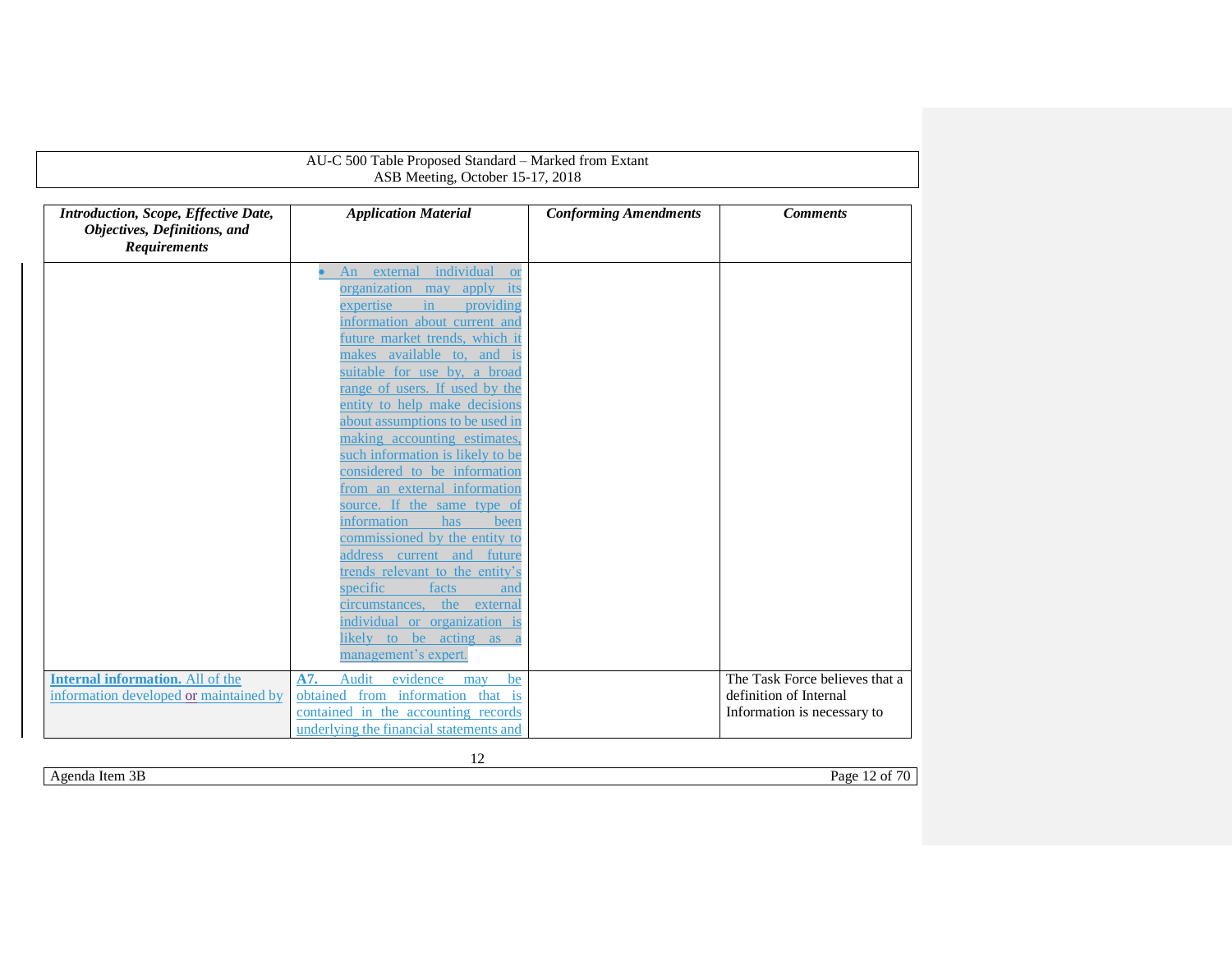<span id="page-12-0"></span>

| AU-C 500 Table Proposed Standard - Marked from Extant<br>ASB Meeting, October 15-17, 2018                                                        |                                                                                                                                                                                                                                                                                                                                                                                                    |                              |                                                                                                                                            |              |
|--------------------------------------------------------------------------------------------------------------------------------------------------|----------------------------------------------------------------------------------------------------------------------------------------------------------------------------------------------------------------------------------------------------------------------------------------------------------------------------------------------------------------------------------------------------|------------------------------|--------------------------------------------------------------------------------------------------------------------------------------------|--------------|
| Introduction, Scope, Effective Date,<br>Objectives, Definitions, and<br><b>Requirements</b>                                                      | <b>Application Material</b>                                                                                                                                                                                                                                                                                                                                                                        | <b>Conforming Amendments</b> | <b>Comments</b>                                                                                                                            |              |
| the entity, including accounting records.<br>$(Ref: par A7-0)$                                                                                   | information obtained from other<br>sources. An example of information<br>obtained from other internal sources is<br>marketing information used as an<br>assumption in making an accounting<br>estimate for a warranty provision.                                                                                                                                                                   |                              | complement the definition of<br>External Information.                                                                                      | Deleted: 0A8 |
|                                                                                                                                                  | Internal information (within or outside<br>the general ledger and subsidiary<br>ledgers);<br><i>a</i> . may be in electronic or<br>paper form. An example of<br>internal information in<br>electronic form is a shared<br>digital ledger such as<br>blockchain; or<br>may be stored by the entity<br>b.<br>locally within its manual or<br>information<br>automated<br>systems or may be stored in |                              |                                                                                                                                            |              |
| Management's specialist. An<br>individual or organization possessing<br>expertise in a field other than<br>accounting or auditing, whose work in | a network of hosted remote<br>servers (the "Cloud").                                                                                                                                                                                                                                                                                                                                               |                              | Task Force to consider<br>moving this definition and<br>extant paragraph AU-C<br>500.08 and A35-A49 to AU-C<br>620. This content just does |              |
| that field is used by the entity to assist                                                                                                       | 13                                                                                                                                                                                                                                                                                                                                                                                                 |                              | not fit here and many of the                                                                                                               |              |
| Agenda Item 3B                                                                                                                                   |                                                                                                                                                                                                                                                                                                                                                                                                    |                              | Page 13 of 70                                                                                                                              |              |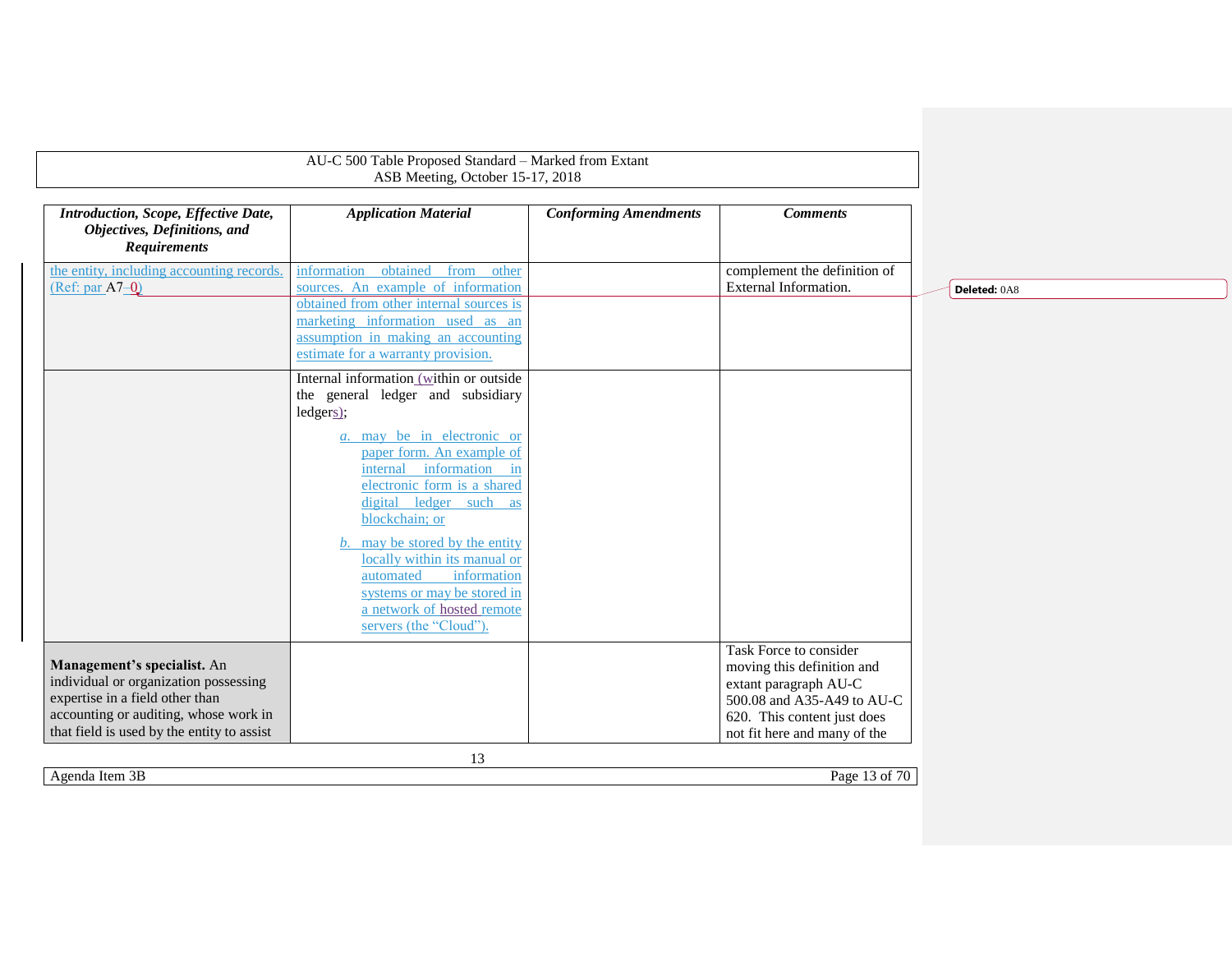<span id="page-13-2"></span><span id="page-13-1"></span><span id="page-13-0"></span>

|                                                                                                                                                                                                                                                                                                 | AU-C 500 Table Proposed Standard - Marked from Extant<br>ASB Meeting, October 15-17, 2018                                                                                                                                                                                             |                              |                                                                                                                                                    |                                                                                                                                                                                                                                                                                                                                                                              |
|-------------------------------------------------------------------------------------------------------------------------------------------------------------------------------------------------------------------------------------------------------------------------------------------------|---------------------------------------------------------------------------------------------------------------------------------------------------------------------------------------------------------------------------------------------------------------------------------------|------------------------------|----------------------------------------------------------------------------------------------------------------------------------------------------|------------------------------------------------------------------------------------------------------------------------------------------------------------------------------------------------------------------------------------------------------------------------------------------------------------------------------------------------------------------------------|
| Introduction, Scope, Effective Date,<br>Objectives, Definitions, and<br><b>Requirements</b>                                                                                                                                                                                                     | <b>Application Material</b>                                                                                                                                                                                                                                                           | <b>Conforming Amendments</b> | <b>Comments</b>                                                                                                                                    |                                                                                                                                                                                                                                                                                                                                                                              |
| the entity in preparing the financial<br>statements.                                                                                                                                                                                                                                            |                                                                                                                                                                                                                                                                                       |                              | considerations are the similar<br>to considerations when using<br>an auditor's specialist.                                                         |                                                                                                                                                                                                                                                                                                                                                                              |
|                                                                                                                                                                                                                                                                                                 |                                                                                                                                                                                                                                                                                       |                              | If we don't move to 620, then<br>we need to find a way to<br>separately address this topic in<br>500 (separate section or<br>something like that). | Deleted: design and perform audit procedures that are<br>appropriate in circumstances for the purpose of<br>Deleted: ing<br><b>Deleted:</b> sufficient                                                                                                                                                                                                                       |
| <b>Requirements</b>                                                                                                                                                                                                                                                                             |                                                                                                                                                                                                                                                                                       |                              |                                                                                                                                                    | <b>Deleted:</b> Appropriate audit evidence is sufficient when a<br>reasonable person would be persuaded to draw conclusions<br>based on consideration of the audit evidence. The relevance                                                                                                                                                                                   |
| <b>Sufficient Appropriate Audit</b><br><b>Evidence</b>                                                                                                                                                                                                                                          | <b>Sufficient Appropriate Audit</b><br><b>Evidence (Ref: par. 6)</b>                                                                                                                                                                                                                  |                              |                                                                                                                                                    | and reliability .¶<br>Audit procedures,¶<br>Completeness¶<br>Accuracy $\P$<br>Authenticity                                                                                                                                                                                                                                                                                   |
| should<br>6. The<br>auditor<br>obtain<br>appropriate audit evidence_that is<br>sufficient to reduce audit risk to an<br>acceptably low level. In doing so, the<br>auditor should consider the relevance of<br>the information and the reliability,<br>sources, and nature of the audit evidence | A8.<br>The relevance and reliability of<br>audit evidence are integral factors in<br>evaluating the appropriateness of audit<br>evidence. In making this evaluation,<br>the auditor is only required to evaluate<br>information that has been assessed as<br>relevant by the auditor. |                              |                                                                                                                                                    | Precision, and<br>Risk of bias.<br>the auditor's assessment of the risks of misstatement (the<br>higher the assessed risks, the more audit evidence is likely to<br>be required), and also by the quality of such audit evidence<br>(the higher the quality, the less may be required). However,<br>obtaining more audit evidence may not compensate for its<br>poor quality |
| as set out in paragraphs $7-14$ of this<br>standard. (Ref: par. A8-A15)                                                                                                                                                                                                                         |                                                                                                                                                                                                                                                                                       |                              |                                                                                                                                                    | <b>Deleted:</b> that is sufficient to persuade a reasonable person<br>to draw conclusions based upon the audit evidence obtained.                                                                                                                                                                                                                                            |
|                                                                                                                                                                                                                                                                                                 |                                                                                                                                                                                                                                                                                       |                              |                                                                                                                                                    | Deleted: A8A9                                                                                                                                                                                                                                                                                                                                                                |
|                                                                                                                                                                                                                                                                                                 | Appropriate audit evidence is<br>A9.                                                                                                                                                                                                                                                  |                              |                                                                                                                                                    | Deleted: A1A9                                                                                                                                                                                                                                                                                                                                                                |
|                                                                                                                                                                                                                                                                                                 | sufficient when an experienced auditor                                                                                                                                                                                                                                                |                              |                                                                                                                                                    | Deleted: A16                                                                                                                                                                                                                                                                                                                                                                 |
|                                                                                                                                                                                                                                                                                                 |                                                                                                                                                                                                                                                                                       |                              |                                                                                                                                                    | <b>Deleted: A16</b>                                                                                                                                                                                                                                                                                                                                                          |
| Agenda Item 3B                                                                                                                                                                                                                                                                                  | 14                                                                                                                                                                                                                                                                                    |                              | Page 14 of 70                                                                                                                                      |                                                                                                                                                                                                                                                                                                                                                                              |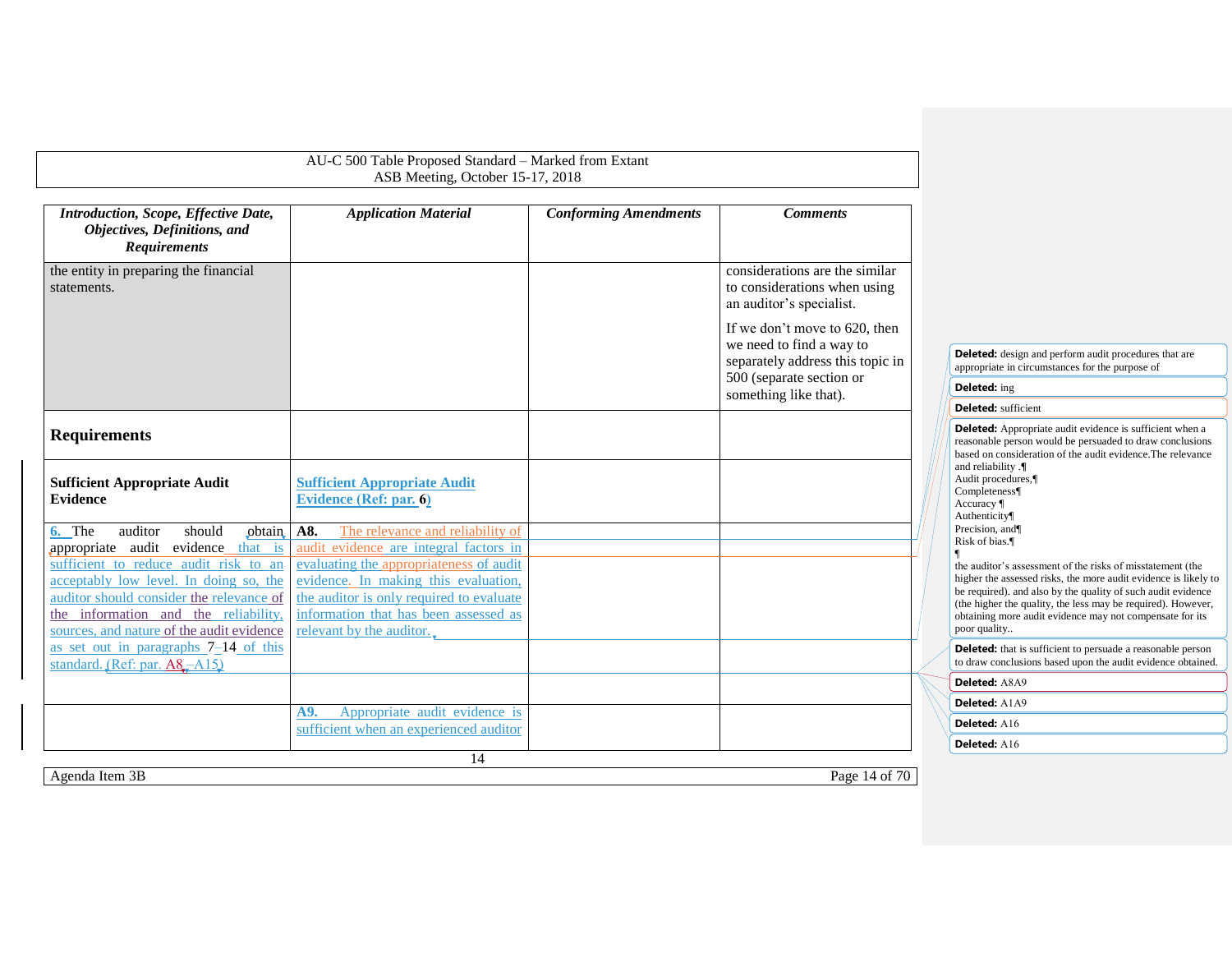<span id="page-14-0"></span>

|                                                                                             | AU-C 500 Table Proposed Standard - Marked from Extant                                                                                                                                                   |                              |                 |                                                                                                                                                                                                                                                          |
|---------------------------------------------------------------------------------------------|---------------------------------------------------------------------------------------------------------------------------------------------------------------------------------------------------------|------------------------------|-----------------|----------------------------------------------------------------------------------------------------------------------------------------------------------------------------------------------------------------------------------------------------------|
|                                                                                             | ASB Meeting, October 15-17, 2018                                                                                                                                                                        |                              |                 |                                                                                                                                                                                                                                                          |
| Introduction, Scope, Effective Date,<br>Objectives, Definitions, and<br><b>Requirements</b> | <b>Application Material</b>                                                                                                                                                                             | <b>Conforming Amendments</b> | <b>Comments</b> |                                                                                                                                                                                                                                                          |
|                                                                                             | persuaded<br>would<br>be<br>to<br>draw<br>conclusions based on consideration of<br>the audit evidence. However, obtaining<br>more audit evidence may not<br>compensate for lack of appropriate          |                              |                 |                                                                                                                                                                                                                                                          |
|                                                                                             | audit evidence.<br>A10. The reliability of the audit<br>evidence is affected, individually or in<br>combination, by the following factors:                                                              |                              |                 |                                                                                                                                                                                                                                                          |
|                                                                                             | Accuracy<br>$\bullet$<br>• Authenticity<br>Completeness, and<br>۰<br>• Risk of bias                                                                                                                     |                              |                 |                                                                                                                                                                                                                                                          |
|                                                                                             |                                                                                                                                                                                                         |                              |                 | <b>Deleted:</b> Sufficiency is the measure of the quantity<br>persuasiveness of audit evidence.                                                                                                                                                          |
|                                                                                             | A11. The consideration of the factors<br>in paragraph A10 is affected by the risk<br>of the auditor drawing an incorrect<br>conclusion, the assessment of the risk<br>of material misstatement, and the |                              |                 | Deleted: ¶<br>$\langle # \rangle$ . A5 . Appropriateness is the measure of the quality of<br>audit evidence (that is, its relevance and reliability in<br>providing support for the conclusions on which the auditor's<br>opinion is based).<br>$\ldots$ |
|                                                                                             | application of professional skepticism.<br>A12. The appropriateness of the                                                                                                                              |                              |                 | Deleted: A11<br>Deleted: A10                                                                                                                                                                                                                             |
|                                                                                             | audit evidence obtained is affected by<br>whether the information is sufficiently<br>precise or detailed for the auditor's<br>purposes.                                                                 |                              |                 |                                                                                                                                                                                                                                                          |
|                                                                                             | $\overline{15}$                                                                                                                                                                                         |                              |                 |                                                                                                                                                                                                                                                          |
| Agenda Item 3B                                                                              |                                                                                                                                                                                                         |                              | Page 15 of 70   |                                                                                                                                                                                                                                                          |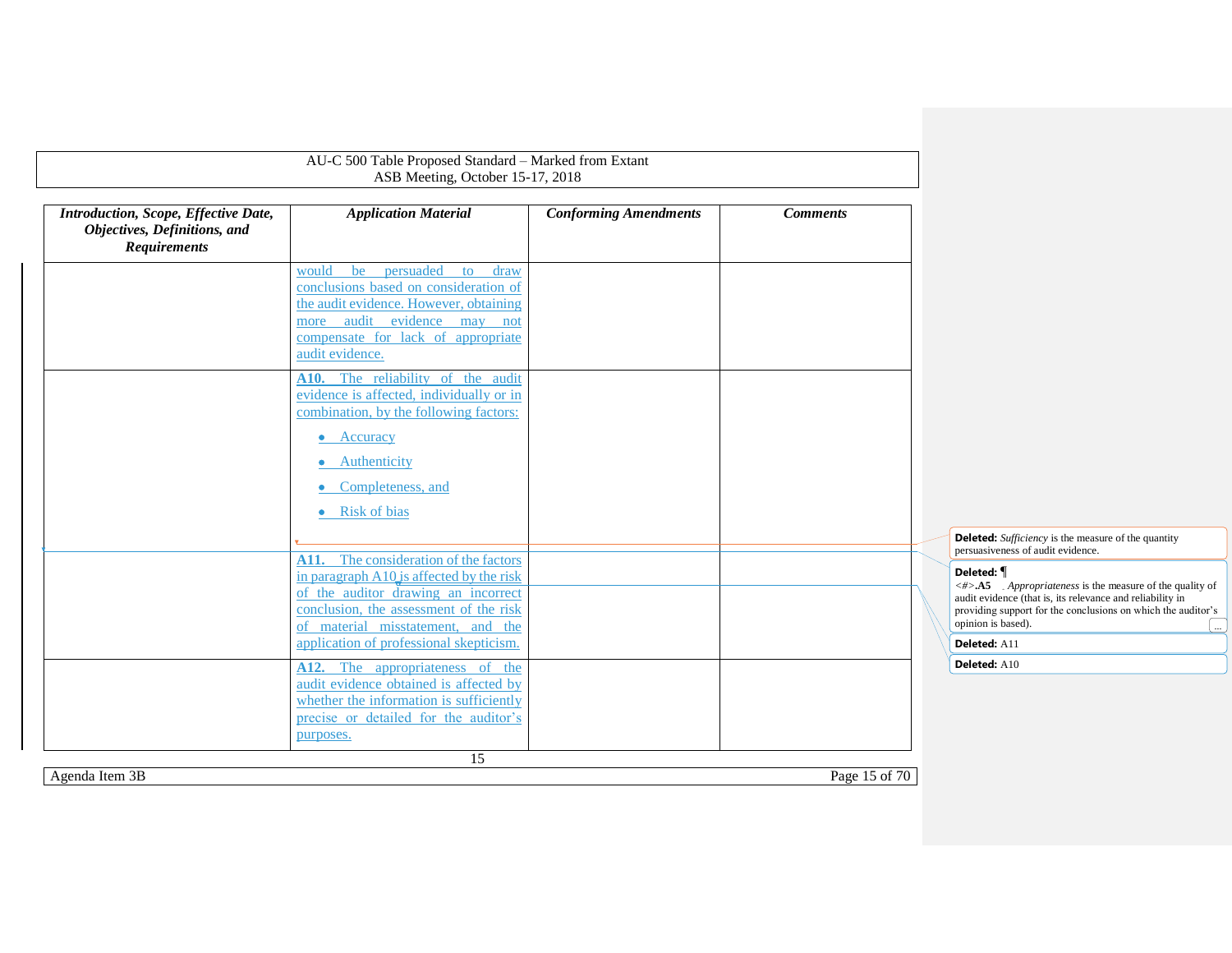|                                                                                             | AU-C 500 Table Proposed Standard - Marked from Extant<br>ASB Meeting, October 15-17, 2018                                                    |                              |                 |                                                                                                                                                                                                                                                                            |
|---------------------------------------------------------------------------------------------|----------------------------------------------------------------------------------------------------------------------------------------------|------------------------------|-----------------|----------------------------------------------------------------------------------------------------------------------------------------------------------------------------------------------------------------------------------------------------------------------------|
| Introduction, Scope, Effective Date,<br>Objectives, Definitions, and<br><b>Requirements</b> | <b>Application Material</b>                                                                                                                  | <b>Conforming Amendments</b> | <b>Comments</b> |                                                                                                                                                                                                                                                                            |
|                                                                                             | A13. Audit evidence is necessary to                                                                                                          |                              |                 | Deleted: .06                                                                                                                                                                                                                                                               |
|                                                                                             | provide a basis for auditor's opinion                                                                                                        |                              |                 | Deleted: .A1                                                                                                                                                                                                                                                               |
|                                                                                             | and report. It is cumulative in nature                                                                                                       |                              |                 | Deleted: support                                                                                                                                                                                                                                                           |
|                                                                                             | and is primarily obtained from audit                                                                                                         |                              |                 |                                                                                                                                                                                                                                                                            |
|                                                                                             | procedures performed on relevant                                                                                                             |                              |                 | Deleted: the                                                                                                                                                                                                                                                               |
|                                                                                             | information obtained during the course                                                                                                       |                              |                 |                                                                                                                                                                                                                                                                            |
|                                                                                             | of the audit. Audit evidence may also<br>include information obtained from                                                                   |                              |                 | Deleted: It may, however,                                                                                                                                                                                                                                                  |
|                                                                                             | other sources, such as previous audits                                                                                                       |                              |                 |                                                                                                                                                                                                                                                                            |
|                                                                                             | (provided that the auditor has                                                                                                               |                              |                 |                                                                                                                                                                                                                                                                            |
|                                                                                             | determined whether changes have                                                                                                              |                              |                 |                                                                                                                                                                                                                                                                            |
|                                                                                             | occurred since the previous audits that                                                                                                      |                              |                 |                                                                                                                                                                                                                                                                            |
|                                                                                             | may affect its relevance to the current                                                                                                      |                              |                 |                                                                                                                                                                                                                                                                            |
|                                                                                             | audit $fn 1$ , or a firm's quality control                                                                                                   |                              |                 |                                                                                                                                                                                                                                                                            |
|                                                                                             | procedures for client acceptance and                                                                                                         |                              |                 |                                                                                                                                                                                                                                                                            |
|                                                                                             | continuance. In addition to other                                                                                                            |                              |                 |                                                                                                                                                                                                                                                                            |
|                                                                                             | sources inside and outside the entity,                                                                                                       |                              |                 |                                                                                                                                                                                                                                                                            |
|                                                                                             | the entity's accounting records are an                                                                                                       |                              |                 |                                                                                                                                                                                                                                                                            |
|                                                                                             | important source of audit evidence.                                                                                                          |                              |                 |                                                                                                                                                                                                                                                                            |
|                                                                                             | Also, information that may be used as                                                                                                        |                              |                 |                                                                                                                                                                                                                                                                            |
|                                                                                             | audit evidence may have been prepared                                                                                                        |                              |                 |                                                                                                                                                                                                                                                                            |
|                                                                                             | using the work of management's                                                                                                               |                              |                 |                                                                                                                                                                                                                                                                            |
|                                                                                             | specialist.                                                                                                                                  |                              |                 | <b>Deleted:</b> Audit evidence comprises both information that<br>supports and corroborates management's assertions and any                                                                                                                                                |
|                                                                                             | <sup>fn 1</sup> Paragraph .10 of section 315, Understanding the Entity and Its Environment and Assessing the Risks of Material Misstatement. |                              |                 | information that contradicts such assertions. In addition, in<br>some cases, the absence of information (for example,<br>management's refusal to provide a requested representation)<br>is used by the auditor and, therefore, also constitutes audit<br>evidence $\sin^2$ |
|                                                                                             | 16                                                                                                                                           |                              |                 |                                                                                                                                                                                                                                                                            |
| Agenda Item 3B                                                                              |                                                                                                                                              |                              | Page 16 of 70   |                                                                                                                                                                                                                                                                            |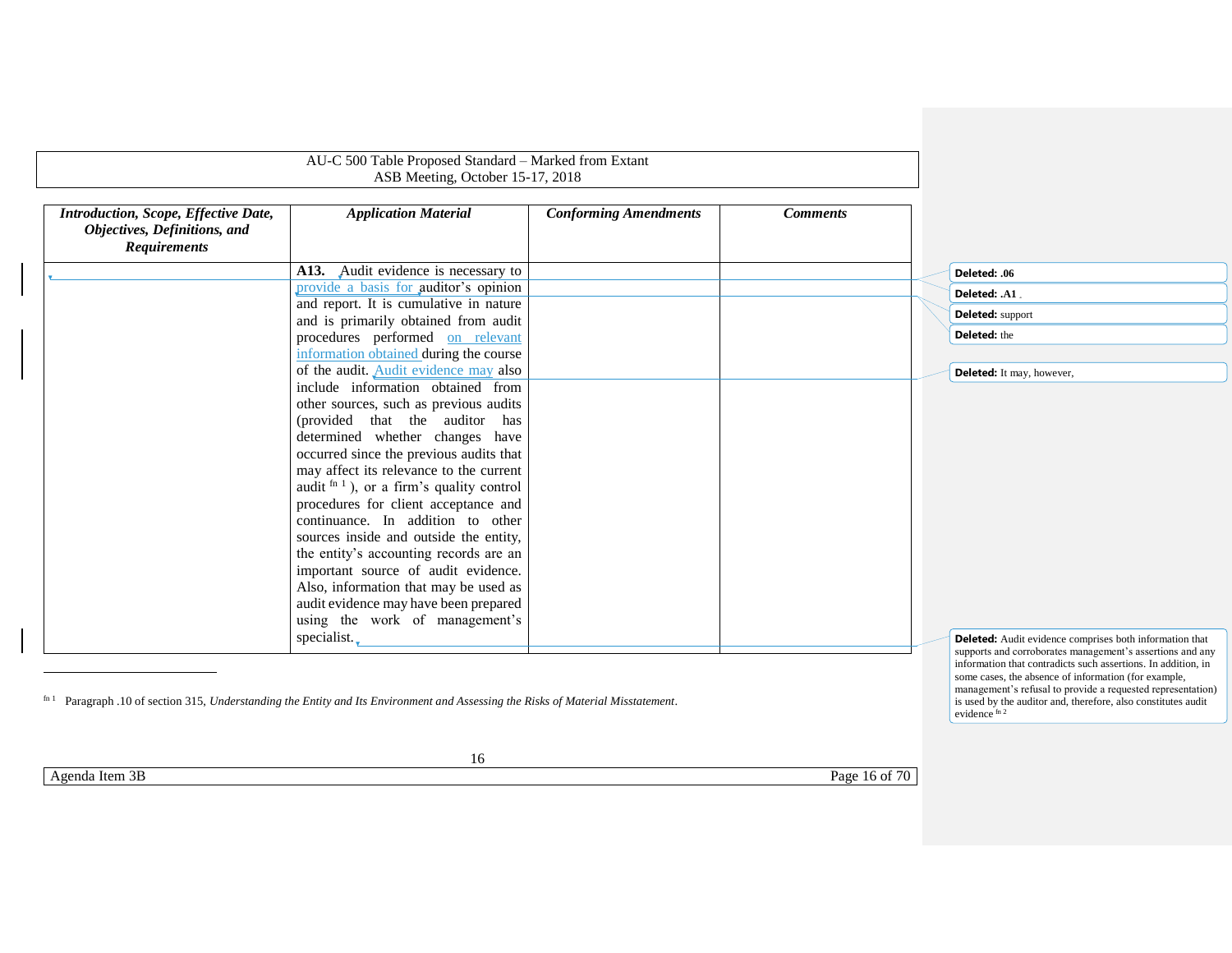<span id="page-16-1"></span>

| Introduction, Scope, Effective Date,<br><b>Application Material</b><br><b>Conforming Amendments</b><br><b>Comments</b><br>Objectives, Definitions, and<br><b>Requirements</b><br>Forming the auditor's opinion<br>A14.<br><b>Deleted:</b> Moved from Audit Procedures section<br>consists of obtaining and evaluating<br>audit evidence.<br>A15. As explained in section 200,<br>reasonable assurance is obtained when<br>the auditor has obtained sufficient<br>appropriate audit evidence to reduce<br>audit risk (that is, the risk that the<br>auditor expresses an inappropriate<br>opinion when the financial statements<br>are materially misstated) to an<br>acceptably low level. fn 3<br>Relevance (Ref: par. 7)<br>Relevance<br>Deleted:<br>Deleted: 7<br>7. The auditor should consider the<br>The following are factors that<br>This requirement was taken<br>A16.<br>relevance of the information to be used<br>affect, individually or<br>from extant section 500, but it<br>$\sin$<br>may<br>is being set up as part of the<br>as audit evidence. (Ref: par. A16-A21)<br>combination,<br>the<br>relevance<br><sub>of</sub><br>Deleted: A16A17<br>framework to evaluate the<br>information to be used as audit<br>Deleted: A21A22<br>audit evidence.<br>evidence:<br>The Task Force decided to<br>a. The objective of the audit | AU-C 500 Table Proposed Standard - Marked from Extant<br>ASB Meeting, October 15-17, 2018 |                             |  |
|------------------------------------------------------------------------------------------------------------------------------------------------------------------------------------------------------------------------------------------------------------------------------------------------------------------------------------------------------------------------------------------------------------------------------------------------------------------------------------------------------------------------------------------------------------------------------------------------------------------------------------------------------------------------------------------------------------------------------------------------------------------------------------------------------------------------------------------------------------------------------------------------------------------------------------------------------------------------------------------------------------------------------------------------------------------------------------------------------------------------------------------------------------------------------------------------------------------------------------------------------------------------------------------------------------------------------------------------|-------------------------------------------------------------------------------------------|-----------------------------|--|
|                                                                                                                                                                                                                                                                                                                                                                                                                                                                                                                                                                                                                                                                                                                                                                                                                                                                                                                                                                                                                                                                                                                                                                                                                                                                                                                                                |                                                                                           |                             |  |
|                                                                                                                                                                                                                                                                                                                                                                                                                                                                                                                                                                                                                                                                                                                                                                                                                                                                                                                                                                                                                                                                                                                                                                                                                                                                                                                                                |                                                                                           |                             |  |
|                                                                                                                                                                                                                                                                                                                                                                                                                                                                                                                                                                                                                                                                                                                                                                                                                                                                                                                                                                                                                                                                                                                                                                                                                                                                                                                                                |                                                                                           |                             |  |
|                                                                                                                                                                                                                                                                                                                                                                                                                                                                                                                                                                                                                                                                                                                                                                                                                                                                                                                                                                                                                                                                                                                                                                                                                                                                                                                                                |                                                                                           |                             |  |
|                                                                                                                                                                                                                                                                                                                                                                                                                                                                                                                                                                                                                                                                                                                                                                                                                                                                                                                                                                                                                                                                                                                                                                                                                                                                                                                                                |                                                                                           |                             |  |
|                                                                                                                                                                                                                                                                                                                                                                                                                                                                                                                                                                                                                                                                                                                                                                                                                                                                                                                                                                                                                                                                                                                                                                                                                                                                                                                                                |                                                                                           |                             |  |
|                                                                                                                                                                                                                                                                                                                                                                                                                                                                                                                                                                                                                                                                                                                                                                                                                                                                                                                                                                                                                                                                                                                                                                                                                                                                                                                                                |                                                                                           |                             |  |
|                                                                                                                                                                                                                                                                                                                                                                                                                                                                                                                                                                                                                                                                                                                                                                                                                                                                                                                                                                                                                                                                                                                                                                                                                                                                                                                                                |                                                                                           |                             |  |
|                                                                                                                                                                                                                                                                                                                                                                                                                                                                                                                                                                                                                                                                                                                                                                                                                                                                                                                                                                                                                                                                                                                                                                                                                                                                                                                                                |                                                                                           |                             |  |
|                                                                                                                                                                                                                                                                                                                                                                                                                                                                                                                                                                                                                                                                                                                                                                                                                                                                                                                                                                                                                                                                                                                                                                                                                                                                                                                                                |                                                                                           |                             |  |
| relevance and reliability. This                                                                                                                                                                                                                                                                                                                                                                                                                                                                                                                                                                                                                                                                                                                                                                                                                                                                                                                                                                                                                                                                                                                                                                                                                                                                                                                | procedures performed,                                                                     | separate the requirement of |  |

<span id="page-16-2"></span><span id="page-16-0"></span>fn 3 Paragraph .06 of section 200.

Agenda Item 3B Page 17 of 70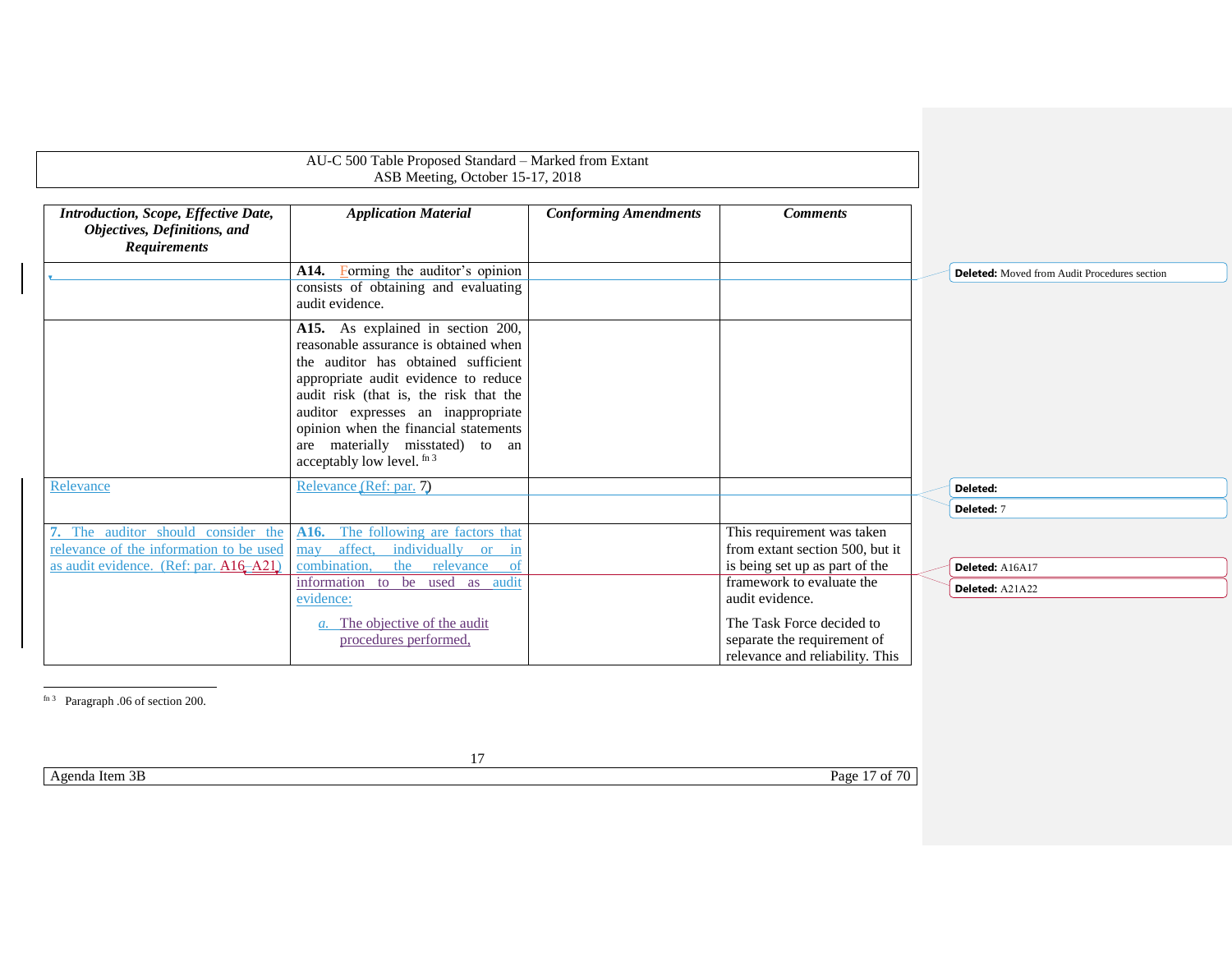|                                                                                             | AU-C 500 Table Proposed Standard - Marked from Extant<br>ASB Meeting, October 15-17, 2018                                                                                                          |                              |                                                                                                                                         |                                 |
|---------------------------------------------------------------------------------------------|----------------------------------------------------------------------------------------------------------------------------------------------------------------------------------------------------|------------------------------|-----------------------------------------------------------------------------------------------------------------------------------------|---------------------------------|
| Introduction, Scope, Effective Date,<br>Objectives, Definitions, and<br><b>Requirements</b> | <b>Application Material</b>                                                                                                                                                                        | <b>Conforming Amendments</b> | <b>Comments</b>                                                                                                                         |                                 |
|                                                                                             | including the direction of<br>testing<br>The management assertion(s)<br>b.<br>to which the information                                                                                             |                              | is because in order for the<br>information to be evaluated<br>whether is sufficient and<br>appropriate it would have to<br>be relevant. | Deleted: T<br>Deleted: relevant |
|                                                                                             | relates<br>The appropriateness of the<br>period of time to which the<br>information relates                                                                                                        |                              |                                                                                                                                         |                                 |
|                                                                                             | A17. Relevance relates to the logical<br>connection with, or bearing upon, the<br>purpose of the audit procedure and,<br>when appropriate, the assertion under                                     |                              | The Task Force noted that this<br>paragraph should provide an<br>example other than the<br>direction of testing.                        | Deleted: Relevance¶<br>.A28     |
|                                                                                             | consideration. For example, the data or<br>information related to salary may be<br>relevant in making an accounting<br>estimate for a bonus accrual. The<br>relevance of information to be used as |                              | Edited understatement to<br>completeness to be more<br>accurate. A recorded liability<br>can also be understated.                       |                                 |
|                                                                                             | audit evidence also may be affected by<br>the direction of testing. For example, if<br>the purpose of an audit procedure is to<br>test for overstatement in the existence                          |                              |                                                                                                                                         |                                 |
|                                                                                             | or valuation of accounts payable,<br>testing the recorded accounts payable<br>may be a relevant audit procedure. On<br>the other hand, when testing for                                            |                              |                                                                                                                                         |                                 |
|                                                                                             | completeness in the existence or<br>valuation of accounts payable, testing                                                                                                                         |                              |                                                                                                                                         | <b>Deleted:</b> understatement  |

Agenda Item 3B Page 18 of 70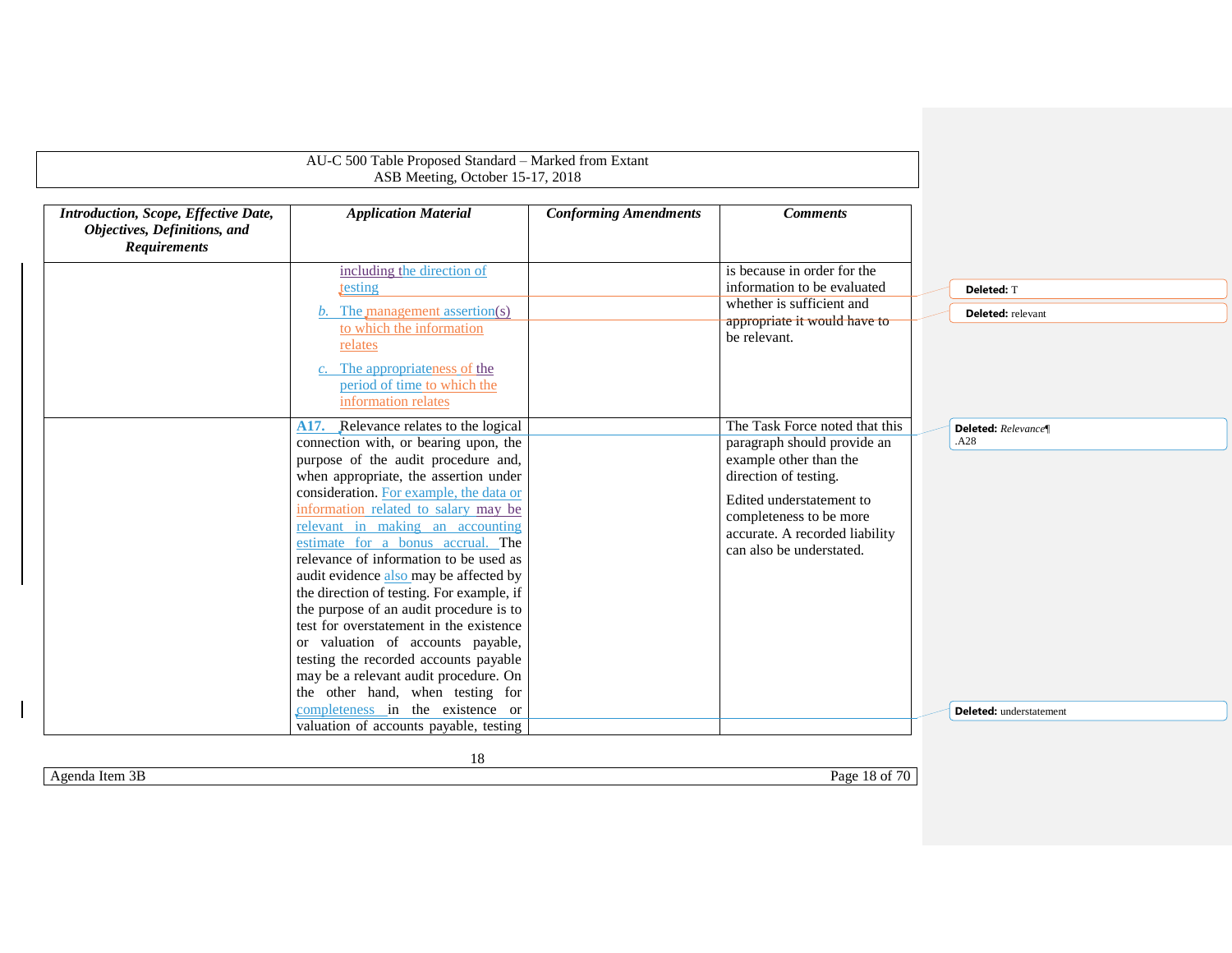|                                                                                             | AU-C 500 Table Proposed Standard - Marked from Extant<br>ASB Meeting, October 15-17, 2018                                                                                                                                                     |                              |                                                                   |                                                                                                                                                                                                                                                                                                                                                                                                              |
|---------------------------------------------------------------------------------------------|-----------------------------------------------------------------------------------------------------------------------------------------------------------------------------------------------------------------------------------------------|------------------------------|-------------------------------------------------------------------|--------------------------------------------------------------------------------------------------------------------------------------------------------------------------------------------------------------------------------------------------------------------------------------------------------------------------------------------------------------------------------------------------------------|
| Introduction, Scope, Effective Date,<br>Objectives, Definitions, and<br><b>Requirements</b> | <b>Application Material</b>                                                                                                                                                                                                                   | <b>Conforming Amendments</b> | <b>Comments</b>                                                   |                                                                                                                                                                                                                                                                                                                                                                                                              |
|                                                                                             | the recorded accounts payable would<br>not be relevant, but testing such<br>information<br>subsequent<br>as<br>unpaid<br>disbursements,<br>invoices.<br>suppliers' statements, and unmatched<br>receiving reports may be relevant.            |                              |                                                                   | <b>Deleted:</b> In exercising professional skepticism in the                                                                                                                                                                                                                                                                                                                                                 |
|                                                                                             | A18. Information may result in audit<br>evidence that is relevant to certain                                                                                                                                                                  |                              | The Task force expressed<br>concern about the term "is not        | evaluation of audit evidence, the auditor may evaluate its<br>relevance<br>Deleted: .A29                                                                                                                                                                                                                                                                                                                     |
|                                                                                             | assertions but not others. For example,<br>information related to the collection of                                                                                                                                                           |                              | a substitute" because it is too<br>definitive. There might be     | <b>Deleted:</b> A given set of audit procedures                                                                                                                                                                                                                                                                                                                                                              |
|                                                                                             | receivables after the period-end may                                                                                                                                                                                                          |                              | cases where the audit evidence                                    | <b>Deleted:</b> inspection of documents                                                                                                                                                                                                                                                                                                                                                                      |
|                                                                                             | provide audit evidence regarding<br>existence and valuation of receivables                                                                                                                                                                    |                              | obtained for an assertion could<br>be used for another assertion. | <b>Deleted:</b> and valuation                                                                                                                                                                                                                                                                                                                                                                                |
|                                                                                             | and revenue but not necessarily cutoff.                                                                                                                                                                                                       |                              |                                                                   | Deleted: either                                                                                                                                                                                                                                                                                                                                                                                              |
|                                                                                             | A19. Some documents, whether in<br>paper or electronic form, represent<br>direct audit evidence of the existence<br>of an asset (for example, a document<br>constituting a financial instrument such<br>as a stock, bond, or a digital wallet |                              | Moved from Audit Procedures                                       | <b>Deleted:</b> Similarly, obtaining audit evidence regarding a<br>particular assertion (for example, the existence of inventory)<br>is not a substitute for obtaining audit evidence regarding<br>another assertion (for example, the valuation of that<br>inventory). On the other hand, audit evidence from different<br>sources or of a different nature may often be relevant to the<br>same assertion. |
|                                                                                             | cryptocurrencies).<br>containing<br>Inspection of such documents may not<br>necessarily provide audit evidence<br>about ownership or value                                                                                                    |                              |                                                                   | Deleted: or                                                                                                                                                                                                                                                                                                                                                                                                  |
|                                                                                             | A20. Inspection of tangible assets<br>may provide reliable audit evidence<br>with respect to their existence but not                                                                                                                          |                              |                                                                   |                                                                                                                                                                                                                                                                                                                                                                                                              |

Agenda Item 3B Page 19 of 70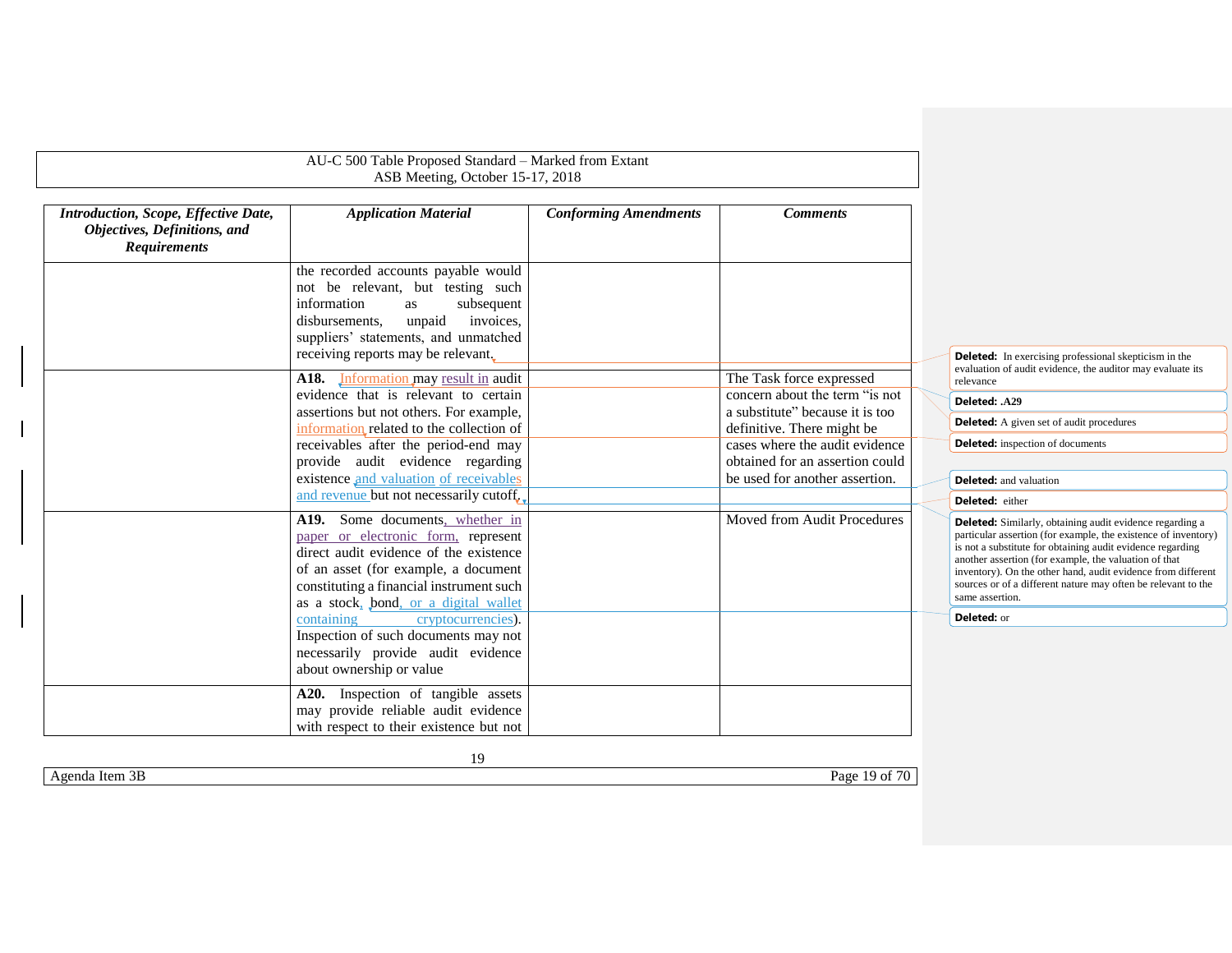| AU-C 500 Table Proposed Standard - Marked from Extant                                       |                                                                                                                                                                                                                                                                                                                                                                                                                                                                                                                                                                                                                                                        |                              |                 |  |  |
|---------------------------------------------------------------------------------------------|--------------------------------------------------------------------------------------------------------------------------------------------------------------------------------------------------------------------------------------------------------------------------------------------------------------------------------------------------------------------------------------------------------------------------------------------------------------------------------------------------------------------------------------------------------------------------------------------------------------------------------------------------------|------------------------------|-----------------|--|--|
|                                                                                             | ASB Meeting, October 15-17, 2018                                                                                                                                                                                                                                                                                                                                                                                                                                                                                                                                                                                                                       |                              |                 |  |  |
| Introduction, Scope, Effective Date,<br>Objectives, Definitions, and<br><b>Requirements</b> | <b>Application Material</b>                                                                                                                                                                                                                                                                                                                                                                                                                                                                                                                                                                                                                            | <b>Conforming Amendments</b> | <b>Comments</b> |  |  |
|                                                                                             | necessarily about the entity's rights and<br>obligations or the valuation of the<br>Inspection of individual<br>assets.<br>inventory items may accompany the<br>observation of inventory counting. For<br>example, when observing an inventory<br>count, the auditor may inspect<br>individual inventory items (such as<br>opening containers included in the<br>inventory count to determine whether<br>they are full or empty) to verify their<br>existence.                                                                                                                                                                                         |                              |                 |  |  |
|                                                                                             | A21. External<br>confirmation<br>procedures frequently are relevant<br>when addressing assertions associated<br>with certain account balances and their<br>However,<br>elements.<br>external<br>confirmations need not be restricted to<br>account balances only. For example,<br>the auditor may request confirmation<br>of the terms of agreements or<br>transactions an entity has with third<br>parties; the confirmation request may<br>be designed to ask if any modifications<br>have been made to the agreement and,<br>if so, their relevant details. External<br>confirmation procedures also are used<br>to obtain audit evidence about the |                              |                 |  |  |

<span id="page-19-0"></span>Agenda Item 3B Page 20 of 70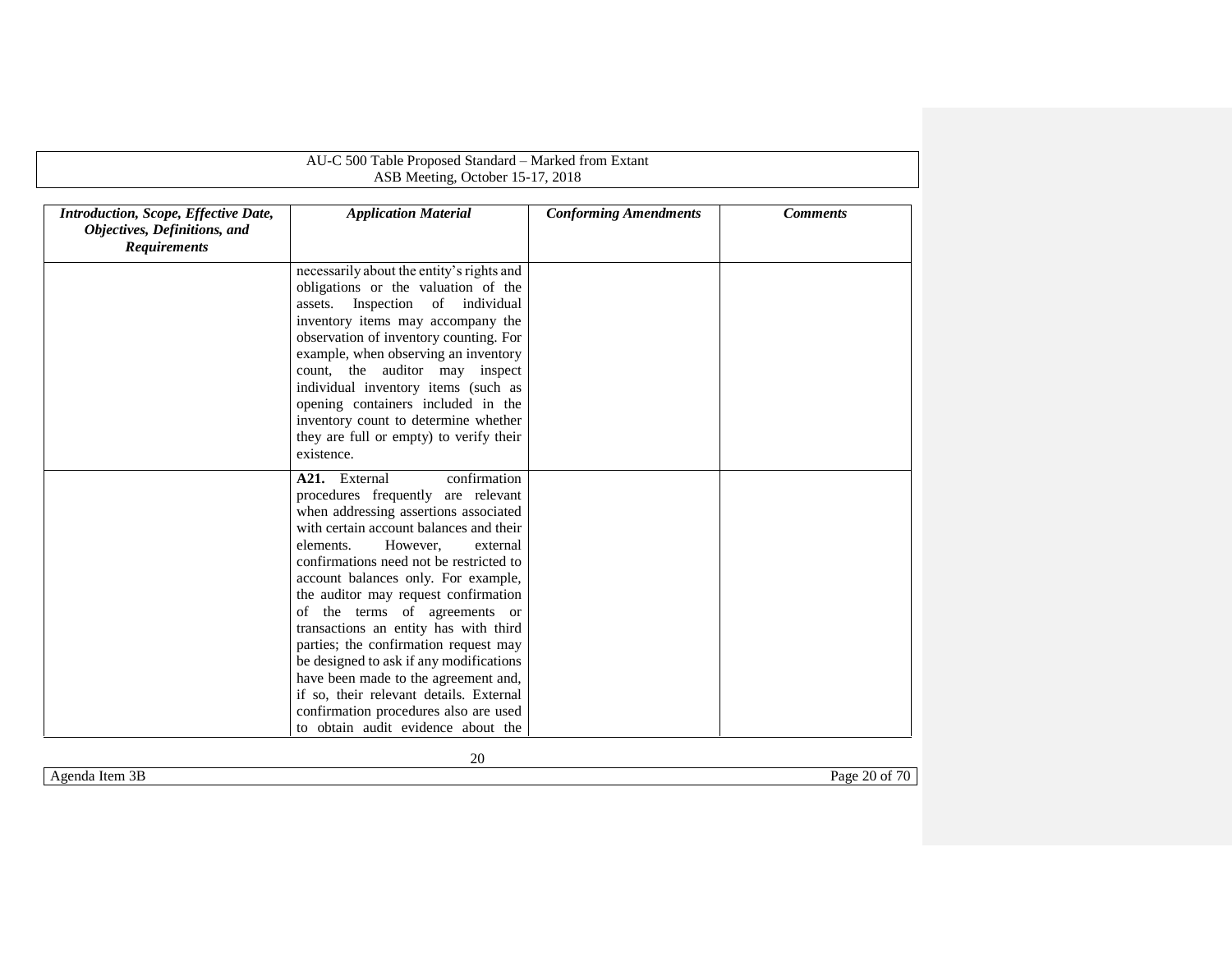| AU-C 500 Table Proposed Standard - Marked from Extant<br>ASB Meeting, October 15-17, 2018                                                                                                                                                           |                                                                                                                                                                                                                                  |                              |                                                                                                                                                                             |                                                                                                                                        |
|-----------------------------------------------------------------------------------------------------------------------------------------------------------------------------------------------------------------------------------------------------|----------------------------------------------------------------------------------------------------------------------------------------------------------------------------------------------------------------------------------|------------------------------|-----------------------------------------------------------------------------------------------------------------------------------------------------------------------------|----------------------------------------------------------------------------------------------------------------------------------------|
| Introduction, Scope, Effective Date,<br>Objectives, Definitions, and<br><b>Requirements</b>                                                                                                                                                         | <b>Application Material</b>                                                                                                                                                                                                      | <b>Conforming Amendments</b> | <b>Comments</b>                                                                                                                                                             |                                                                                                                                        |
|                                                                                                                                                                                                                                                     | absence of certain conditions (for<br>example, the absence of a side<br>agreement that may influence revenue<br>recognition).                                                                                                    |                              |                                                                                                                                                                             |                                                                                                                                        |
| <b>Audit Procedures for Obtaining Audit</b><br>Evidence                                                                                                                                                                                             | Audit Procedures for Obtaining Audit<br>Evidence (Ref: par. 8)                                                                                                                                                                   |                              |                                                                                                                                                                             | Deleted: 7                                                                                                                             |
| 8. When evaluating whether sufficient<br>appropriate audit evidence has been<br>obtained, the auditor should consider the<br>nature, timing, and extent of the audit<br>procedures performed in obtaining the<br>audit evidence, (Ref: par.A22-A44) | A22. As required by and explained<br>further in section 315 and section 330,<br>audit evidence to draw reasonable<br>conclusions on which to base the<br>auditor's opinion is obtained by<br>performing the following: fn 6 fn 7 |                              | The assignment of procedures<br>into discrete classifications no<br>longer seems to be a good<br>working model.<br>Also, the classifications<br>suggest a sequential order- | Deleted: 6<br>Deleted: ¶<br>.A10<br><b>Deleted:</b> when evaluating whether sufficient appropriate<br>audit evidence has been obtained |
|                                                                                                                                                                                                                                                     | a. Risk assessment procedures<br>b. Further audit procedures, which                                                                                                                                                              |                              | which may no longer be valid,<br>e.g. risk assessment<br>procedures then further audit<br>procedures.                                                                       | Deleted: A23<br>Deleted: .A10                                                                                                          |
|                                                                                                                                                                                                                                                     | comprise                                                                                                                                                                                                                         |                              | With more modern techniques<br>such as ADA, the lines are                                                                                                                   | Deleted: A45<br>Deleted: A26                                                                                                           |

f<sup>n 6</sup> Paragraphs .05–.06 of section 315.

fn 7 Paragraphs .06–.07 of section 330.

Agenda Item 3B Page 21 of 70

<span id="page-20-1"></span><span id="page-20-0"></span> $\overline{a}$ 

21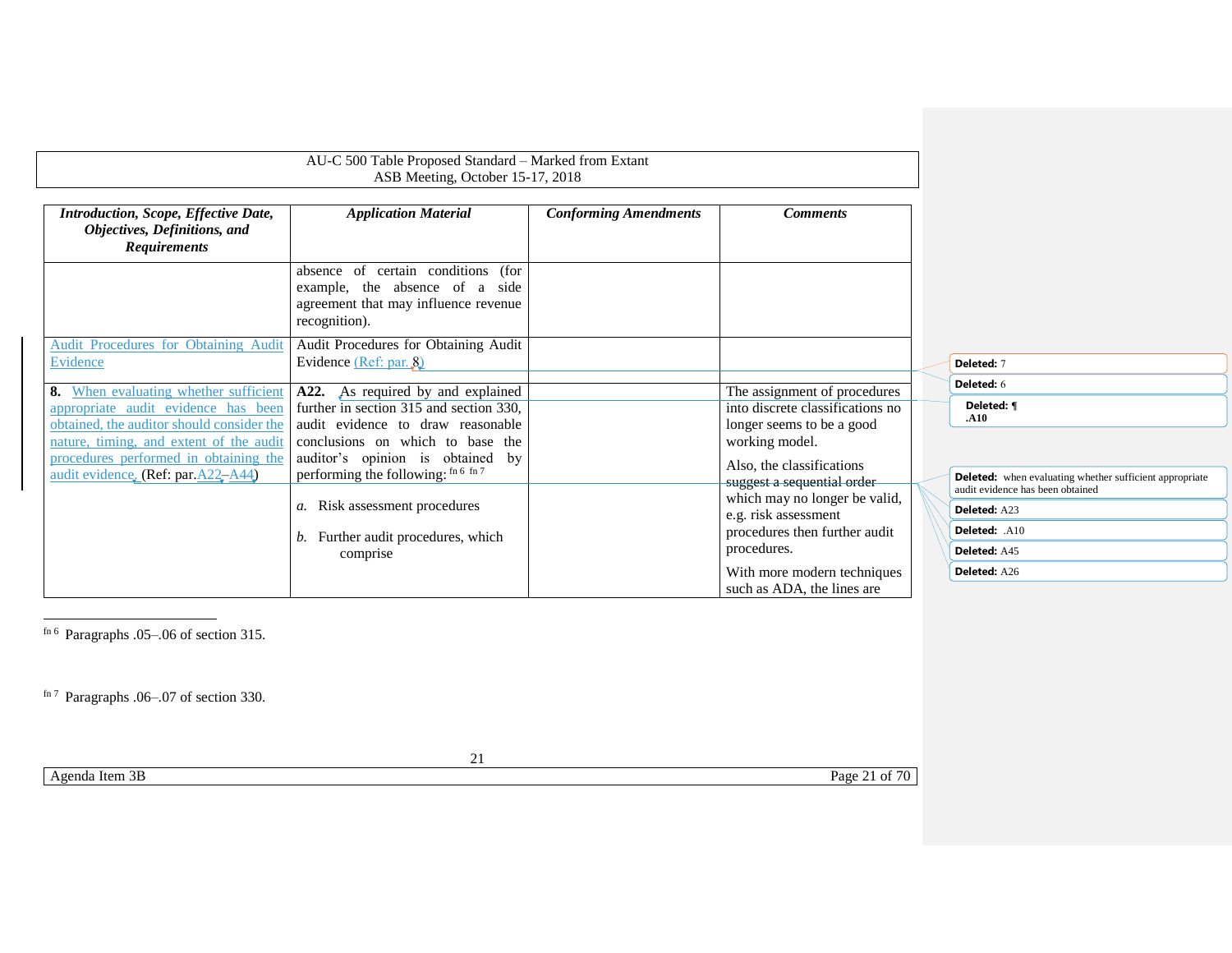|                                                                                             | AU-C 500 Table Proposed Standard - Marked from Extant<br>ASB Meeting, October 15-17, 2018                                                                                                                                       |                              |                                                                                                                                                                                                                                                                                                                                                                                                                                                                                                                                                                                                                                                                                                                                        |
|---------------------------------------------------------------------------------------------|---------------------------------------------------------------------------------------------------------------------------------------------------------------------------------------------------------------------------------|------------------------------|----------------------------------------------------------------------------------------------------------------------------------------------------------------------------------------------------------------------------------------------------------------------------------------------------------------------------------------------------------------------------------------------------------------------------------------------------------------------------------------------------------------------------------------------------------------------------------------------------------------------------------------------------------------------------------------------------------------------------------------|
| Introduction, Scope, Effective Date,<br>Objectives, Definitions, and<br><b>Requirements</b> | <b>Application Material</b>                                                                                                                                                                                                     | <b>Conforming Amendments</b> | <b>Comments</b>                                                                                                                                                                                                                                                                                                                                                                                                                                                                                                                                                                                                                                                                                                                        |
|                                                                                             | tests of controls, when required by<br>i.<br>the AU-C sections or when the<br>auditor has chosen to do so,<br>and<br>ii. substantive procedures, which<br>include tests of details and<br>substantive analytical<br>procedures. |                              | being blurred. The application<br>material should explain that a<br>procedure or technique can<br>achieve more than one<br>objective.<br>A suggestion might be to<br>retain the classifications but<br>overlay a framework to focus<br>on the quality of audit<br>evidence that would allow<br>more flexibility in using the<br>different types of audit<br>procedures and that suggests<br>that the objectives of each<br>classification might be<br>achieved simultaneously<br>through a single ADA<br>technique.<br>The guidance should be clear<br>that drawing reasonable<br>conclusions should not be.<br>based on performing audit<br>procedures but rather it should<br>be focused on the attributes of<br>the audit evidence. |

| Agenda Item 3B | Page 22 of 70 |
|----------------|---------------|
|                |               |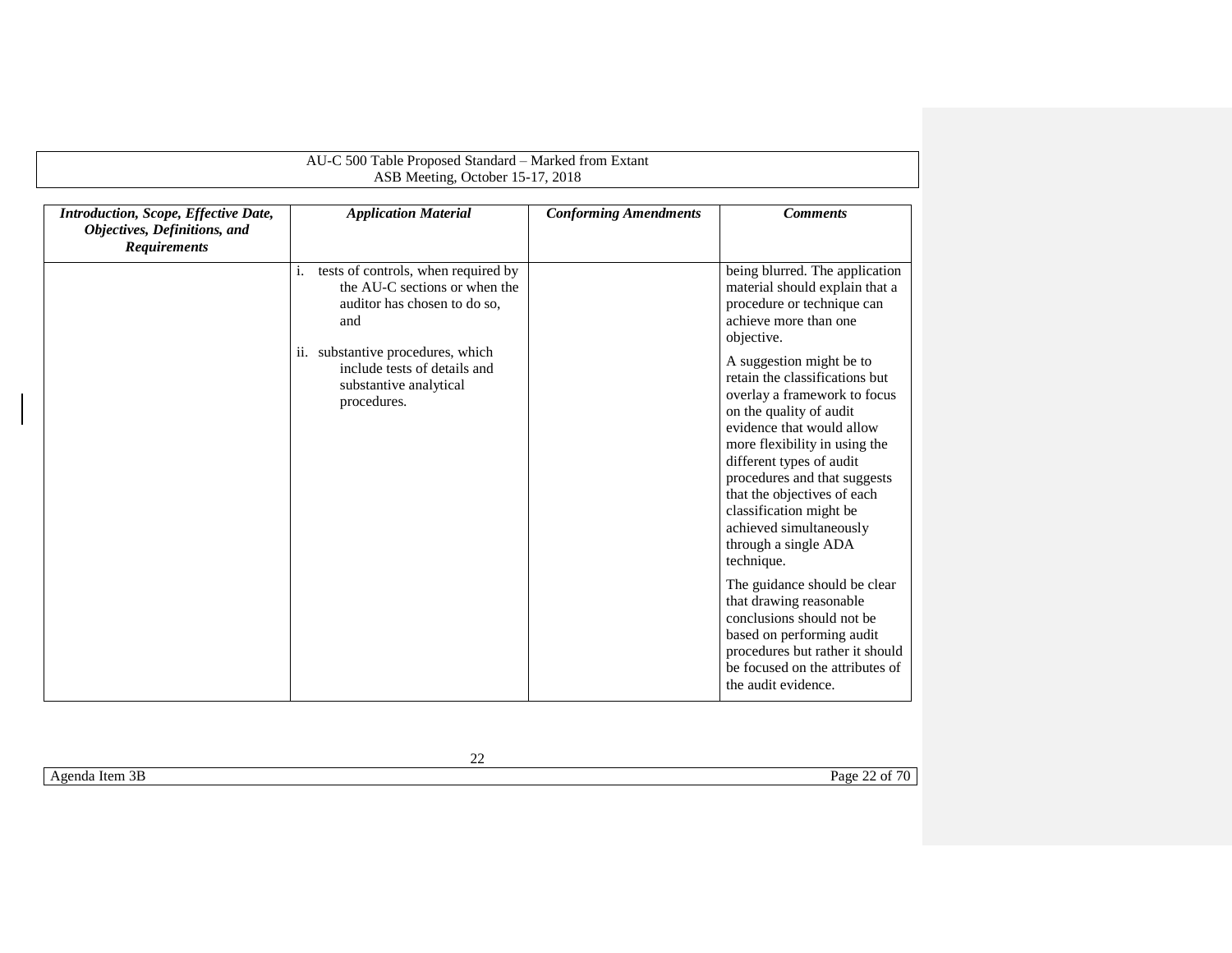|                                                                                             | AU-C 500 Table Proposed Standard - Marked from Extant<br>ASB Meeting, October 15-17, 2018                                                                                                                                                                                                                                                             |                              |                                                                                                                                                                                                               |
|---------------------------------------------------------------------------------------------|-------------------------------------------------------------------------------------------------------------------------------------------------------------------------------------------------------------------------------------------------------------------------------------------------------------------------------------------------------|------------------------------|---------------------------------------------------------------------------------------------------------------------------------------------------------------------------------------------------------------|
| Introduction, Scope, Effective Date,<br>Objectives, Definitions, and<br><b>Requirements</b> | <b>Application Material</b>                                                                                                                                                                                                                                                                                                                           | <b>Conforming Amendments</b> | <b>Comments</b>                                                                                                                                                                                               |
|                                                                                             |                                                                                                                                                                                                                                                                                                                                                       |                              | The task force discussed that<br>the issues here have an effect<br>on AU-C 330.18.                                                                                                                            |
|                                                                                             |                                                                                                                                                                                                                                                                                                                                                       |                              | The task force continues to<br>discuss whether the discrete<br>classifications of the audit<br>procedures and whether are<br>still needed in the standard.                                                    |
|                                                                                             | The nature, timing, and extent<br>A23.<br>of the audit procedures performed by<br>influences<br>auditor<br>the<br>the<br>persuasiveness of the audit evidence<br>obtained by the auditor. For example,<br>inspection and observation provides<br>more persuasive audit evidence than<br>inquiry about its existence.                                  |                              |                                                                                                                                                                                                               |
|                                                                                             | A24. The auditor may achieve the<br>objective of more than one type of<br>audit procedure (for example, as both a<br>risk assessment and further audit<br>procedure) and may accomplish the<br>objectives of both types of procedures<br>simultaneously, including achieving<br>such objectives through the use of<br>automated tools and techniques. |                              | The Task Force suggested<br>adding application material to<br>emphasize that ADA are not<br>audit procedures. Rather, they<br>are techniques that the auditor<br>may use in carrying the audit<br>procedures. |

**Deleted:** type

Agenda Item 3B Page 23 of 70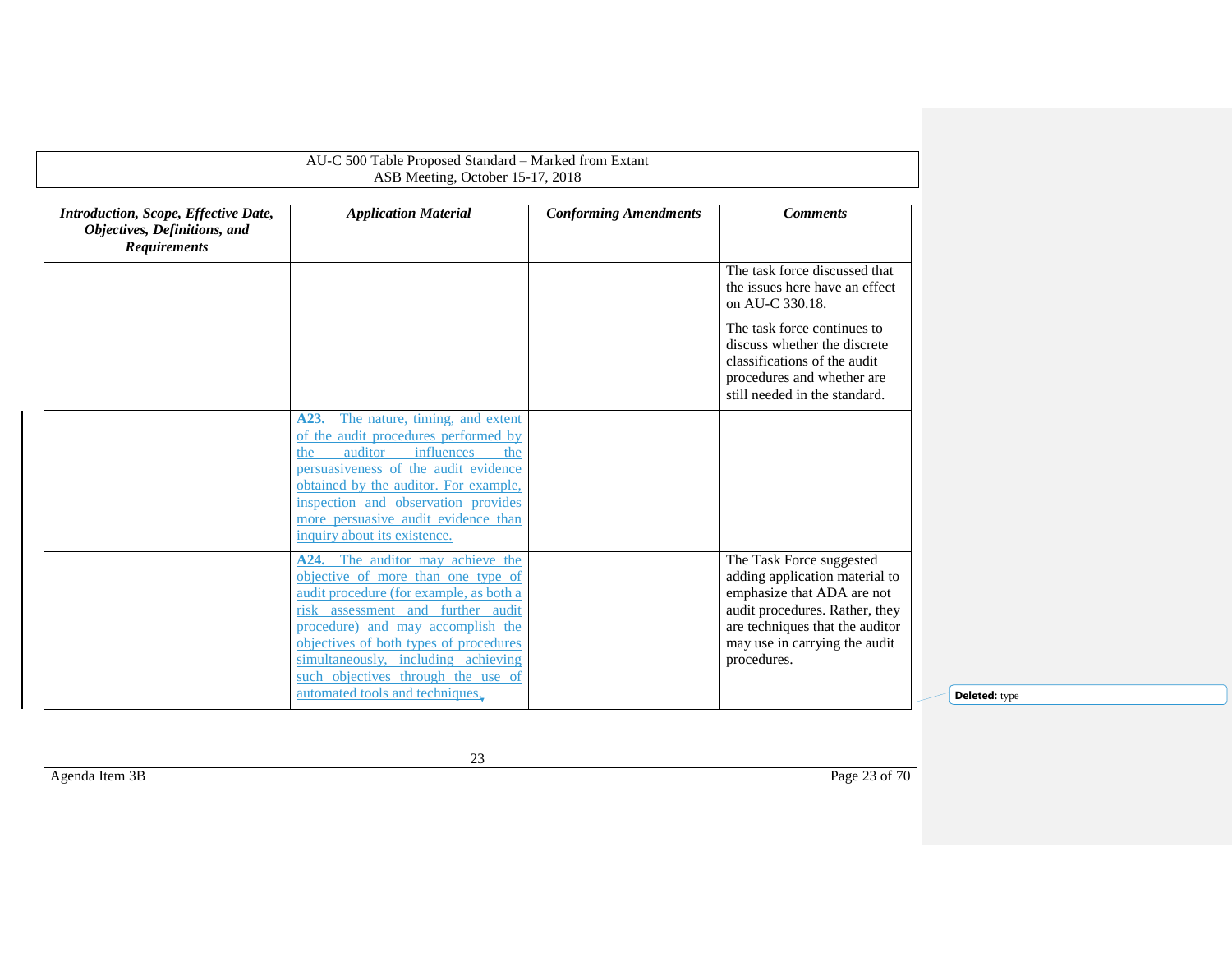| Introduction, Scope, Effective Date,<br>Objectives, Definitions, and<br><b>Requirements</b> | <b>Application Material</b>                                                                                                                                                                                                                                                                                                                                          | <b>Conforming Amendments</b> | <b>Comments</b>                                                                                                                                                                                                            |
|---------------------------------------------------------------------------------------------|----------------------------------------------------------------------------------------------------------------------------------------------------------------------------------------------------------------------------------------------------------------------------------------------------------------------------------------------------------------------|------------------------------|----------------------------------------------------------------------------------------------------------------------------------------------------------------------------------------------------------------------------|
|                                                                                             | An example of automated tools<br>A25.<br>and techniques are audit data analytics<br>which are described as the analysis of<br>patterns, identification of anomalies, or<br>extraction of other useful information<br>in data underlying or related to the<br>subject matter of an audit through<br>analysis, modeling, or visualization for<br>performing the audit. |                              | The Task Force discussed<br>whether to include an<br>explanation of audit data<br>analytics. We have included<br>the definition from the Guide<br>to Audit Data Analytics for<br>discussion purposes (edited<br>slightly). |
|                                                                                             | A26. Data is the information that is<br>combined and summarized based on<br>relevance to information requirements.<br>Data can be obtained through direct<br>observation or from a party external to<br>the entity. Information obtained by                                                                                                                          |                              | This explanation was taken<br>from paragraph A4 of the<br>revised ISA 540. The intent is<br>to provide a better linkage<br>between audit data analytics<br>and data.                                                       |
|                                                                                             | applying analytical or interpretive<br>techniques to data is referred to as audit<br>data analytics when such techniques<br>have a sound theoretical basis and<br>therefore less need for judgment.<br>Otherwise, such information is an<br>assumption.                                                                                                              |                              | Explanation of data was taken<br>from COSO <sub>_(page 106)</sub> .                                                                                                                                                        |
|                                                                                             | A27. The audit procedures described<br>in paragraphs $A32 - A44$ may be used<br>as risk assessment procedures, tests of<br>controls, or substantive procedures,<br>depending on the context in which they                                                                                                                                                            |                              |                                                                                                                                                                                                                            |

| Deleted: .A11                        |  |
|--------------------------------------|--|
| Deleted: A33                         |  |
| <b>Deleted:</b> paragraphs .A14-.A26 |  |
| Deleted: A45                         |  |
| Deleted: that follow                 |  |

Agenda Item 3B Page 24 of 70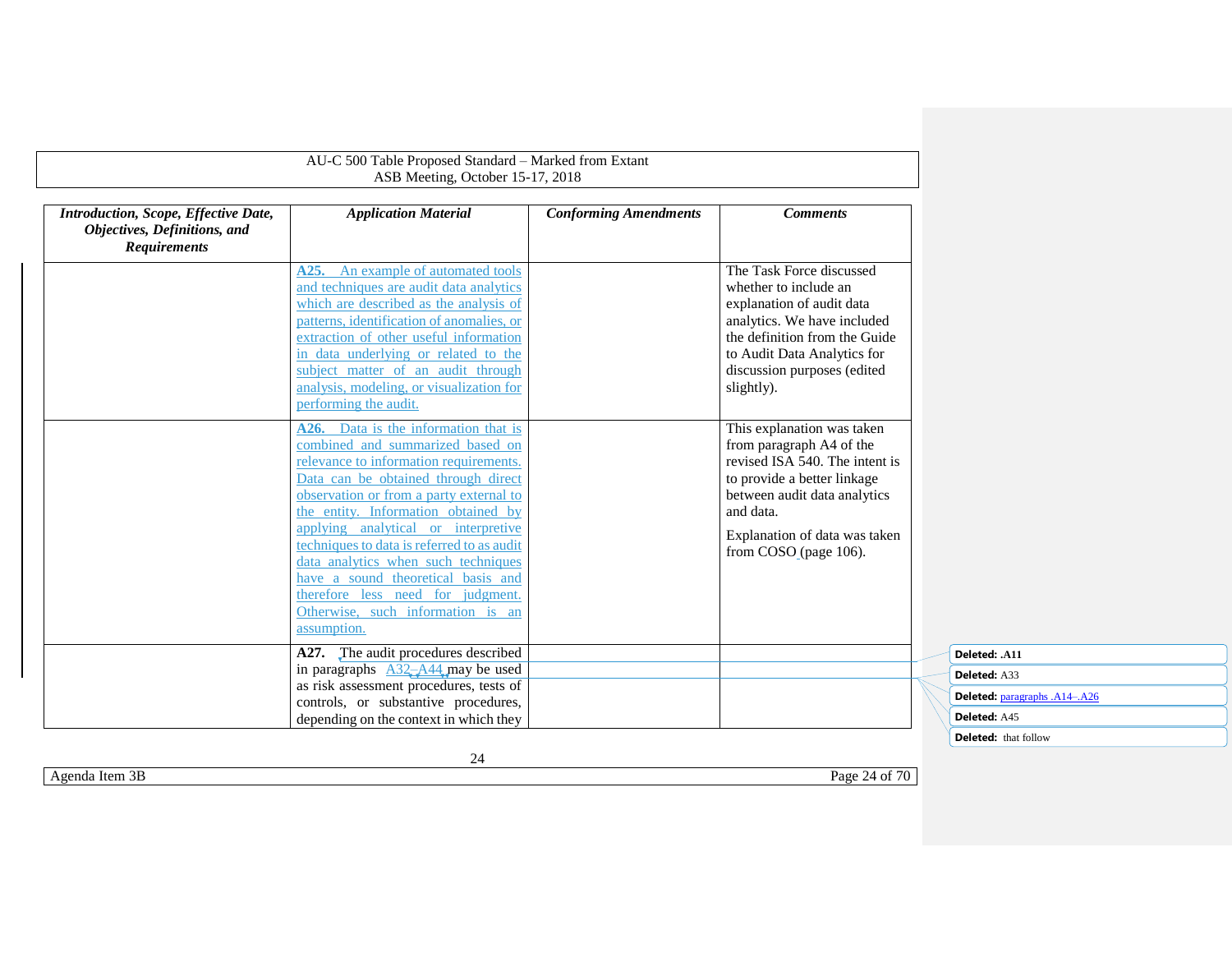|                                                                                             | AU-C 500 Table Proposed Standard - Marked from Extant<br>ASB Meeting, October 15-17, 2018                                                                                                                                    |                              |                                                                                                                                |
|---------------------------------------------------------------------------------------------|------------------------------------------------------------------------------------------------------------------------------------------------------------------------------------------------------------------------------|------------------------------|--------------------------------------------------------------------------------------------------------------------------------|
| Introduction, Scope, Effective Date,<br>Objectives, Definitions, and<br><b>Requirements</b> | <b>Application Material</b>                                                                                                                                                                                                  | <b>Conforming Amendments</b> | <b>Comments</b>                                                                                                                |
|                                                                                             | are applied by the auditor.                                                                                                                                                                                                  |                              |                                                                                                                                |
|                                                                                             | A28. The nature and timing of the<br>audit procedures to be used may be<br>affected by the fact that some of the<br>information may be available only in<br>electronic form or only at certain points<br>or periods in time. |                              |                                                                                                                                |
|                                                                                             | A29. Certain electronic information                                                                                                                                                                                          |                              | Emerging technologies pose                                                                                                     |
|                                                                                             | may not be available after a specified                                                                                                                                                                                       |                              | issues around retention of                                                                                                     |
|                                                                                             | period of time (for example, if files are<br>changed and if backup files do not<br>exist). Accordingly, the auditor may<br>find it necessary, as a result of data                                                            |                              | audit evidence. For example,<br>with artificial intelligence, the<br>audit evidence might not be<br>capable of reconstruction. |
|                                                                                             | retention policies, to request retention<br>some information for<br>of<br>the<br>performance of audit procedures at a                                                                                                        |                              | This is particularly important<br>in auditing complex<br>accounting estimates.                                                 |
|                                                                                             | later point in time or to perform audit<br>procedures at a time when the<br>information is available.                                                                                                                        |                              | The Task Force noted that it<br>should be made clear that<br>electronic evidence is at the                                     |
|                                                                                             | Some electronic information (for<br>example, information in blockchain)                                                                                                                                                      |                              | same level as paper evidence                                                                                                   |
|                                                                                             | can be tested on a continuous basis                                                                                                                                                                                          |                              | The task force discussed the                                                                                                   |
|                                                                                             | during the audit. In such cases, auditors<br>may develop procedures utilizing more                                                                                                                                           |                              | audit documentation of using<br>Data Analytics, for example,                                                                   |
|                                                                                             | automated tools and tecniques, audit                                                                                                                                                                                         |                              | is the auditor required to                                                                                                     |
|                                                                                             | data analytics, or artificial intelligence,<br>obtain audit evidence about<br>to.                                                                                                                                            |                              | document every iteration of<br>Data Analytics?                                                                                 |

**Deleted:** As explained in section 330, audit evidence obtained from previous audits may, in certain circumstances, provide appropriate audit evidence, provided that the auditor has determined whether changes have occurred since the previous audit that may affect its relevance to the current audit. fn 8

## **Deleted:** *¶*

<#>**.**A12 The nature and timing of the audit procedures to be used may be affected by the fact that some of the accounting data and other information may be available only in electronic form or only at certain points or periods in time.For example, source documents, such as purchase orders and invoices, may exist only in electronic form when an entity uses electronic commerce or may be discarded after scanning when an entity uses image processing systems to facilitate storage and reference. Some sources of electronic or digitized information (for example, a public or private blockchain) may provide a central location from which the auditor may obtain audit evidence. Auditors may develop procedures to obtain audit evidence directly from such  $\blacksquare$  sources.  $\blacksquare$ **Formatted:** Font: Not Bold **Deleted: .A13 Deleted:** retrievable **Deleted:** an entity's **Deleted:** the **Deleted:** accessed **Formatted:** Space Before: 0 pt

**Deleted:** on more of a real-time basis and can be

**Deleted:** increased

**Deleted:** automation

Agenda Item 3B Page 25 of 70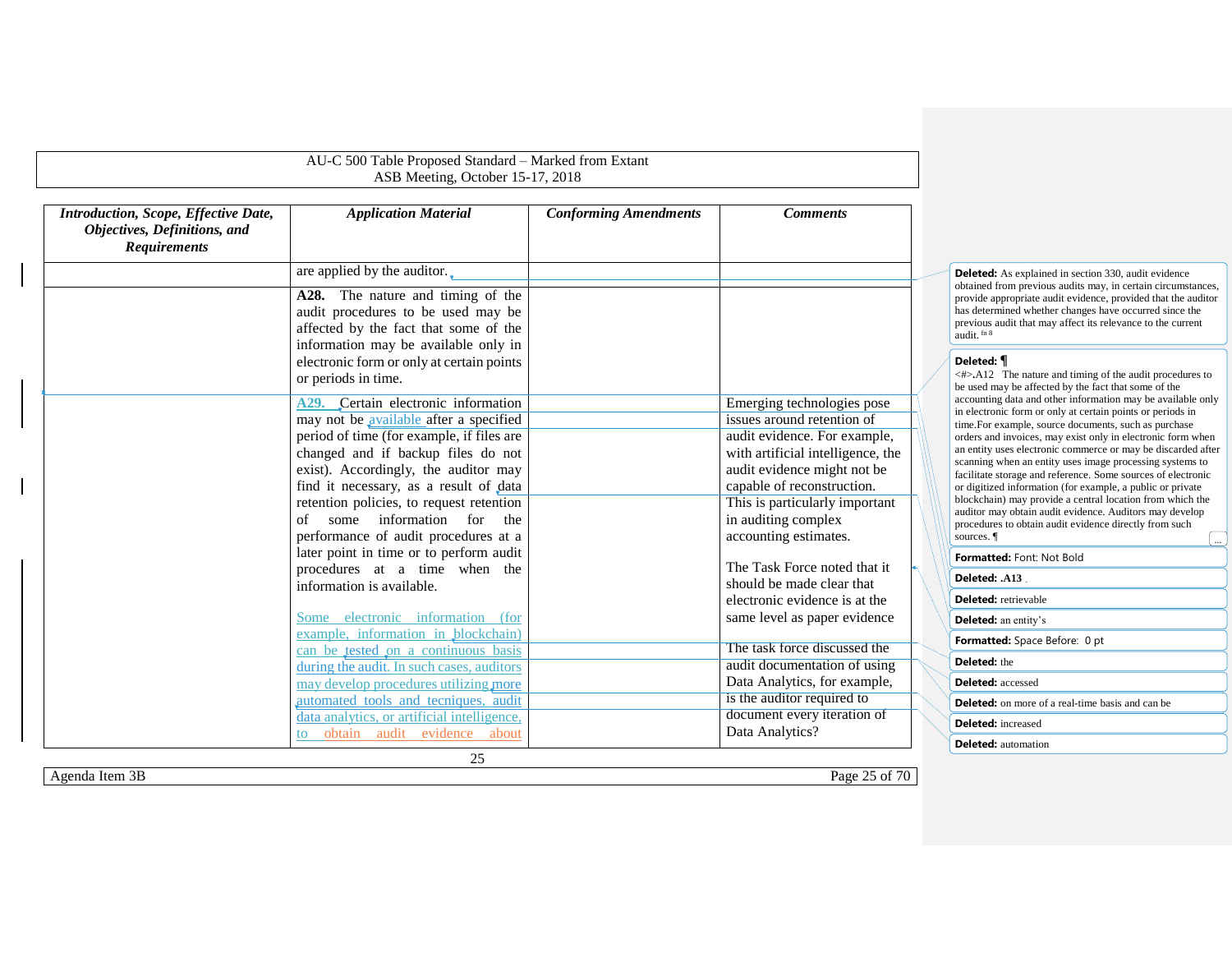|                                                                                             | AU-C 500 Table Proposed Standard - Marked from Extant<br>ASB Meeting, October 15-17, 2018                                                                                                                                                                                                                                                                                                                                                                                                                             |                              |                 |                                                                                                                                                                                                                                                 |
|---------------------------------------------------------------------------------------------|-----------------------------------------------------------------------------------------------------------------------------------------------------------------------------------------------------------------------------------------------------------------------------------------------------------------------------------------------------------------------------------------------------------------------------------------------------------------------------------------------------------------------|------------------------------|-----------------|-------------------------------------------------------------------------------------------------------------------------------------------------------------------------------------------------------------------------------------------------|
|                                                                                             |                                                                                                                                                                                                                                                                                                                                                                                                                                                                                                                       |                              |                 |                                                                                                                                                                                                                                                 |
| Introduction, Scope, Effective Date,<br>Objectives, Definitions, and<br><b>Requirements</b> | <b>Application Material</b>                                                                                                                                                                                                                                                                                                                                                                                                                                                                                           | <b>Conforming Amendments</b> | <b>Comments</b> |                                                                                                                                                                                                                                                 |
|                                                                                             | transactions, including more routine<br>transactions, on a more real-time basis.                                                                                                                                                                                                                                                                                                                                                                                                                                      |                              |                 |                                                                                                                                                                                                                                                 |
|                                                                                             | A30. Audit procedures to obtain                                                                                                                                                                                                                                                                                                                                                                                                                                                                                       |                              |                 | Formatted: Space Before: 0 pt                                                                                                                                                                                                                   |
|                                                                                             | audit evidence can include inspection,<br>confirmation,<br>observation,<br>recalculation, reperformance, and<br>analytical procedures, often in some<br>combination, in addition to inquiry.<br>Audit data analytics may be used as a<br>technique by which these procedures<br>are performed. Although inquiry may<br>provide important audit evidence and<br>may even produce appropriate<br>evidence of a misstatement, inquiry<br>alone of management ordinarily does<br>not provide sufficient appropriate audit |                              |                 |                                                                                                                                                                                                                                                 |
|                                                                                             | evidence <sub><math>\lambda</math></sub><br>Inspection involves examining<br>A31.<br>records or documents, whether internal<br>or external, in paper form, electronic<br>form, or other media or a physical<br>examination of an asset. Such<br>information may include websites.<br>databases, digital ledgers, or other<br>information sources, depending on                                                                                                                                                        |                              |                 | <b>Deleted:</b> of the absence of a material misstatement at the<br>assertion level, nor would inquiry alone provide sufficient<br>appropriate audit evidence with regard to the operating<br>effectiveness of controls<br>Deleted: Inspection¶ |
|                                                                                             | their nature and source and, in the case<br>of internal records and documents, the                                                                                                                                                                                                                                                                                                                                                                                                                                    |                              |                 | .A14 d                                                                                                                                                                                                                                          |

26

Agenda Item 3B Page 26 of 70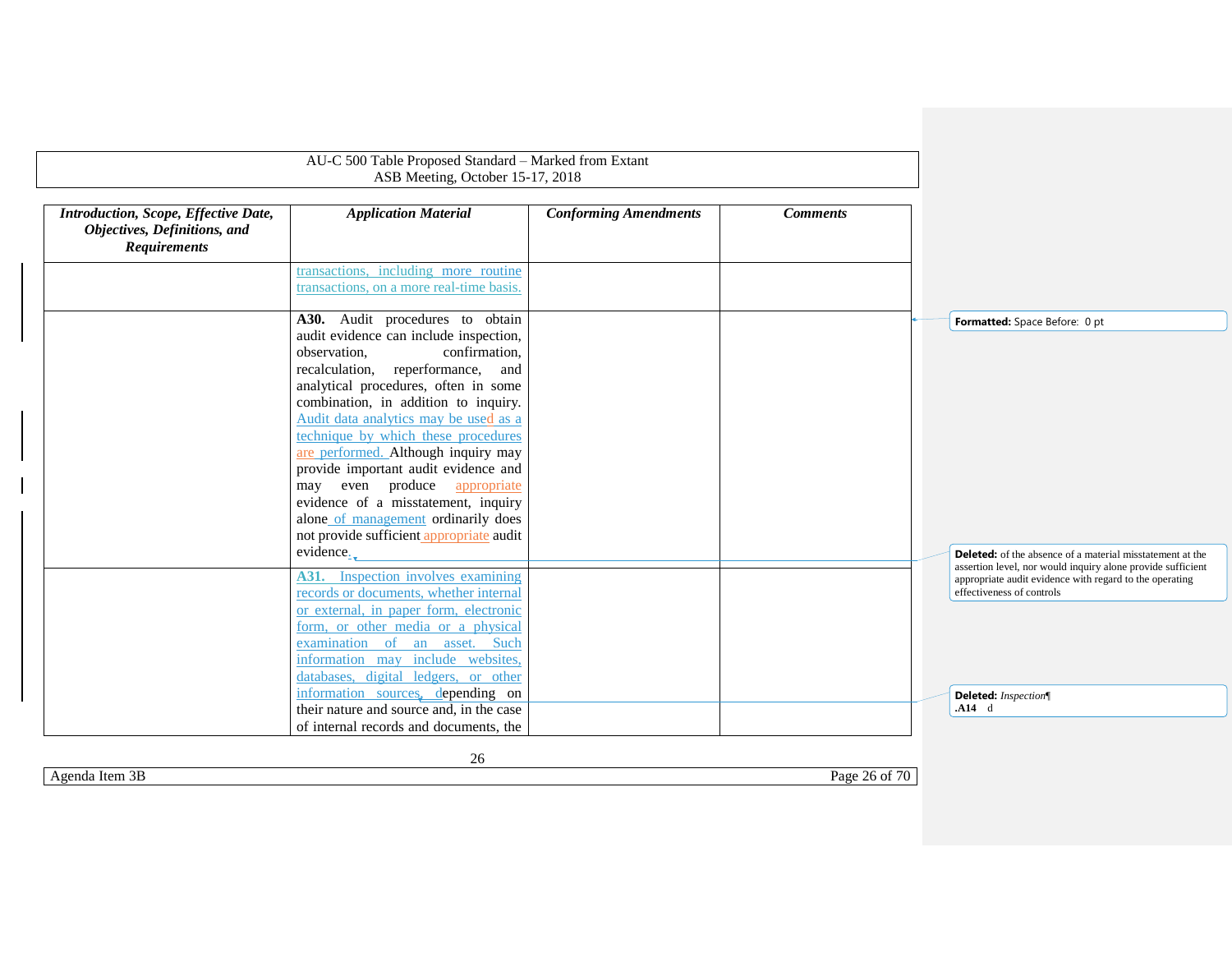<span id="page-26-0"></span>

|                                                                                             | AU-C 500 Table Proposed Standard - Marked from Extant<br>ASB Meeting, October 15-17, 2018                                                                                                                                                                                                                                                                      |                              |                                                                          |                                                                                                                                                                                                                                                                                                                                                                              |
|---------------------------------------------------------------------------------------------|----------------------------------------------------------------------------------------------------------------------------------------------------------------------------------------------------------------------------------------------------------------------------------------------------------------------------------------------------------------|------------------------------|--------------------------------------------------------------------------|------------------------------------------------------------------------------------------------------------------------------------------------------------------------------------------------------------------------------------------------------------------------------------------------------------------------------------------------------------------------------|
| Introduction, Scope, Effective Date,<br>Objectives, Definitions, and<br><b>Requirements</b> | <b>Application Material</b>                                                                                                                                                                                                                                                                                                                                    | <b>Conforming Amendments</b> | <b>Comments</b>                                                          |                                                                                                                                                                                                                                                                                                                                                                              |
|                                                                                             | effectiveness of the controls over their<br>production. An example of inspection<br>used as a test of controls is inspection<br>of records for evidence of authorization<br>which can be performed manually or<br>through automated techniques.                                                                                                                |                              |                                                                          |                                                                                                                                                                                                                                                                                                                                                                              |
|                                                                                             | A32. Inspection of information may<br>provide audit evidence of varying<br>degrees of relevance and reliability.<br>Inspection procedures may involve the<br>use of automated techniques, for<br>example, text recognition programs<br>used to examine large populations of<br>documents such as contracts that may<br>achieve the audit objectives or for the |                              | Added a specific example of<br>using ADAs as an inspection<br>procedure. | Deleted: <i>¶</i><br>.A15 Some documents represent direct audit evidence of<br>the existence of an asset (for example, a document<br>constituting a financial instrument such as a stock or bond).<br>Inspection of such documents may not necessarily provide<br>audit evidence about ownership or value.<br>Formatted: Space Before: 0 pt                                  |
|                                                                                             | purpose of identifying items for further<br>audit considerations.                                                                                                                                                                                                                                                                                              |                              |                                                                          | <b>Deleted:</b> In addition, inspecting an executed contract may<br>provide audit evidence relevant to the entity's application of<br>accounting policies, such as revenue recognition                                                                                                                                                                                       |
|                                                                                             |                                                                                                                                                                                                                                                                                                                                                                |                              | Moved to relevance and<br>reliability section.                           | <b>Deleted:</b> .A16 . Inspection of tangible assets may provide<br>reliable audit evidence with respect to their existence but not<br>necessarily about the entity's rights and obligations or the                                                                                                                                                                          |
|                                                                                             | A33. Observation consists of looking<br>at a process or procedure being<br>performed by others (for example, the<br>auditor's observation of inventory<br>counting by the entity's personnel or                                                                                                                                                                |                              | Incorporated examples of<br>automation.                                  | valuation of the assets. Inspection of individual inventory<br>items may accompany the observation of inventory counting.<br>For example, when observing an inventory count, the auditor<br>may inspect individual inventory items (such as opening<br>containers included in the inventory count to determine<br>whether they are full or empty) to verify their existence. |
|                                                                                             |                                                                                                                                                                                                                                                                                                                                                                |                              |                                                                          | Deleted: Observation<br>.A17                                                                                                                                                                                                                                                                                                                                                 |

Agenda Item 3B Page 27 of 70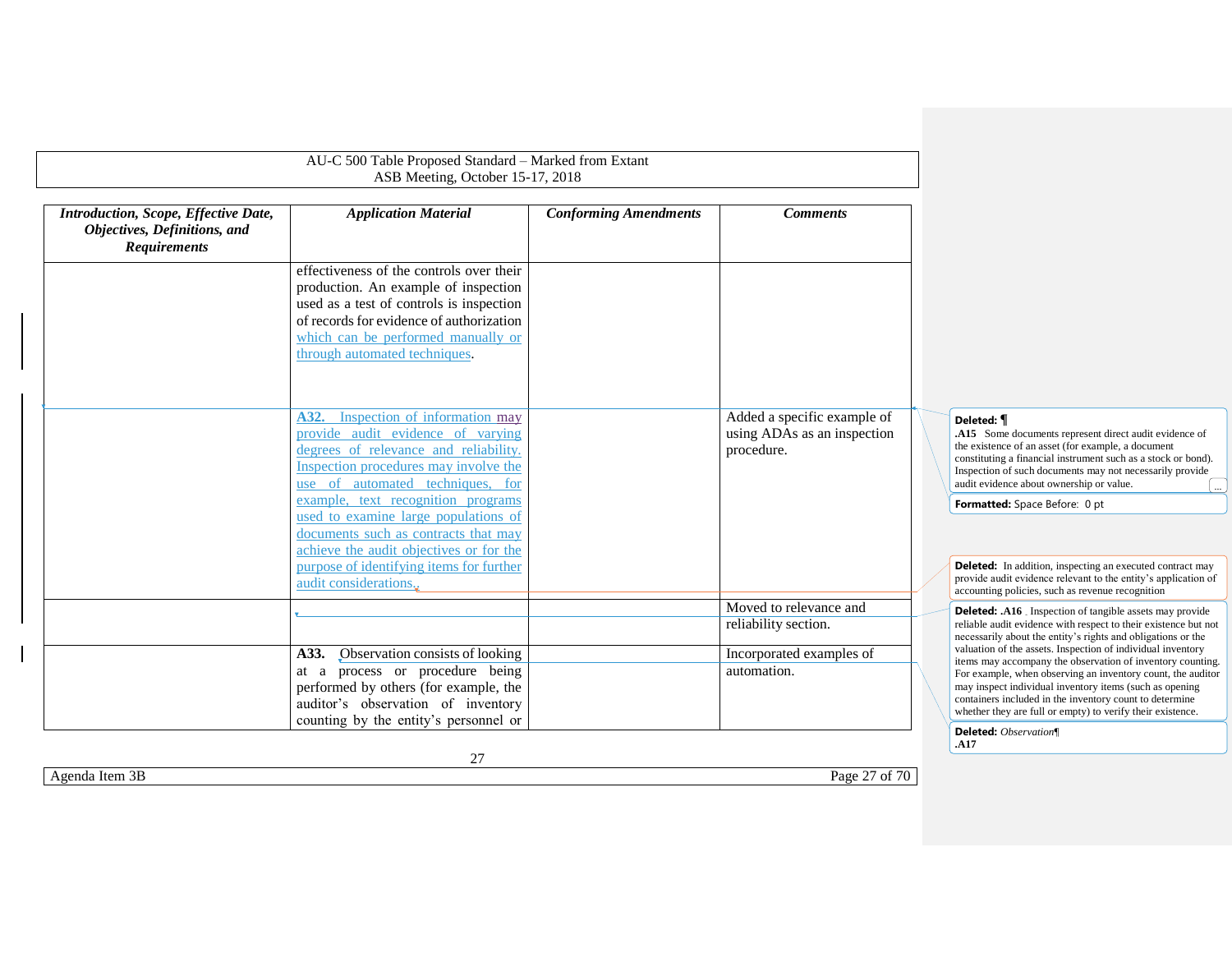|                                                                                             | AU-C 500 Table Proposed Standard - Marked from Extant<br>ASB Meeting, October 15-17, 2018                                                                |                              |                 |                                                                                   |
|---------------------------------------------------------------------------------------------|----------------------------------------------------------------------------------------------------------------------------------------------------------|------------------------------|-----------------|-----------------------------------------------------------------------------------|
| Introduction, Scope, Effective Date,<br>Objectives, Definitions, and<br><b>Requirements</b> | <b>Application Material</b>                                                                                                                              | <b>Conforming Amendments</b> | <b>Comments</b> |                                                                                   |
|                                                                                             | the performance of control activities).                                                                                                                  |                              |                 | <b>Deleted:</b> such use of Optical Character Recognition (OCR)<br>technology aid |
|                                                                                             | <b>A34.</b> Automated tools or techniques<br>such as a camera accessed remotely<br>may aid the auditor in performing an                                  |                              |                 | <b>Deleted:</b> use of Optical Character Recognition (OCR)<br>technology          |
|                                                                                             | observation procedure, such as<br>management's physical inventory<br>count. Similar tools may also aid the<br>auditor in performing inspection           |                              |                 |                                                                                   |
|                                                                                             | procedures, such as the auditor's<br>independent physical inventory count.                                                                               |                              |                 |                                                                                   |
|                                                                                             | A35. Observation provides audit<br>evidence about the performance of a<br>process or procedure but is limited to<br>the point in time at which the       |                              |                 |                                                                                   |
|                                                                                             | observation takes place and by the fact<br>that the act of being observed may<br>affect how the process or procedure is<br>performed. Section 501, Audit |                              |                 |                                                                                   |
|                                                                                             | Evidence-Specific Considerations for<br>Selected Items, addresses<br>the<br>observation of the counting of<br>inventory. fn 9                            |                              |                 |                                                                                   |

28

Agenda Item 3B Page 28 of 70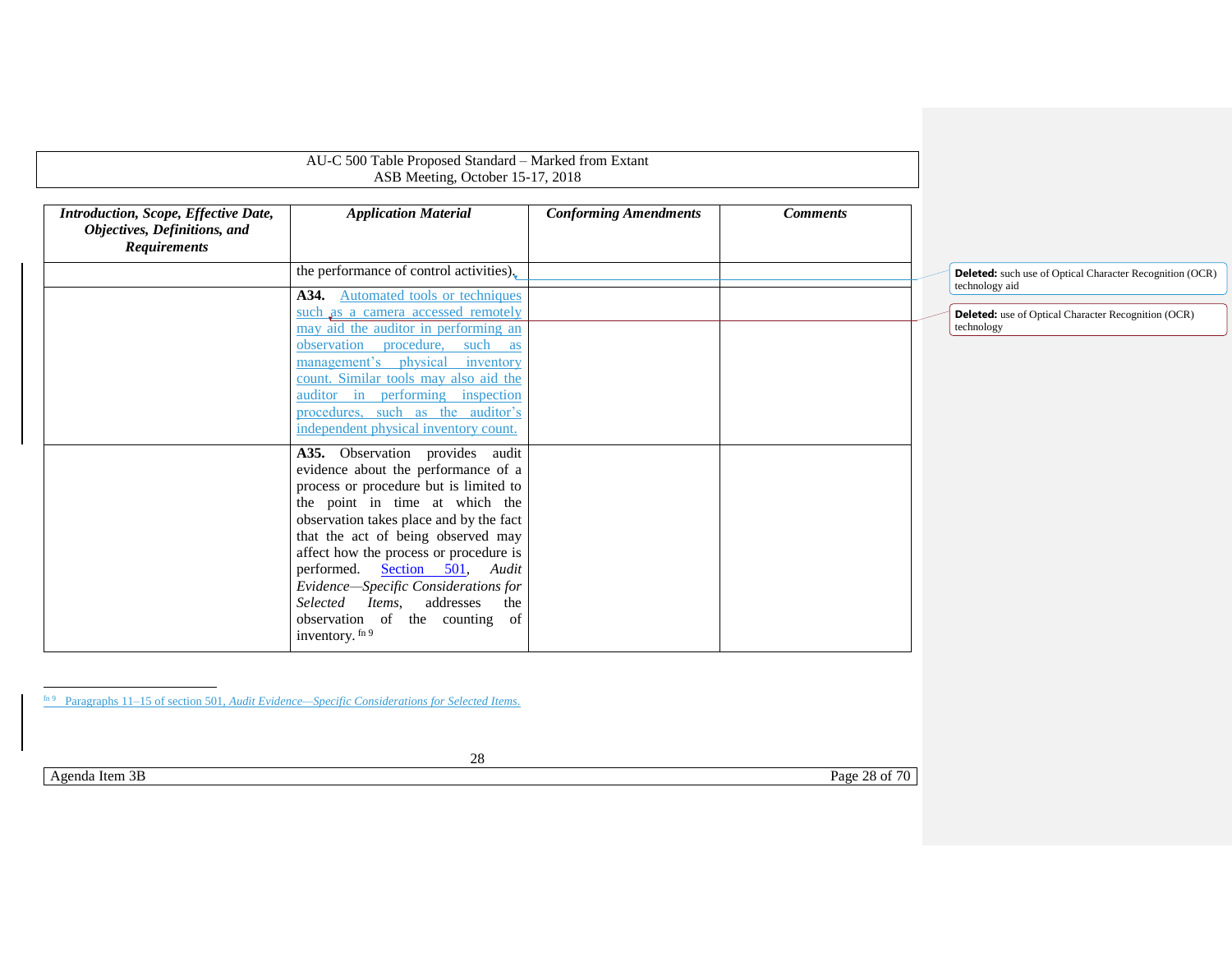|                                                                                             | AU-C 500 Table Proposed Standard - Marked from Extant<br>ASB Meeting, October 15-17, 2018 |                                                                                                                                                                                                                                                                                                                                                                                                                                                                                        |                                                                                                                                                                                                                                   |  |                                                                                                                                                                                                            |
|---------------------------------------------------------------------------------------------|-------------------------------------------------------------------------------------------|----------------------------------------------------------------------------------------------------------------------------------------------------------------------------------------------------------------------------------------------------------------------------------------------------------------------------------------------------------------------------------------------------------------------------------------------------------------------------------------|-----------------------------------------------------------------------------------------------------------------------------------------------------------------------------------------------------------------------------------|--|------------------------------------------------------------------------------------------------------------------------------------------------------------------------------------------------------------|
| Introduction, Scope, Effective Date,<br>Objectives, Definitions, and<br><b>Requirements</b> | <b>Application Material</b>                                                               | <b>Conforming Amendments</b>                                                                                                                                                                                                                                                                                                                                                                                                                                                           | <b>Comments</b>                                                                                                                                                                                                                   |  |                                                                                                                                                                                                            |
|                                                                                             | confirmation<br><b>A36.</b> An<br>external<br>represents audit evidence obtained by       | <b>AU-C 505</b>                                                                                                                                                                                                                                                                                                                                                                                                                                                                        | The Task Force discussed<br>deleting 'written' as a pre-                                                                                                                                                                          |  | Deleted: External Confirmation<br>.A18                                                                                                                                                                     |
|                                                                                             | the auditor as a direct response                                                          | 06 For purposes of generally                                                                                                                                                                                                                                                                                                                                                                                                                                                           | condition of being a                                                                                                                                                                                                              |  | <b>Deleted:</b> written                                                                                                                                                                                    |
|                                                                                             | knowingly provided to the auditor by a                                                    | accepted auditing standards,                                                                                                                                                                                                                                                                                                                                                                                                                                                           | confirmation. This is because                                                                                                                                                                                                     |  | <b>Deleted:</b> the auditor from                                                                                                                                                                           |
|                                                                                             | third party (the confirming party) in                                                     | the following terms have the                                                                                                                                                                                                                                                                                                                                                                                                                                                           | often an auditor may access an                                                                                                                                                                                                    |  |                                                                                                                                                                                                            |
|                                                                                             | paper form, orally, or by electronic or<br>other medium See section 505,                  | meanings attributed as<br>follows:                                                                                                                                                                                                                                                                                                                                                                                                                                                     | external feed (for example, a<br>bank feed). If the bank                                                                                                                                                                          |  |                                                                                                                                                                                                            |
|                                                                                             | External Confirmations, for further                                                       |                                                                                                                                                                                                                                                                                                                                                                                                                                                                                        | provides the auditor with                                                                                                                                                                                                         |  |                                                                                                                                                                                                            |
|                                                                                             | guidance.                                                                                 | <b>External confirmation.</b> Audit<br>evidence obtained as a<br>direct written response<br>to the auditor from a<br>third party (the<br>confirming party),<br>either in paper form or<br>by electronic or other<br>medium (for ex-ample,<br>through the auditor's<br>direct access to<br>information held by a<br>third party). (Ref: par.<br>(A1)<br>When a Written Response to<br>a Positive Confirmation<br><b>Request Is Necessary to</b><br><b>Obtain Sufficient Appropriate</b> | access as result of the<br>auditor's request, and the<br>auditor downloads the such<br>feed, the download may be<br>considered an external<br>confirmation. However, this<br>would require a conforming<br>amendment to AU-C 505. |  | Deleted: Exception. A response that indicates a<br>difference between information requested to be<br>confirmed, or contained in the entity's records, and<br>information provided by the confirming party. |

Agenda Item 3B Page 29 of 70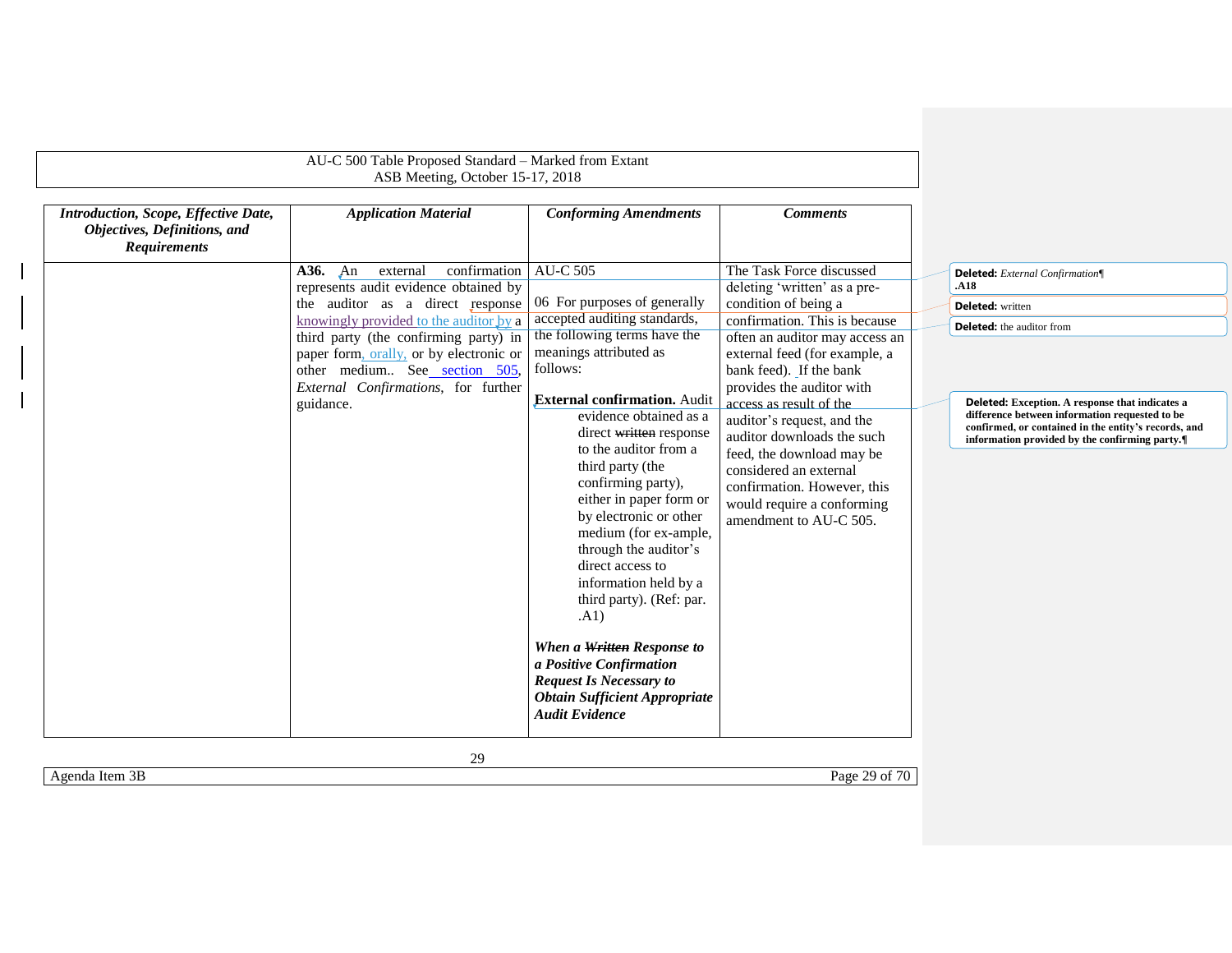<span id="page-29-0"></span>

|                                                                                             | AU-C 500 Table Proposed Standard - Marked from Extant |                                                                                                                                                                                                                                                                                                                                                                          |                 |
|---------------------------------------------------------------------------------------------|-------------------------------------------------------|--------------------------------------------------------------------------------------------------------------------------------------------------------------------------------------------------------------------------------------------------------------------------------------------------------------------------------------------------------------------------|-----------------|
|                                                                                             | ASB Meeting, October 15-17, 2018                      |                                                                                                                                                                                                                                                                                                                                                                          |                 |
| Introduction, Scope, Effective Date,<br>Objectives, Definitions, and<br><b>Requirements</b> | <b>Application Material</b>                           | <b>Conforming Amendments</b>                                                                                                                                                                                                                                                                                                                                             | <b>Comments</b> |
|                                                                                             |                                                       | .13 If the auditor has                                                                                                                                                                                                                                                                                                                                                   |                 |
|                                                                                             |                                                       | determined that a written                                                                                                                                                                                                                                                                                                                                                |                 |
|                                                                                             |                                                       | response to a positive                                                                                                                                                                                                                                                                                                                                                   |                 |
|                                                                                             |                                                       | confirmation request is                                                                                                                                                                                                                                                                                                                                                  |                 |
|                                                                                             |                                                       | necessary to obtain sufficient                                                                                                                                                                                                                                                                                                                                           |                 |
|                                                                                             |                                                       | appropriate audit evidence,                                                                                                                                                                                                                                                                                                                                              |                 |
|                                                                                             |                                                       | alternative audit procedures                                                                                                                                                                                                                                                                                                                                             |                 |
|                                                                                             |                                                       | will not provide the audit                                                                                                                                                                                                                                                                                                                                               |                 |
|                                                                                             |                                                       | evidence the auditor                                                                                                                                                                                                                                                                                                                                                     |                 |
|                                                                                             |                                                       | requires                                                                                                                                                                                                                                                                                                                                                                 |                 |
|                                                                                             |                                                       | A27 An oral response to a<br>confirmation request does not<br>meet the definition of an<br>external confirmation because<br>it is not a direct written<br>response to the auditor.<br>Provided that the auditor has<br>not concluded that a direct<br>written response to a positive<br>confirmation is necessary to<br>obtain sufficient appropriate<br>audit evidence, |                 |
|                                                                                             |                                                       | When a Written Response to<br>a Positive Confirmation<br><b>Request Is Necessary to</b>                                                                                                                                                                                                                                                                                  |                 |
|                                                                                             |                                                       | <b>Obtain Sufficient Appropriate</b>                                                                                                                                                                                                                                                                                                                                     |                 |

Agenda Item 3B Page 30 of 70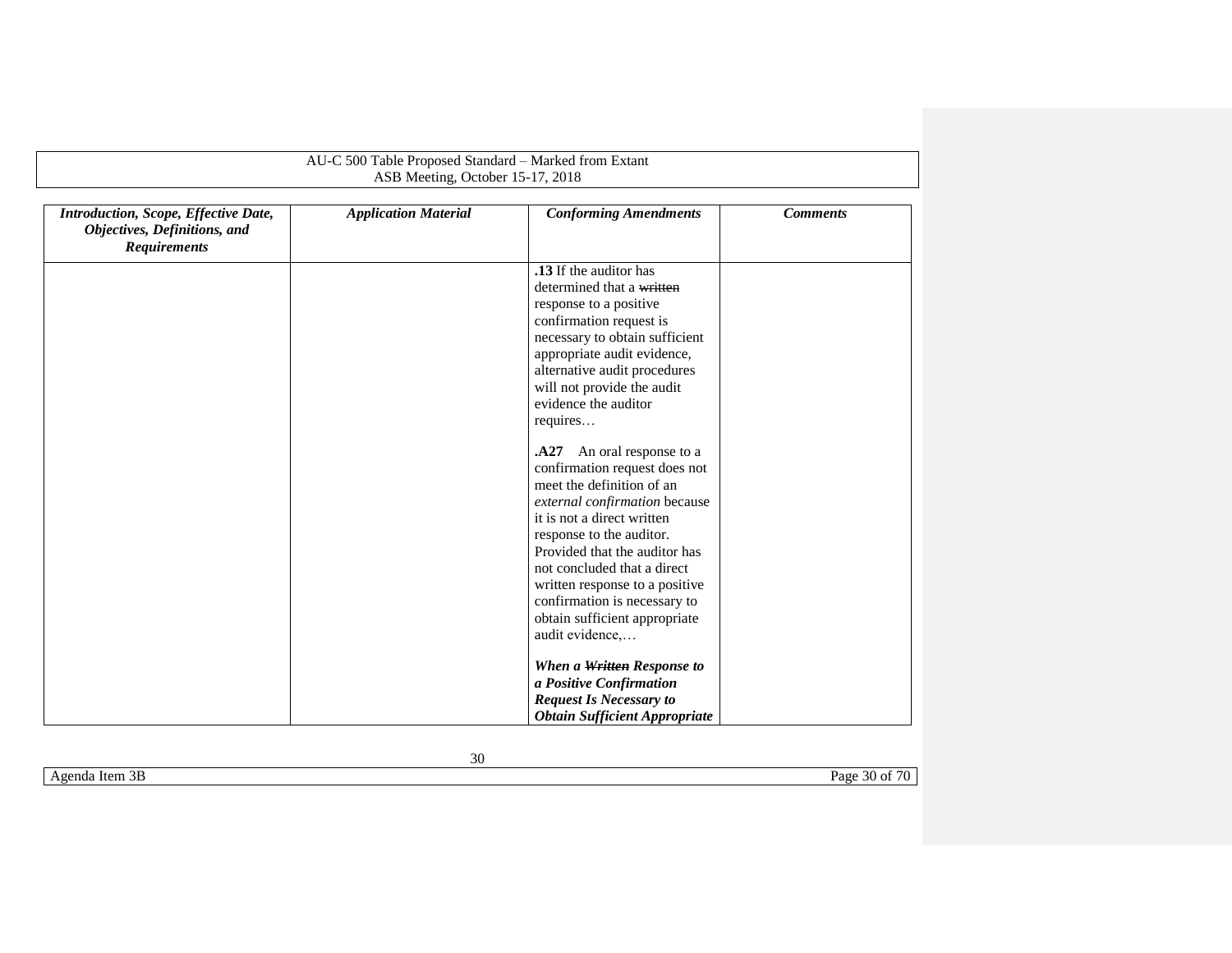|                                                                                             | AU-C 500 Table Proposed Standard - Marked from Extant<br>ASB Meeting, October 15-17, 2018                                                                                                                          |                                                                                                                                       |                                                                             |                                                 |
|---------------------------------------------------------------------------------------------|--------------------------------------------------------------------------------------------------------------------------------------------------------------------------------------------------------------------|---------------------------------------------------------------------------------------------------------------------------------------|-----------------------------------------------------------------------------|-------------------------------------------------|
| Introduction, Scope, Effective Date,<br>Objectives, Definitions, and<br><b>Requirements</b> | <b>Application Material</b>                                                                                                                                                                                        | <b>Conforming Amendments</b>                                                                                                          | <b>Comments</b>                                                             |                                                 |
|                                                                                             |                                                                                                                                                                                                                    | Audit Evidence (Ref: par.<br><u>.13</u>                                                                                               |                                                                             |                                                 |
|                                                                                             |                                                                                                                                                                                                                    | .A29 When the auditor has<br>determined that a written<br>response is necessary to obtain<br>sufficient appropriate audit<br>evidence |                                                                             |                                                 |
|                                                                                             | A37. Recalculation<br>consists<br>of<br>testing the mathematical accuracy of                                                                                                                                       |                                                                                                                                       | Added a specific example of<br>using ADAs as a recalculation                | Deleted: Recalculation¶<br>.A19                 |
|                                                                                             | information. Recalculation may be                                                                                                                                                                                  |                                                                                                                                       | procedure.                                                                  | Deleted: checking                               |
|                                                                                             | performed manually or through                                                                                                                                                                                      |                                                                                                                                       |                                                                             | <b>Deleted:</b> documents or records            |
|                                                                                             | automated techniques.<br>Through the use of automated                                                                                                                                                              |                                                                                                                                       |                                                                             | <b>Deleted:</b> electronically                  |
|                                                                                             | techniques auditors may be able to<br>perform recalculation procedures on<br>100 percent of a population, for<br>example, recalculating the gross<br>margin for each product sold for an<br>entity's product line. |                                                                                                                                       |                                                                             | <b>Deleted:</b> , such as audit data analytics, |
|                                                                                             | A38. Reperformance involves the<br>independent execution of procedures<br>or controls that were originally<br>performed as part of the entity's                                                                    |                                                                                                                                       | Added a specific example of<br>using ADAs as an<br>reperformance procedure. | Deleted: Reperformance<br>.A20.                 |

Agenda Item 3B Page 31 of 70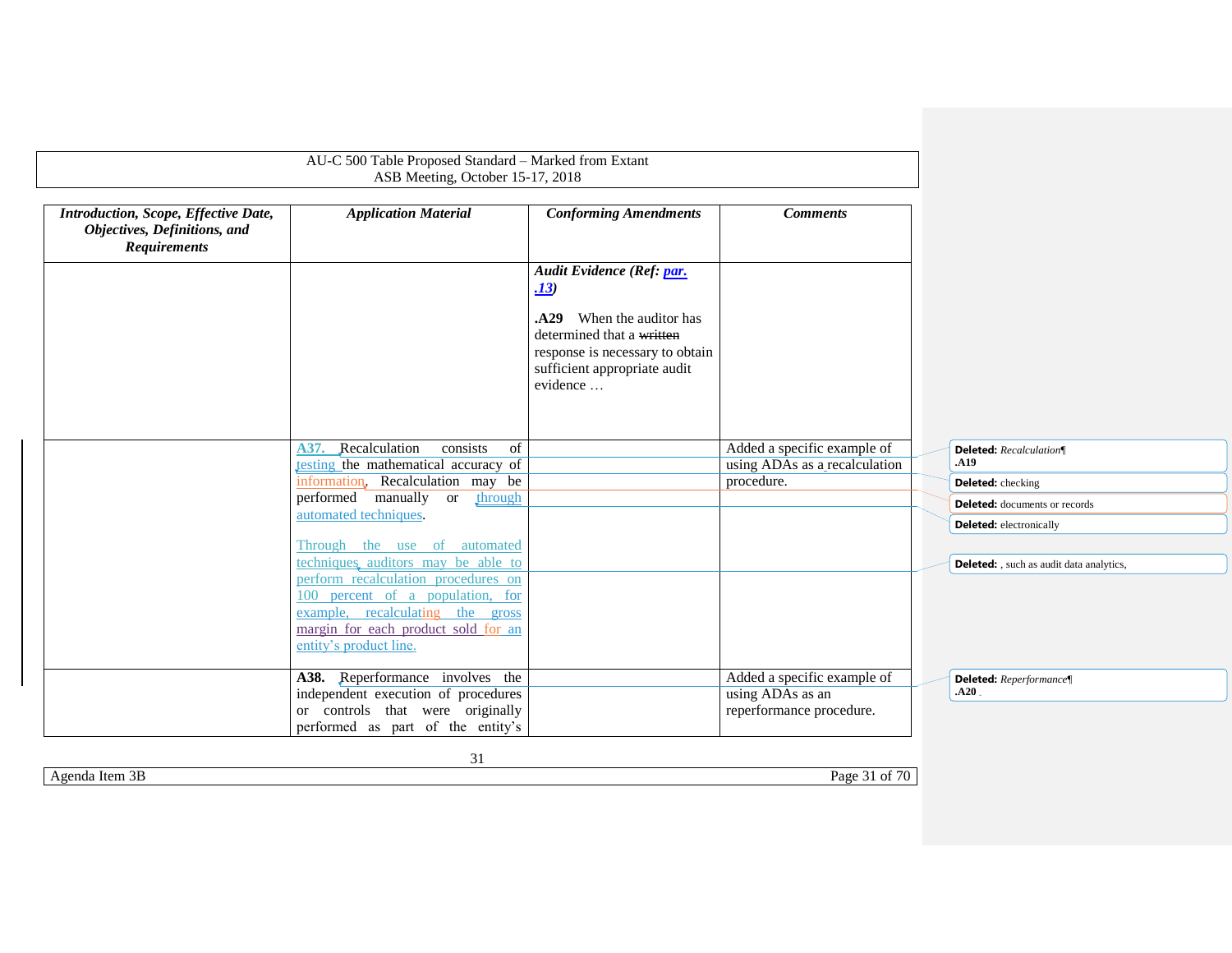|                                                                                             | AU-C 500 Table Proposed Standard - Marked from Extant<br>ASB Meeting, October 15-17, 2018                                                                                                                                                                                                                                                                                                                                                                   |                                                                                                                                                                                                                |                                                                                                                                                  |                                                                                                                                                                                                                                                                                                                                                                                                                                                                                                                                                   |
|---------------------------------------------------------------------------------------------|-------------------------------------------------------------------------------------------------------------------------------------------------------------------------------------------------------------------------------------------------------------------------------------------------------------------------------------------------------------------------------------------------------------------------------------------------------------|----------------------------------------------------------------------------------------------------------------------------------------------------------------------------------------------------------------|--------------------------------------------------------------------------------------------------------------------------------------------------|---------------------------------------------------------------------------------------------------------------------------------------------------------------------------------------------------------------------------------------------------------------------------------------------------------------------------------------------------------------------------------------------------------------------------------------------------------------------------------------------------------------------------------------------------|
|                                                                                             |                                                                                                                                                                                                                                                                                                                                                                                                                                                             |                                                                                                                                                                                                                |                                                                                                                                                  |                                                                                                                                                                                                                                                                                                                                                                                                                                                                                                                                                   |
| Introduction, Scope, Effective Date,<br>Objectives, Definitions, and<br><b>Requirements</b> | <b>Application Material</b>                                                                                                                                                                                                                                                                                                                                                                                                                                 | <b>Conforming Amendments</b>                                                                                                                                                                                   | <b>Comments</b>                                                                                                                                  |                                                                                                                                                                                                                                                                                                                                                                                                                                                                                                                                                   |
|                                                                                             | internal control. Through the use of<br>automated techniques, such as audit<br>data analytics, auditors may be able to<br>reperform a control activity such as the<br>use of sequential numbering of sales<br>invoices for the year and determine<br>whether any gaps in numbering or<br>duplicates occurred to determine<br>whether the control activity was<br>effective in assuring completeness of<br>the invoices issued during the period<br>covered. |                                                                                                                                                                                                                |                                                                                                                                                  |                                                                                                                                                                                                                                                                                                                                                                                                                                                                                                                                                   |
|                                                                                             | A39. Section 520 addresses<br>the<br>auditor's use of analytical procedures                                                                                                                                                                                                                                                                                                                                                                                 | <b>AU-C 520</b>                                                                                                                                                                                                | The Task Force suggested<br>deleting the term 'financial'                                                                                        | Deleted: Analytical Procedures<br>.A21                                                                                                                                                                                                                                                                                                                                                                                                                                                                                                            |
|                                                                                             | as a means for obtaining audit<br>evidence. Audit data analytics are a<br>technique by which the auditor may<br>perform analytical procedures. For<br>example, the auditor's performance of<br>a regression analysis may provide<br>appropriate audit evidence with respect                                                                                                                                                                                 | .04 Analytical procedures.<br>Evaluations of financial<br>information through analysis<br>of plausible relationships<br>among both financial and<br>nonfinancial data. Analytical<br>procedures also encompass | because is too limiting. The<br>evaluation may consist of<br>nonfinancial information as<br>well. This will require an<br>amendment to AU-C 520. | <b>Deleted:</b> Analytical procedures consist of evaluations of<br>financial information through analysis of plausible<br>relationships among both financial and nonfinancial data.<br>Analytical procedures also encompass such investigation as<br>is necessary of identified fluctuations and relationships that<br>are inconsistent with other relevant information or that differ<br>from expected values by a significant amount that exhibit<br>characteristics of risk of material misstatement. See section<br>520 for further guidance. |
|                                                                                             | to the occurrence, completeness.<br>accuracy, or cut off of a company's                                                                                                                                                                                                                                                                                                                                                                                     | such investigation, as is<br>necessary, of identified                                                                                                                                                          |                                                                                                                                                  | Deleted:                                                                                                                                                                                                                                                                                                                                                                                                                                                                                                                                          |
|                                                                                             | revenue transactions.                                                                                                                                                                                                                                                                                                                                                                                                                                       | fluctuations or relationships                                                                                                                                                                                  |                                                                                                                                                  | Deleted:                                                                                                                                                                                                                                                                                                                                                                                                                                                                                                                                          |
|                                                                                             |                                                                                                                                                                                                                                                                                                                                                                                                                                                             | that are inconsistent with other<br>relevant information or that                                                                                                                                               |                                                                                                                                                  | <b>Deleted:</b> Through the use of audit data analytics, the auditor<br>may perform an analytical procedure, for example,<br>performing a                                                                                                                                                                                                                                                                                                                                                                                                         |
|                                                                                             |                                                                                                                                                                                                                                                                                                                                                                                                                                                             | differ from expected values by<br>a significant amount.                                                                                                                                                        |                                                                                                                                                  | Deleted: may                                                                                                                                                                                                                                                                                                                                                                                                                                                                                                                                      |
|                                                                                             |                                                                                                                                                                                                                                                                                                                                                                                                                                                             |                                                                                                                                                                                                                |                                                                                                                                                  | <b>Deleted:</b> test audit evidence regarding                                                                                                                                                                                                                                                                                                                                                                                                                                                                                                     |
|                                                                                             | 32                                                                                                                                                                                                                                                                                                                                                                                                                                                          |                                                                                                                                                                                                                |                                                                                                                                                  |                                                                                                                                                                                                                                                                                                                                                                                                                                                                                                                                                   |
| Agenda Item 3B                                                                              |                                                                                                                                                                                                                                                                                                                                                                                                                                                             |                                                                                                                                                                                                                | Page 32 of 70                                                                                                                                    |                                                                                                                                                                                                                                                                                                                                                                                                                                                                                                                                                   |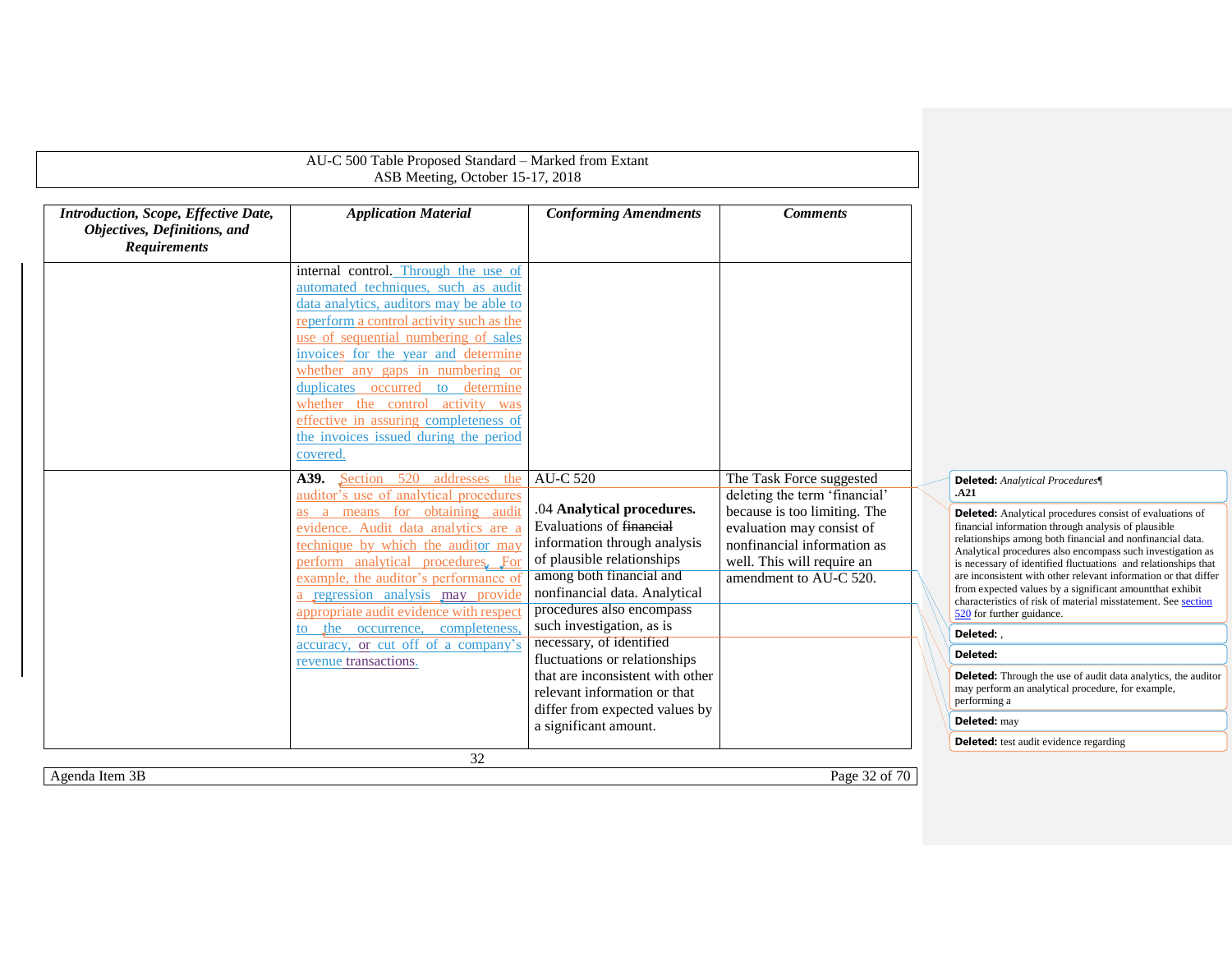|                                                                                             | AU-C 500 Table Proposed Standard - Marked from Extant<br>ASB Meeting, October 15-17, 2018                                                                                                                                                                                                                                                                                                                                                                                                                                                                                           |                              |                                                                                                                                                                                                                   |                                                                                                                                                                                                                                                                                                                                                                                                                                                            |
|---------------------------------------------------------------------------------------------|-------------------------------------------------------------------------------------------------------------------------------------------------------------------------------------------------------------------------------------------------------------------------------------------------------------------------------------------------------------------------------------------------------------------------------------------------------------------------------------------------------------------------------------------------------------------------------------|------------------------------|-------------------------------------------------------------------------------------------------------------------------------------------------------------------------------------------------------------------|------------------------------------------------------------------------------------------------------------------------------------------------------------------------------------------------------------------------------------------------------------------------------------------------------------------------------------------------------------------------------------------------------------------------------------------------------------|
| Introduction, Scope, Effective Date,<br>Objectives, Definitions, and<br><b>Requirements</b> | <b>Application Material</b>                                                                                                                                                                                                                                                                                                                                                                                                                                                                                                                                                         | <b>Conforming Amendments</b> | <b>Comments</b>                                                                                                                                                                                                   |                                                                                                                                                                                                                                                                                                                                                                                                                                                            |
|                                                                                             | A40. Automated<br>tools<br>and                                                                                                                                                                                                                                                                                                                                                                                                                                                                                                                                                      |                              | Application material added to                                                                                                                                                                                     | Deleted: T                                                                                                                                                                                                                                                                                                                                                                                                                                                 |
|                                                                                             | techniques such as audit data analytics<br>may be used to perform a risk<br>procedure or as a<br>assessment                                                                                                                                                                                                                                                                                                                                                                                                                                                                         |                              | recognize that ADAs may be<br>performed as a risk<br>assessment procedure or a                                                                                                                                    |                                                                                                                                                                                                                                                                                                                                                                                                                                                            |
|                                                                                             | substantive procedure, or<br>both                                                                                                                                                                                                                                                                                                                                                                                                                                                                                                                                                   |                              | substantive procedure, as                                                                                                                                                                                         | <b>Deleted:</b> analytical                                                                                                                                                                                                                                                                                                                                                                                                                                 |
|                                                                                             | concurrently. For example, audit data<br>analytic techniques may be used to<br>identify relevant characteristics of an<br>entire population of transactions and at<br>the same time, to identify any<br>transactions not meeting predefined<br>expectations about what would be a<br>"normal" transaction and thus carry a<br>higher risk of material misstatement<br>(that is, "outliers"). In this scenario, the<br>identification<br>of<br>relevant<br>characteristics of an entire population<br>transactions<br>almost<br>and<br>of<br>simultaneous identification of outliers |                              | defined in section 315 and<br>section 520. However, the<br>auditor may obtain audit<br>evidence in situations that go<br>beyond a risk assessment<br>procedure and do not meet the<br>criteria under section 520. |                                                                                                                                                                                                                                                                                                                                                                                                                                                            |
|                                                                                             | on which to perform further audit<br>procedures may constitute a risk<br>assessment procedure.<br>A41. In the scenario described, the<br>auditor may also consider the data<br>analytic technique as a substantive<br>analytical procedure with respect to                                                                                                                                                                                                                                                                                                                          |                              |                                                                                                                                                                                                                   | <b>Deleted:</b> If the auditor then considers those outliers for<br>further audit procedures, the data analytic technique used<br>could be considered both a risk assessment procedure (,<br>identifying outliers of higher risk of material misstatement<br>for further testing) and a substantive analytical procedure<br>with respect to information obtained about those transactions<br>in the population falling within the predefined expectations. |
|                                                                                             | information obtained about those<br>transactions in the population falling                                                                                                                                                                                                                                                                                                                                                                                                                                                                                                          |                              |                                                                                                                                                                                                                   |                                                                                                                                                                                                                                                                                                                                                                                                                                                            |

Agenda Item 3B Page 33 of 70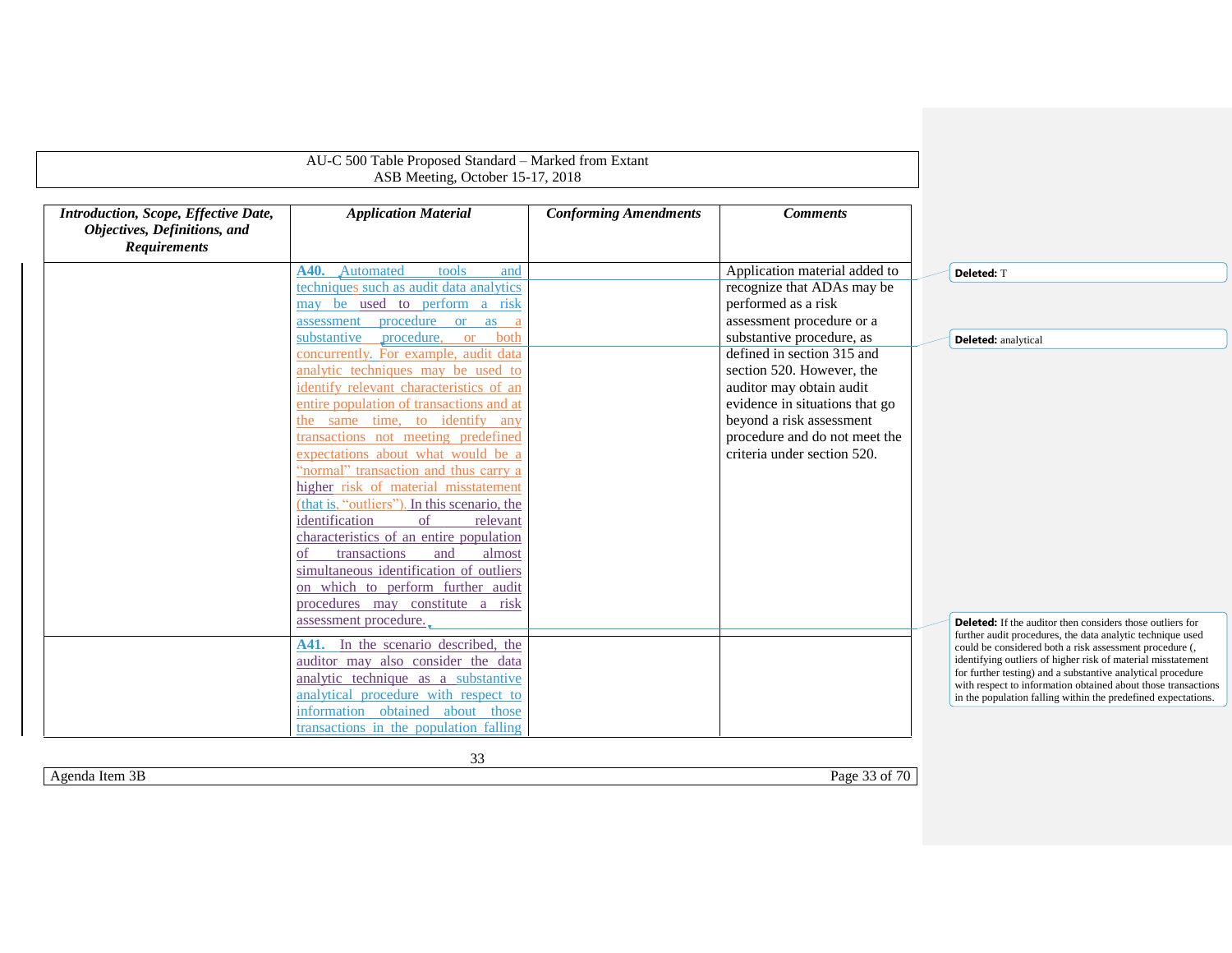| Introduction, Scope, Effective Date,<br>Objectives, Definitions, and<br><b>Requirements</b> | <b>Application Material</b>                                                                                                                                                                                                                                                                                                                                                                                                                                                                                                                                                                                                                                                                                                                                                                                                  | <b>Conforming Amendments</b> | <b>Comments</b>                                                                                                                           |               |
|---------------------------------------------------------------------------------------------|------------------------------------------------------------------------------------------------------------------------------------------------------------------------------------------------------------------------------------------------------------------------------------------------------------------------------------------------------------------------------------------------------------------------------------------------------------------------------------------------------------------------------------------------------------------------------------------------------------------------------------------------------------------------------------------------------------------------------------------------------------------------------------------------------------------------------|------------------------------|-------------------------------------------------------------------------------------------------------------------------------------------|---------------|
|                                                                                             | within the predefined expectations. <sup>1</sup><br>Thus, the data analytic may serve<br>almost simultaneously as both a risk<br>assessment procedure and a further<br>audit procedure (that is, a substantive<br>analytic procedure).                                                                                                                                                                                                                                                                                                                                                                                                                                                                                                                                                                                       |                              |                                                                                                                                           |               |
|                                                                                             | A42. Scanning is a type of analytical<br>procedure involving the auditor's<br>exercise of professional judgment to<br>review accounting data to identify<br>significant or unusual items to test.<br>This may include the identification of<br>unusual individual items within<br>account balances or other data through<br>the reading or analysis of, for example,<br>entries in transaction<br>listings,<br>subsidiary ledgers, general ledger<br>control accounts, adjusting entries,<br>suspense accounts, reconciliations, and<br>other detailed reports. Scanning may<br>include searching for large or unusual<br>items in the accounting records (for<br>example, nonstandard journal entries),<br>as well as in transaction data (for<br>example, suspense accounts and<br>journal<br>adjusting<br>entries)<br>for |                              | The Task Force suggests<br>replacing the term 'testing'<br>because it may imply<br>performing more detailed tests<br>than it is intended. | Deleted: .A22 |
| See paragraph 5c of AU-C section 520, Analytical Procedures.<br>Agenda Item 3B              | 34                                                                                                                                                                                                                                                                                                                                                                                                                                                                                                                                                                                                                                                                                                                                                                                                                           |                              | Page 34 of 70                                                                                                                             |               |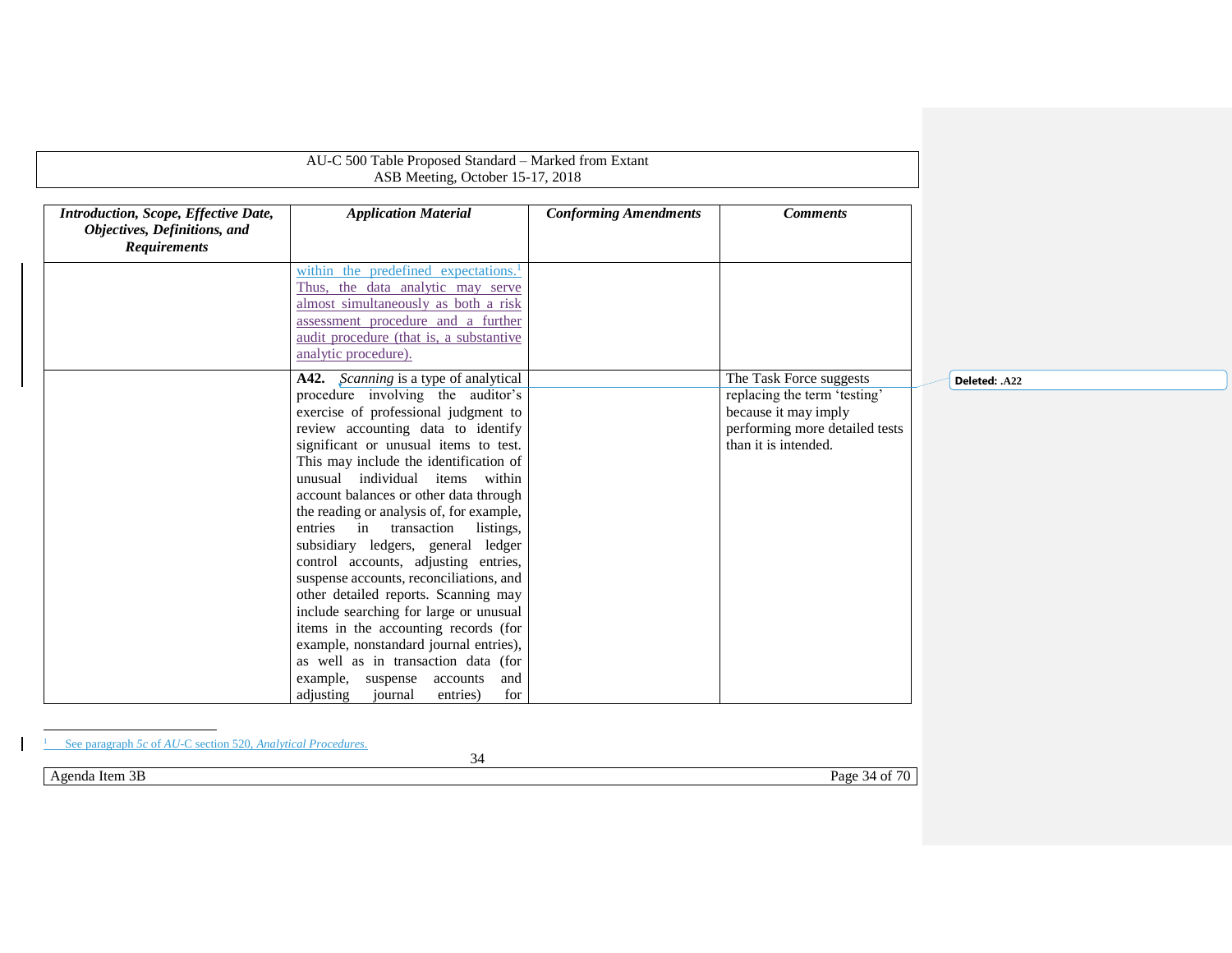|                                                                                             | AU-C 500 Table Proposed Standard - Marked from Extant<br>ASB Meeting, October 15-17, 2018                                                                   |                              |                                                                                                    |                                            |
|---------------------------------------------------------------------------------------------|-------------------------------------------------------------------------------------------------------------------------------------------------------------|------------------------------|----------------------------------------------------------------------------------------------------|--------------------------------------------|
| Introduction, Scope, Effective Date,<br>Objectives, Definitions, and<br><b>Requirements</b> | <b>Application Material</b>                                                                                                                                 | <b>Conforming Amendments</b> | <b>Comments</b>                                                                                    |                                            |
|                                                                                             | indications of misstatements that have<br>occurred. Electronic audit procedures<br>may assist the auditor in identifying<br>unusual items. When the auditor |                              |                                                                                                    |                                            |
|                                                                                             | items<br>selects<br>that<br>exhibit<br>characteristics of risk of material<br>misstatement by scanning, the auditor                                         |                              |                                                                                                    | <b>Deleted:</b> for testing<br>Deleted:    |
|                                                                                             | obtains audit evidence about those<br>items. The auditor's scanning also                                                                                    |                              |                                                                                                    | <b>Deleted:</b> and those items are tested |
|                                                                                             | provides audit evidence about the items<br>not exhibiting characteristics of risks of                                                                       |                              |                                                                                                    | Deleted: may<br>Deleted: some              |
|                                                                                             | material misstatements because the<br>auditor has exercised professional<br>judgment to determine that the items<br>not selected are less likely to be      |                              |                                                                                                    | <b>Deleted:</b> selected for testing       |
|                                                                                             | misstated. The auditor may use<br>automated tools or techniques to<br>perform a scanning procedure. For                                                     |                              |                                                                                                    |                                            |
|                                                                                             | example, the auditor might download<br>an entire population of transactions to                                                                              |                              |                                                                                                    |                                            |
|                                                                                             | a spreadsheet software program and<br>then use formulas embedded in the<br>software to extract only those                                                   |                              |                                                                                                    |                                            |
|                                                                                             | transactions meeting the auditor's<br>criteria for a transaction being unusual.                                                                             |                              |                                                                                                    |                                            |
|                                                                                             | A43. Inquiry consists of seeking<br>information of knowledgeable persons,<br>both financial and nonfinancial, within                                        |                              | The Task Force believes that<br>is difficult to distinguish the<br>level of formality of inquiries | Deleted: Inquiry¶<br>.A23                  |

Agenda Item 3B Page 35 of 70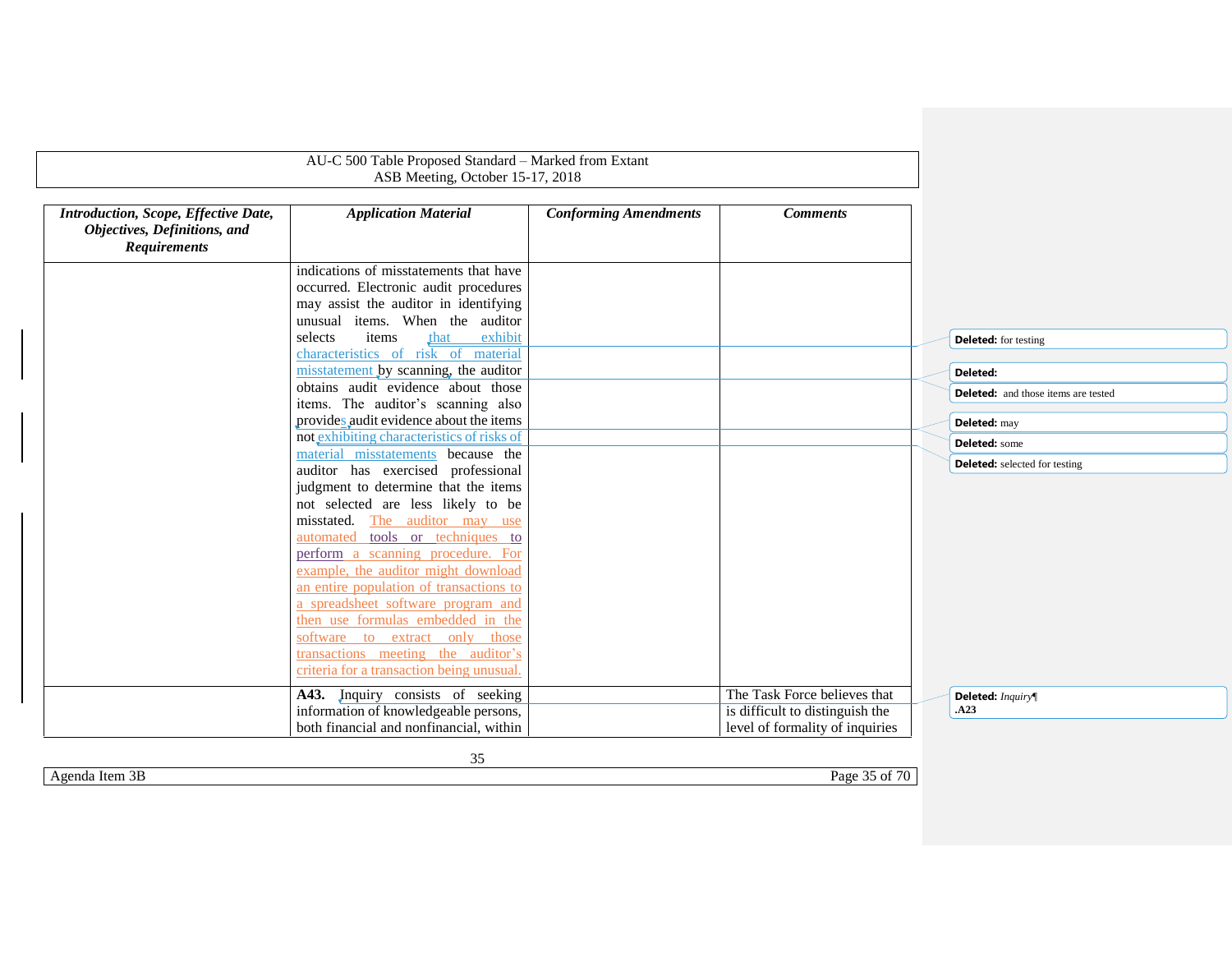<span id="page-35-0"></span>

|                                                                                                                                         | AU-C 500 Table Proposed Standard - Marked from Extant<br>ASB Meeting, October 15-17, 2018                                                                                                                                                                                                                                                                                                                                                                                                |                              |                                                                 |                                                                                                            |
|-----------------------------------------------------------------------------------------------------------------------------------------|------------------------------------------------------------------------------------------------------------------------------------------------------------------------------------------------------------------------------------------------------------------------------------------------------------------------------------------------------------------------------------------------------------------------------------------------------------------------------------------|------------------------------|-----------------------------------------------------------------|------------------------------------------------------------------------------------------------------------|
| Introduction, Scope, Effective Date,<br>Objectives, Definitions, and<br><b>Requirements</b>                                             | <b>Application Material</b>                                                                                                                                                                                                                                                                                                                                                                                                                                                              | <b>Conforming Amendments</b> | <b>Comments</b>                                                 |                                                                                                            |
|                                                                                                                                         | the entity or outside the entity. Inquiry<br>is used extensively throughout the<br>audit, in addition to other audit<br>procedures. Evaluating responses to<br>inquiries is an integral part of the<br>inquiry process.                                                                                                                                                                                                                                                                  |                              | and thus decided to delete the<br>sentence.                     | <b>Deleted:</b> Inquiries may range from formal written inquiries<br>to informal oral inquiries.           |
|                                                                                                                                         | A44. Responses to inquiries may<br>provide the auditor with audit evidence<br>not previously possessed or with<br>audit<br>evidence.<br>corroborative<br>Alternatively, responses might provide<br>information that differs significantly<br>from other audit evidence that the<br>auditor has obtained (for example,<br>audit evidence regarding the possibility<br>of management override of controls).<br>In some cases, responses to inquiries<br>provide a basis for the auditor to |                              |                                                                 | Deleted: .A24<br><b>Deleted:</b> information<br><b>Deleted:</b> information<br><b>Deleted:</b> information |
| <b>Information to Be Used as Audit</b><br><b>Evidence</b><br>9. The auditor should consider the<br>sources of information to be used as | modify or perform additional audit<br>procedures.<br><b>Information to Be Used as Audit</b><br>Evidence (Ref: par.9)<br>A45. Sources of audit evidence<br>include information:                                                                                                                                                                                                                                                                                                           |                              | New requirement paragraph to<br>set the specific element within | Deleted: <i>¶</i><br>$\langle 4 \rangle$ .A25<br>$\ddotsc$<br>Formatted: Space Before: 0 pt                |
| audit evidence. (Ref: par.A45-A54)                                                                                                      | $a.$ Generated internally by<br>management from the financial                                                                                                                                                                                                                                                                                                                                                                                                                            |                              | the framework dealing with<br>the sources of audit evidence.    | Deleted: A46<br>Deleted: A55                                                                               |

<span id="page-35-2"></span><span id="page-35-1"></span>Agenda Item 3B Page 36 of 70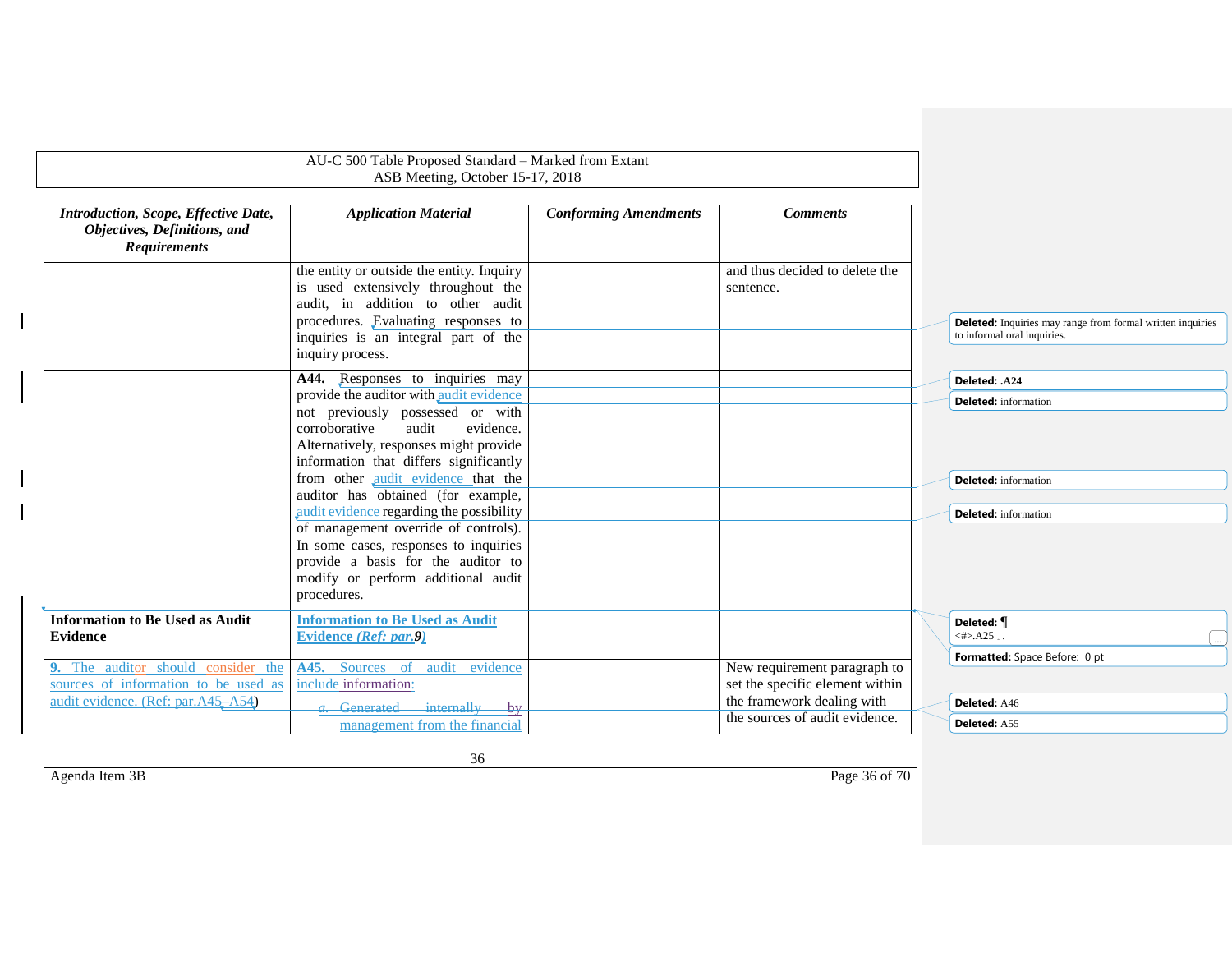| AU-C 500 Table Proposed Standard - Marked from Extant<br>ASB Meeting, October 15-17, 2018   |                                                                                                                                                                                                                                                                                                                                                                                                               |                              |                                                   |  |
|---------------------------------------------------------------------------------------------|---------------------------------------------------------------------------------------------------------------------------------------------------------------------------------------------------------------------------------------------------------------------------------------------------------------------------------------------------------------------------------------------------------------|------------------------------|---------------------------------------------------|--|
| Introduction, Scope, Effective Date,<br>Objectives, Definitions, and<br><b>Requirements</b> | <b>Application Material</b>                                                                                                                                                                                                                                                                                                                                                                                   | <b>Conforming Amendments</b> | <b>Comments</b>                                   |  |
|                                                                                             | reporting system,<br>Generated<br>internally<br>by<br>from sources<br>management<br>outside its financial reporting<br>system,<br>Obtained by management from<br>external sources,<br>Generated by the auditor using<br>d.<br>information generated by the<br>entity, and<br>Obtained by the auditor from<br>external sources<br><b>Sources</b>                                                               |                              | Application material was<br>formerly paragraph A7 |  |
|                                                                                             | A46. The auditor's consideration of<br>sufficient appropriate audit evidence<br>can be enhanced by the use of<br>automated tools and techniques such as<br>audit data analytics that may enable the<br>auditor to aggregate and evaluate<br>information obtained from multiple<br>sources.<br>A47. Regardless of its source, the<br>reliability of audit evidence is affected<br>by the following attributes: |                              |                                                   |  |

Agenda Item 3B Page 37 of 70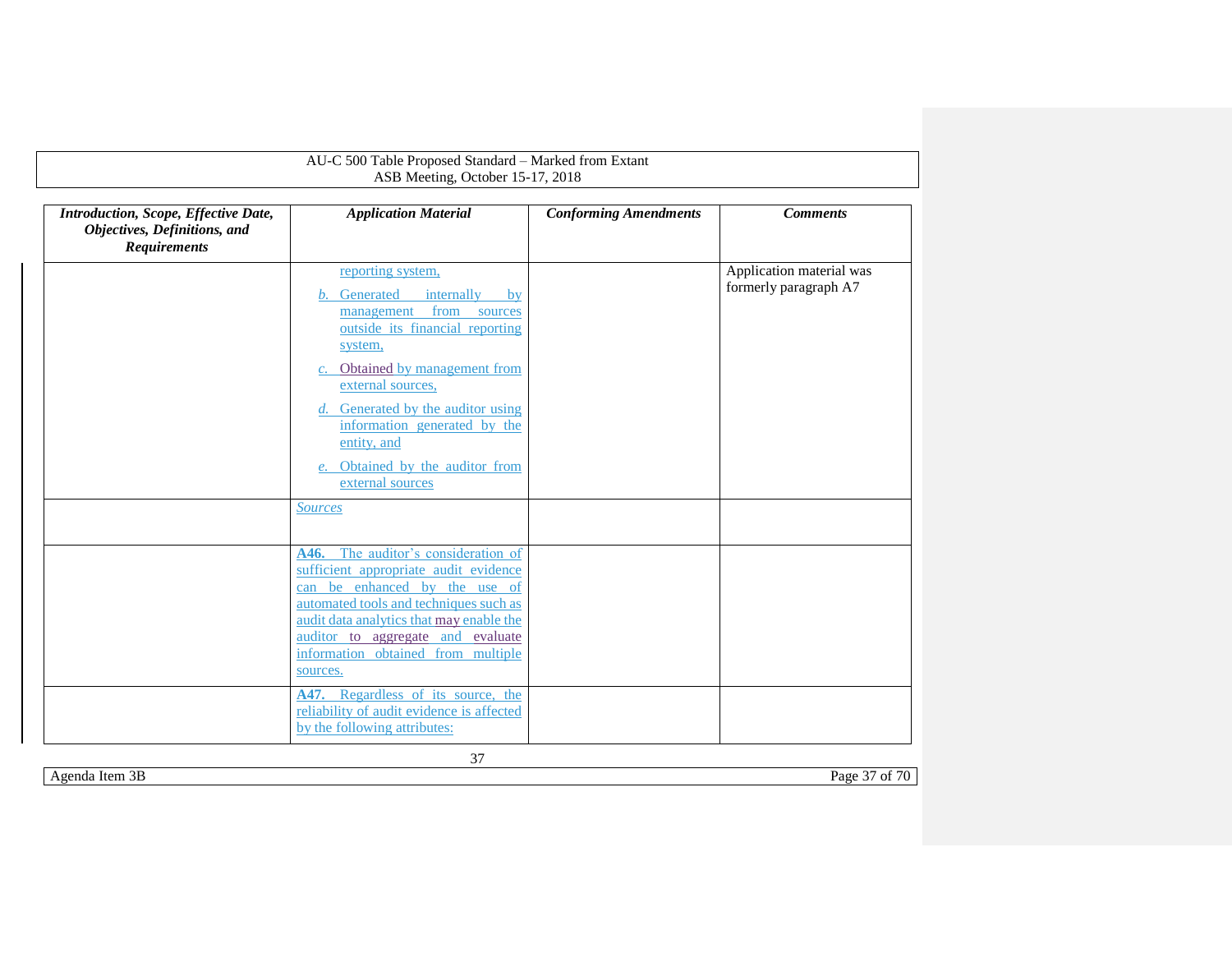|                                                                                             | AU-C 500 Table Proposed Standard - Marked from Extant<br>ASB Meeting, October 15-17, 2018                                                                                                                                                                                                                                                                                                                             |                              |                                                                                                                                                                                                      |                                                                                                                                                                                                                                                                                                                                                             |
|---------------------------------------------------------------------------------------------|-----------------------------------------------------------------------------------------------------------------------------------------------------------------------------------------------------------------------------------------------------------------------------------------------------------------------------------------------------------------------------------------------------------------------|------------------------------|------------------------------------------------------------------------------------------------------------------------------------------------------------------------------------------------------|-------------------------------------------------------------------------------------------------------------------------------------------------------------------------------------------------------------------------------------------------------------------------------------------------------------------------------------------------------------|
| Introduction, Scope, Effective Date,<br>Objectives, Definitions, and<br><b>Requirements</b> | <b>Application Material</b>                                                                                                                                                                                                                                                                                                                                                                                           | <b>Conforming Amendments</b> | <b>Comments</b>                                                                                                                                                                                      |                                                                                                                                                                                                                                                                                                                                                             |
|                                                                                             | a. Accuracy<br>b. Authenticity<br>c. Completeness<br>d. Risk of bias                                                                                                                                                                                                                                                                                                                                                  |                              |                                                                                                                                                                                                      |                                                                                                                                                                                                                                                                                                                                                             |
|                                                                                             | A48.<br>Bv<br>performing<br>audit<br>procedures, the auditor may determine<br>that the accounting records are<br>internally consistent and agree to the<br>financial<br>statements.<br>However.<br>accounting records alone do not<br>provide sufficient appropriate audit<br>evidence on which to base an audit<br>opinion on the financial statements.                                                              |                              |                                                                                                                                                                                                      | <b>Deleted:</b> Some audit evidence is obtained by performing<br>audit procedures to test the accounting records (for example,<br>through analysis and review, by reperforming procedures<br>followed in the financial reporting process, and by<br>reconciling related types and applications of the same<br>information). Through the performance of such |
|                                                                                             | A49. The auditor is required by<br>paragraph 7 to consider the relevance<br>and reliability of information obtained<br>from an external information source<br>that is to be used as audit evidence,<br>regardless of whether that information<br>has been used by the entity in preparing<br>the financial statements or obtained by<br>the auditor. For information obtained<br>from an external information source, |                              | This paragraph was taken<br>from ISA 540 conforming<br>amendment.<br>The Task Force noted that<br>some of this content is<br>applicable more broadly than<br>just external informational<br>sources. |                                                                                                                                                                                                                                                                                                                                                             |
| Agenda Item 3B                                                                              | that consideration may, in certain<br>cases, include audit evidence about the<br>external information source or the<br>preparation of the information by the<br>38                                                                                                                                                                                                                                                    |                              | Page 38 of 70                                                                                                                                                                                        |                                                                                                                                                                                                                                                                                                                                                             |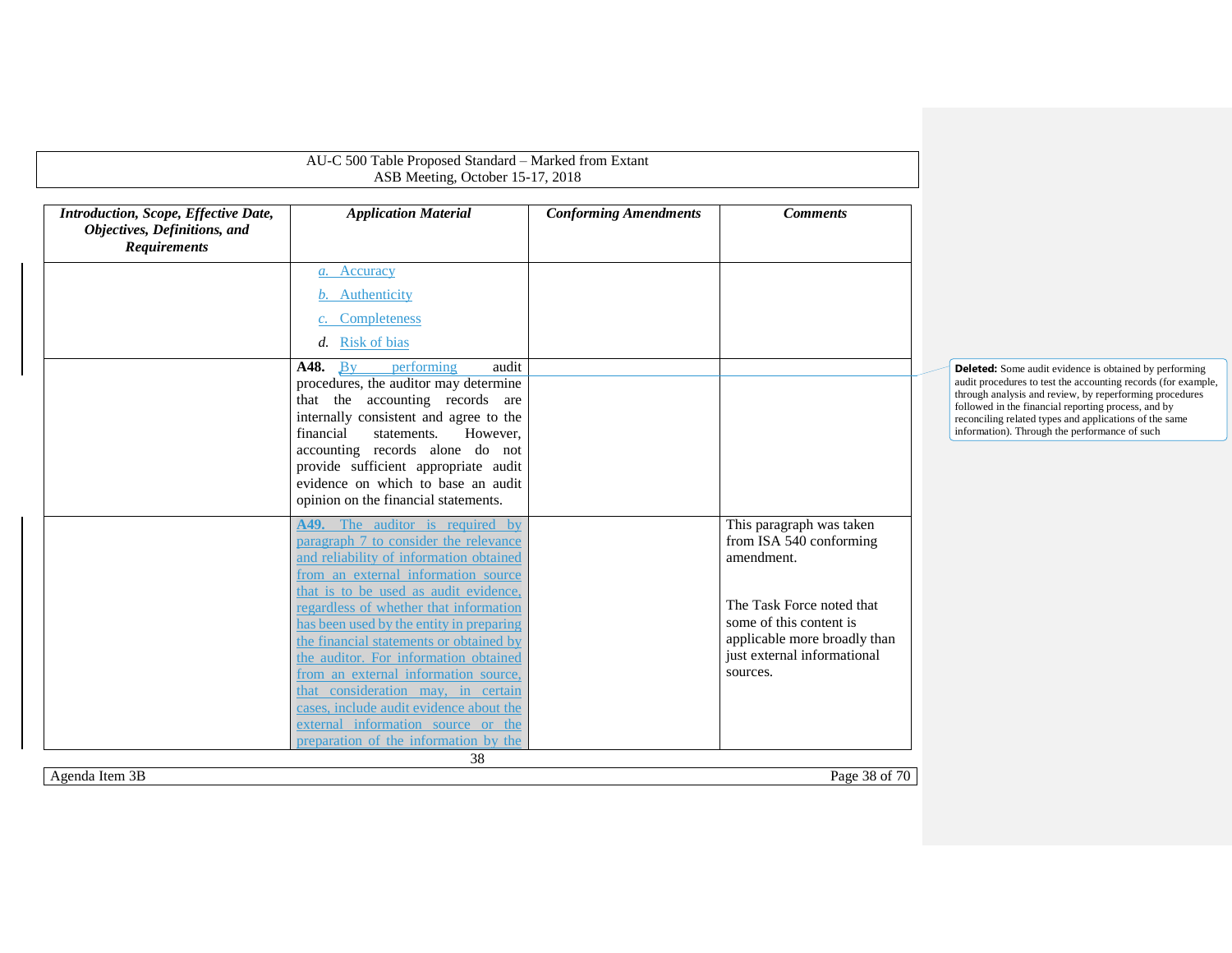| AU-C 500 Table Proposed Standard - Marked from Extant<br>ASB Meeting, October 15-17, 2018                                                                                                                                                                                                                                                                                                                                                |                              |                                                                                                                                                                                                      |  |  |  |
|------------------------------------------------------------------------------------------------------------------------------------------------------------------------------------------------------------------------------------------------------------------------------------------------------------------------------------------------------------------------------------------------------------------------------------------|------------------------------|------------------------------------------------------------------------------------------------------------------------------------------------------------------------------------------------------|--|--|--|
| <b>Application Material</b>                                                                                                                                                                                                                                                                                                                                                                                                              | <b>Conforming Amendments</b> | <b>Comments</b>                                                                                                                                                                                      |  |  |  |
| external information source, obtained<br>through designing and performing<br>further audit procedures in accordance<br>with ISA 330 or, where applicable, ISA<br>540 (Revised).                                                                                                                                                                                                                                                          |                              |                                                                                                                                                                                                      |  |  |  |
| Obtaining an understanding of<br>A50.<br>why management or, when applicable,<br>a management's expert uses an<br>external information source, and how<br>the relevance and reliability of the<br>information was considered (including<br>its accuracy and completeness), may<br>help<br>inform<br>the auditor's<br>$\overline{\mathbf{t}}$<br>consideration of the relevance and<br>reliability of that information.                    |                              |                                                                                                                                                                                                      |  |  |  |
| <b>A51.</b> The following factors may be<br>important when considering<br>the<br>relevance and reliability of information<br>obtained from an external information<br>source, including its accuracy and<br>completeness, taking into account that<br>some of these factors may only be<br>relevant when the information has been<br>used by management in preparing the<br>financial statements or has been<br>obtained by the auditor: |                              | This paragraph was taken<br>from ISA 540 conforming<br>amendment.<br>The Task Force noted that<br>some of this content is<br>applicable more broadly than<br>just external informational<br>sources. |  |  |  |
|                                                                                                                                                                                                                                                                                                                                                                                                                                          | The nature and authority of  |                                                                                                                                                                                                      |  |  |  |

Agenda Item 3B Page 39 of 70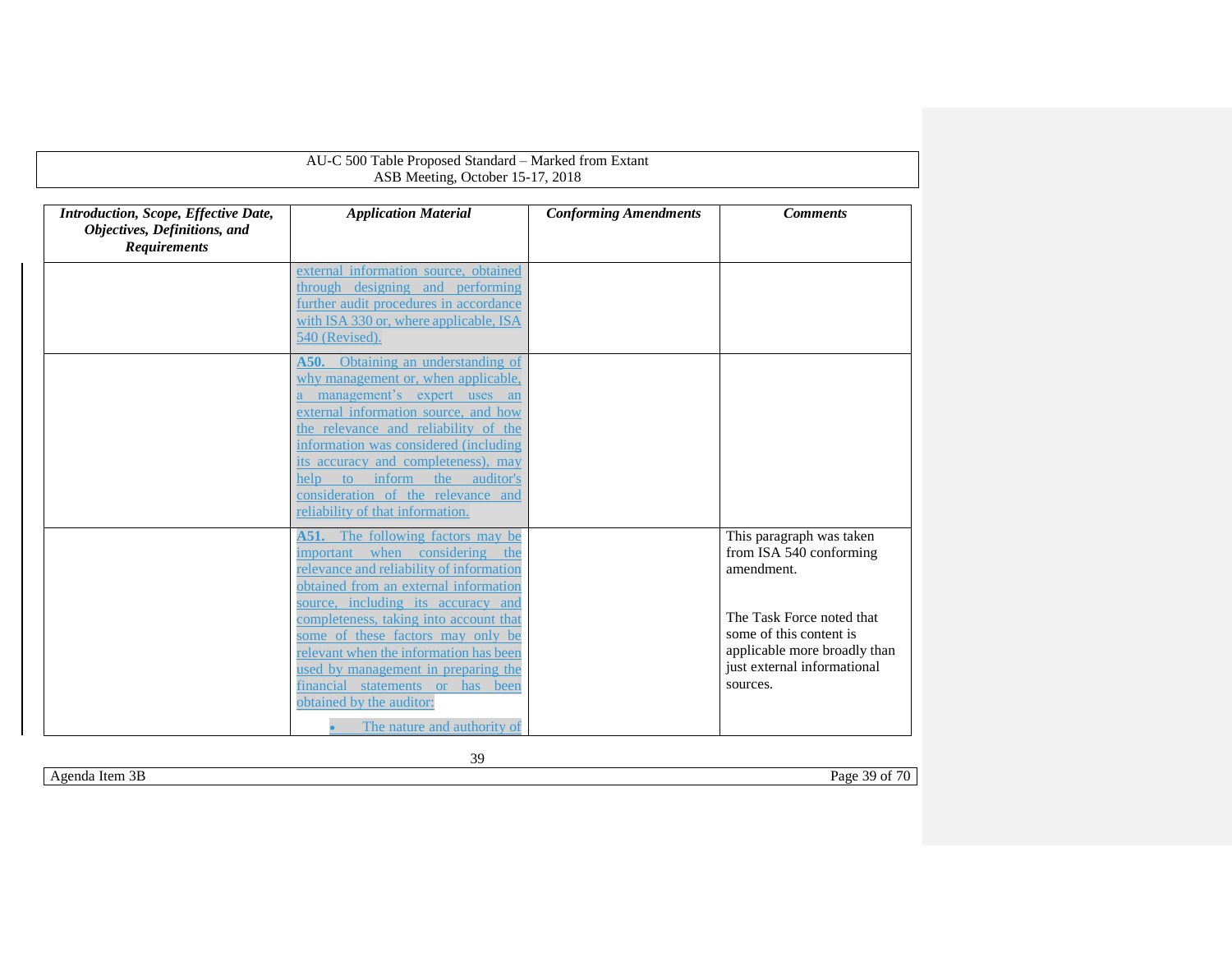| AU-C 500 Table Proposed Standard - Marked from Extant<br>ASB Meeting, October 15-17, 2018   |                                                        |                              |                 |  |  |
|---------------------------------------------------------------------------------------------|--------------------------------------------------------|------------------------------|-----------------|--|--|
| Introduction, Scope, Effective Date,<br>Objectives, Definitions, and<br><b>Requirements</b> | <b>Application Material</b>                            | <b>Conforming Amendments</b> | <b>Comments</b> |  |  |
|                                                                                             | the external information                               |                              |                 |  |  |
|                                                                                             | source. For example, a                                 |                              |                 |  |  |
|                                                                                             | central bank or government                             |                              |                 |  |  |
|                                                                                             | statistics office with a<br>legislative<br>mandate     |                              |                 |  |  |
|                                                                                             | to<br>provide<br>industry                              |                              |                 |  |  |
|                                                                                             | information to the public is                           |                              |                 |  |  |
|                                                                                             | likely to be an authority for                          |                              |                 |  |  |
|                                                                                             | certain<br>types<br><sub>ot</sub>                      |                              |                 |  |  |
|                                                                                             | information;                                           |                              |                 |  |  |
|                                                                                             | The ability to influence the                           |                              |                 |  |  |
|                                                                                             | information<br>obtained.                               |                              |                 |  |  |
|                                                                                             | relationships<br>through                               |                              |                 |  |  |
|                                                                                             | between the entity and the                             |                              |                 |  |  |
|                                                                                             | information source;                                    |                              |                 |  |  |
|                                                                                             | The<br>competence<br>and                               |                              |                 |  |  |
|                                                                                             | reputation of the external                             |                              |                 |  |  |
|                                                                                             | information source with<br>respect to the information, |                              |                 |  |  |
|                                                                                             | including whether, in the                              |                              |                 |  |  |
|                                                                                             | auditor's<br>professional                              |                              |                 |  |  |
|                                                                                             | judgment, the information                              |                              |                 |  |  |
|                                                                                             | is routinely provided by a                             |                              |                 |  |  |
|                                                                                             | source with a track record                             |                              |                 |  |  |
|                                                                                             | $\sigma$ f<br>providing<br>reliable<br>information;    |                              |                 |  |  |
|                                                                                             |                                                        |                              |                 |  |  |
|                                                                                             | Past experience of the                                 |                              |                 |  |  |

Agenda Item 3B Page 40 of 70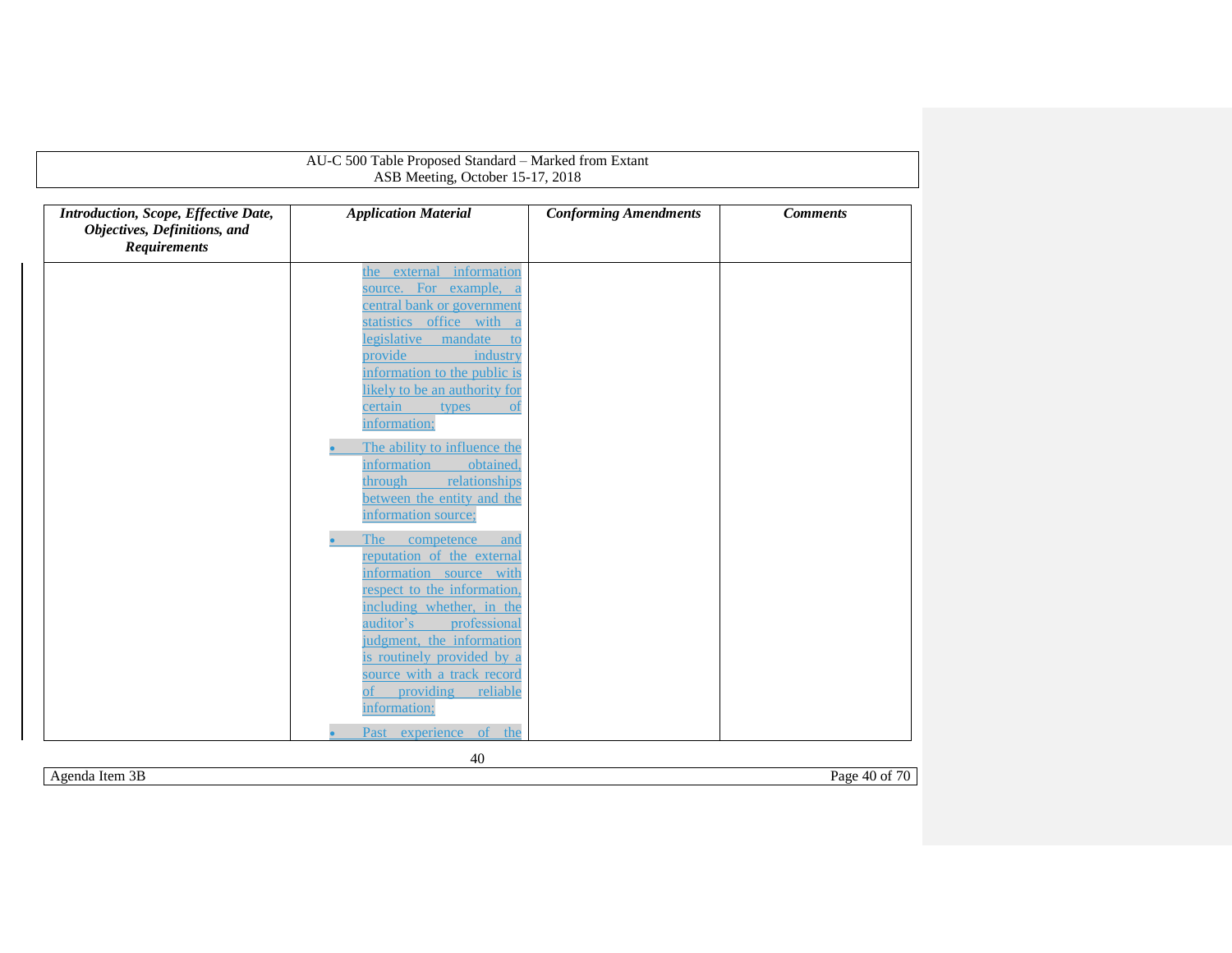| Introduction, Scope, Effective Date,<br>Objectives, Definitions, and<br><b>Requirements</b> | <b>Application Material</b>                                                                                                                                  | <b>Conforming Amendments</b> | <b>Comments</b> |
|---------------------------------------------------------------------------------------------|--------------------------------------------------------------------------------------------------------------------------------------------------------------|------------------------------|-----------------|
|                                                                                             | auditor with the reliability<br>of the information provided<br>by the external information<br>source;                                                        |                              |                 |
|                                                                                             | Evidence of general market<br>acceptance by users of the<br>relevance and/or reliability<br>of information from an                                           |                              |                 |
|                                                                                             | external information source<br>for a similar purpose to that<br>for which the information<br>been used<br>by<br>has<br>management or the auditor;            |                              |                 |
|                                                                                             | Whether the entity has in<br>place controls to address<br>the relevance and reliability<br>of the information obtained<br>and used;                          |                              |                 |
|                                                                                             | Whether<br>the<br>external<br>information<br>source<br>accumulates overall market<br>information or engages<br>directly in "setting" market<br>transactions; |                              |                 |
|                                                                                             | Whether the information is<br>suitable for use in the manner<br>in which it is being used and,                                                               |                              |                 |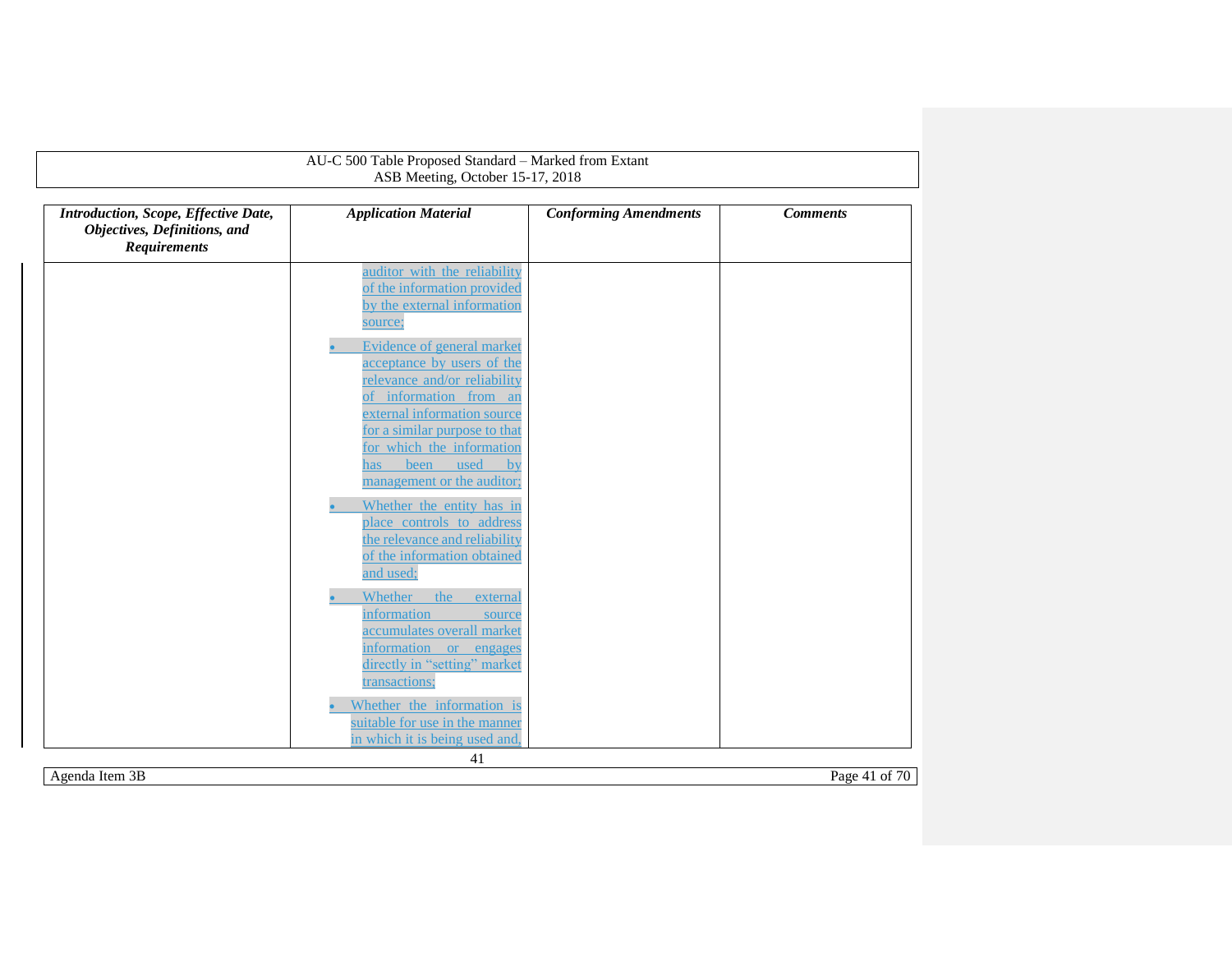|                                                                                             | AU-C 500 Table Proposed Standard - Marked from Extant<br>ASB Meeting, October 15-17, 2018                                                                                                                            |                              |                 |
|---------------------------------------------------------------------------------------------|----------------------------------------------------------------------------------------------------------------------------------------------------------------------------------------------------------------------|------------------------------|-----------------|
| Introduction, Scope, Effective Date,<br>Objectives, Definitions, and<br><b>Requirements</b> | <b>Application Material</b>                                                                                                                                                                                          | <b>Conforming Amendments</b> | <b>Comments</b> |
|                                                                                             | if applicable, was developed<br>taking into account<br>the<br>applicable financial reporting<br>framework;                                                                                                           |                              |                 |
|                                                                                             | Alternative information that<br>contradict<br>the<br>may<br>information used;                                                                                                                                        |                              |                 |
|                                                                                             | The nature and extent of<br>disclaimers<br>other<br><b>or</b><br>restrictive language relating<br>to the information obtained;                                                                                       |                              |                 |
|                                                                                             | Information<br>about<br>the<br>methods used in preparing the<br>information,<br>how<br>the<br>methods are being applied<br>including, where applicable,<br>how models have been used<br>in such application, and the |                              |                 |
|                                                                                             | controls over the methods;<br>and<br>When available, information<br>relevant to considering the                                                                                                                      |                              |                 |
|                                                                                             | appropriateness<br><sub>ot</sub><br>assumptions and other data<br>applied by<br>the external<br>information<br>sources<br>$\mathbf{in}$<br>developing the information                                                |                              |                 |

Agenda Item 3B Page 42 of 70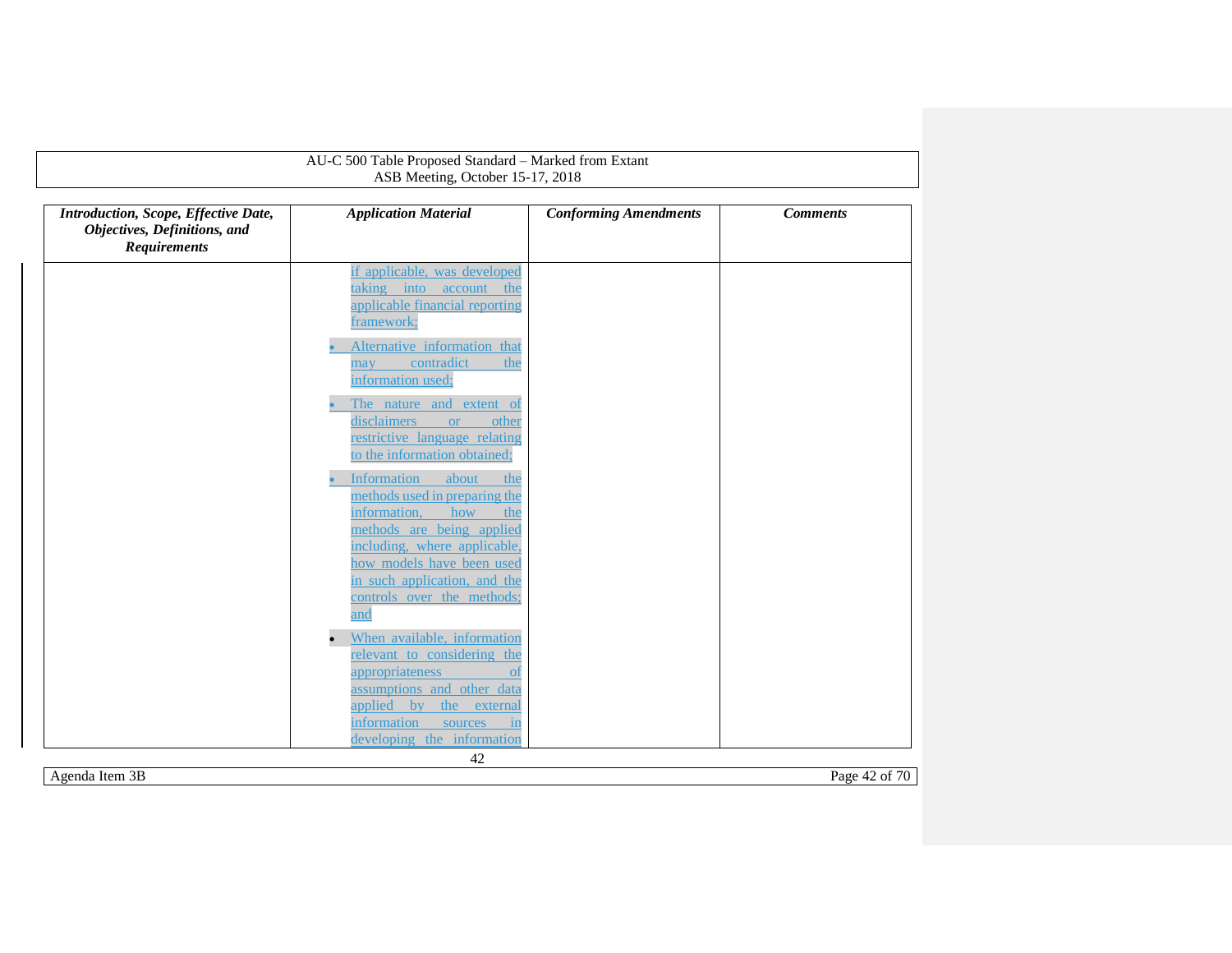| ASB Meeting, October 15-17, 2018                                                            |                                                                               |                              |                 |  |
|---------------------------------------------------------------------------------------------|-------------------------------------------------------------------------------|------------------------------|-----------------|--|
| Introduction, Scope, Effective Date,<br>Objectives, Definitions, and<br><b>Requirements</b> | <b>Application Material</b>                                                   | <b>Conforming Amendments</b> | <b>Comments</b> |  |
|                                                                                             | obtained.                                                                     |                              |                 |  |
|                                                                                             | The nature and extent of the<br>A52.                                          |                              |                 |  |
|                                                                                             | auditor's consideration takes into                                            |                              |                 |  |
|                                                                                             | account the assessed risks of material                                        |                              |                 |  |
|                                                                                             | misstatement at the assertion level to                                        |                              |                 |  |
|                                                                                             | which the use of the external                                                 |                              |                 |  |
|                                                                                             | information is relevant, the degree to                                        |                              |                 |  |
|                                                                                             | which the use of that information is                                          |                              |                 |  |
|                                                                                             | relevant to the reasons for the assessed                                      |                              |                 |  |
|                                                                                             | risks of material misstatement and the                                        |                              |                 |  |
|                                                                                             | possibility that the information from                                         |                              |                 |  |
|                                                                                             | the external information source may                                           |                              |                 |  |
|                                                                                             | not be reliable (for example, whether it                                      |                              |                 |  |
|                                                                                             | is from a credible source). Based on the                                      |                              |                 |  |
|                                                                                             | auditor's consideration of the matters                                        |                              |                 |  |
|                                                                                             | described in paragraph A33B, the                                              |                              |                 |  |
|                                                                                             | auditor may determine that further                                            |                              |                 |  |
|                                                                                             | understanding of the entity and its                                           |                              |                 |  |
|                                                                                             | environment, including its internal<br>control, is needed, in accordance with |                              |                 |  |
|                                                                                             | ISA 315, or that further audit                                                |                              |                 |  |
|                                                                                             | procedures, in accordance with ISA                                            |                              |                 |  |
|                                                                                             | 33027, and ISA 540 (Revised) 28 when                                          |                              |                 |  |
|                                                                                             | applicable, are appropriate in the                                            |                              |                 |  |
|                                                                                             | circumstances, to respond to the                                              |                              |                 |  |
|                                                                                             | assessed risks of material misstatement                                       |                              |                 |  |
|                                                                                             | related to the use of information from                                        |                              |                 |  |
|                                                                                             | an external information source. Such                                          |                              |                 |  |

Agenda Item 3B Page 43 of 70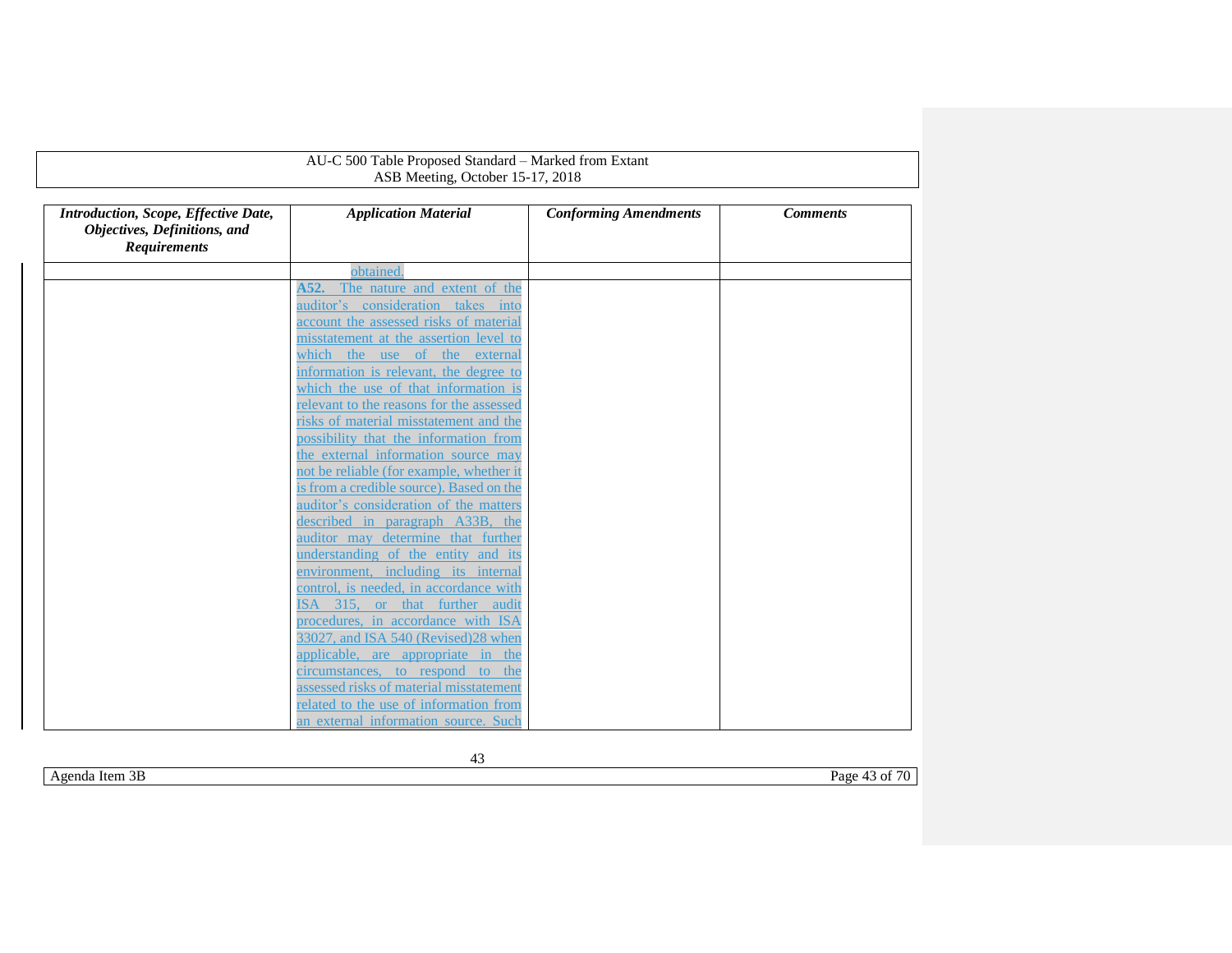|                                                                                             | ASB Meeting, October 15-17, 2018                                                                                                                                                           |                              |                 |
|---------------------------------------------------------------------------------------------|--------------------------------------------------------------------------------------------------------------------------------------------------------------------------------------------|------------------------------|-----------------|
| Introduction, Scope, Effective Date,<br>Objectives, Definitions, and<br><b>Requirements</b> | <b>Application Material</b>                                                                                                                                                                | <b>Conforming Amendments</b> | <b>Comments</b> |
|                                                                                             | procedures may include:                                                                                                                                                                    |                              |                 |
|                                                                                             | Performing a comparison of<br>information obtained from<br>information<br>external<br>the<br>source with<br>information<br>obtained from an alternative<br>independent<br>information      |                              |                 |
|                                                                                             | source.<br>When<br>relevant<br>to<br>considering<br>management's<br>use of an external information<br>obtaining<br>source,<br>an                                                           |                              |                 |
|                                                                                             | understanding of controls<br>management has in place to<br>consider the reliability of the<br>information from external<br>information<br>sources,<br>and<br>potentially<br>testing<br>the |                              |                 |
|                                                                                             | operating effectiveness of<br>such controls.<br>• Performing procedures to<br>obtain information from the                                                                                  |                              |                 |
|                                                                                             | external information source<br>to understand its processes,<br>techniques, and assumptions.<br>the<br>purposes<br>for<br><sub>ot</sub><br>identifying,<br>understanding                    |                              |                 |

44

Agenda Item 3B Page 44 of 70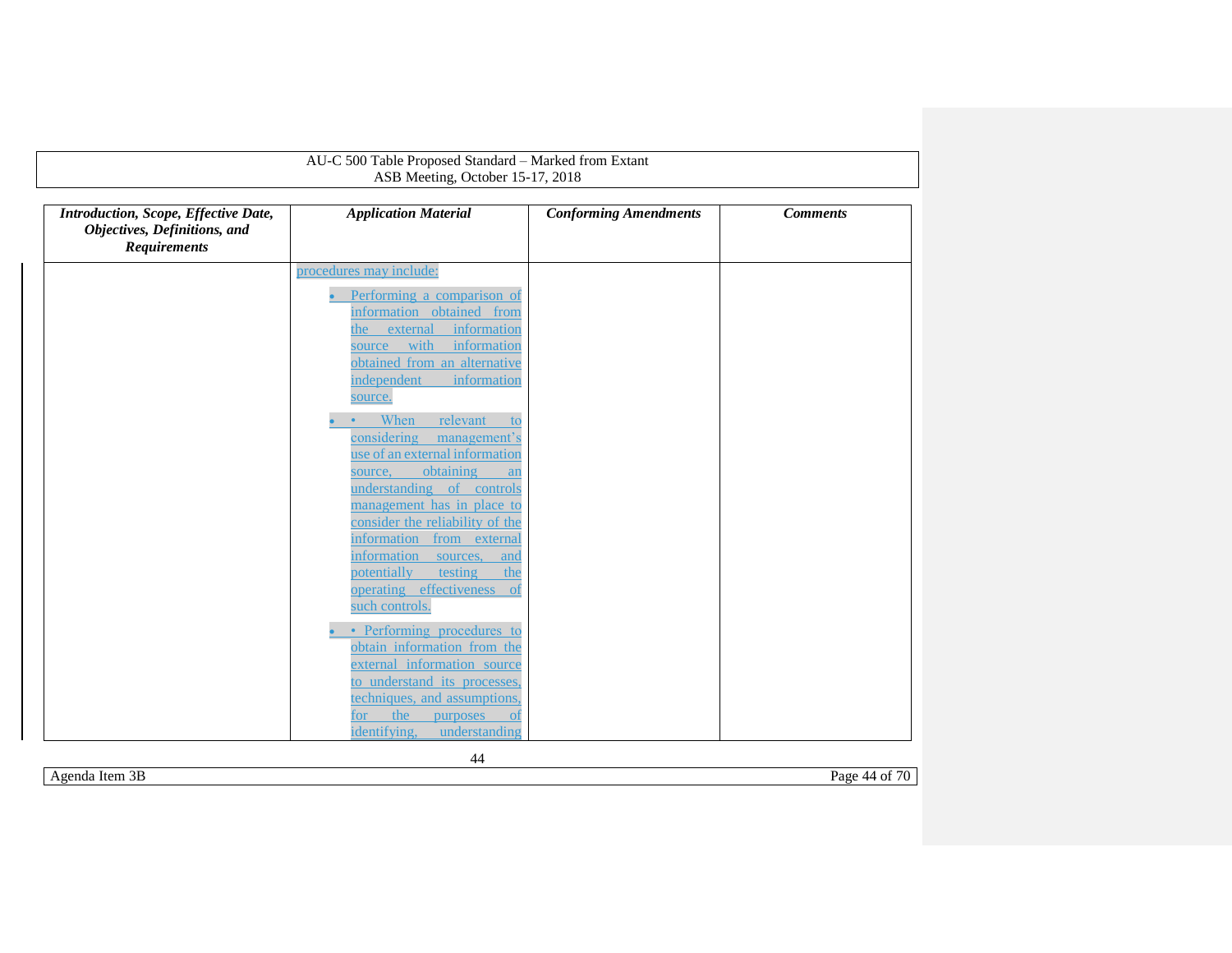|                                                                                             | AU-C 500 Table Proposed Standard - Marked from Extant                                                                                                                                           |                              |                                                                                                                     |
|---------------------------------------------------------------------------------------------|-------------------------------------------------------------------------------------------------------------------------------------------------------------------------------------------------|------------------------------|---------------------------------------------------------------------------------------------------------------------|
|                                                                                             | ASB Meeting, October 15-17, 2018                                                                                                                                                                |                              |                                                                                                                     |
| Introduction, Scope, Effective Date,<br>Objectives, Definitions, and<br><b>Requirements</b> | <b>Application Material</b>                                                                                                                                                                     | <b>Conforming Amendments</b> | <b>Comments</b>                                                                                                     |
|                                                                                             | and, when relevant, testing<br>the operating effectiveness of<br>its controls.                                                                                                                  |                              |                                                                                                                     |
|                                                                                             | A53.<br>In some situations, there may<br>be only one provider of certain<br>information, for example, information<br>from a central bank or government,                                         |                              | This paragraph was taken<br>from ISA 540 conforming<br>amendment.                                                   |
|                                                                                             | such as an inflation rate, or a single<br>recognized industry body. In such<br>cases, the auditor's determination of<br>the nature and extent of audit<br>procedures that may be appropriate in |                              | The Task Force noted that<br>some of this content is<br>applicable more broadly than<br>just external informational |
|                                                                                             | the circumstances is influenced by the<br>nature and credibility of the source of<br>the information, the assessed risks of<br>material misstatement to which that                              |                              | sources.                                                                                                            |
|                                                                                             | external information is relevant, and<br>the degree to which the use of that<br>information is relevant to the reasons<br>for the assessed risk of material                                     |                              |                                                                                                                     |
|                                                                                             | misstatement. For example, when the<br>information is from a credible<br>authoritative source, the extent of the<br>auditor's further audit procedures may                                      |                              |                                                                                                                     |
|                                                                                             | be less extensive, such as corroborating<br>the information to the source's website<br>or published information. In other                                                                       |                              |                                                                                                                     |
|                                                                                             | cases, if a source is not assessed as<br>credible, the auditor may determine<br>45                                                                                                              |                              |                                                                                                                     |

Agenda Item 3B Page 45 of 70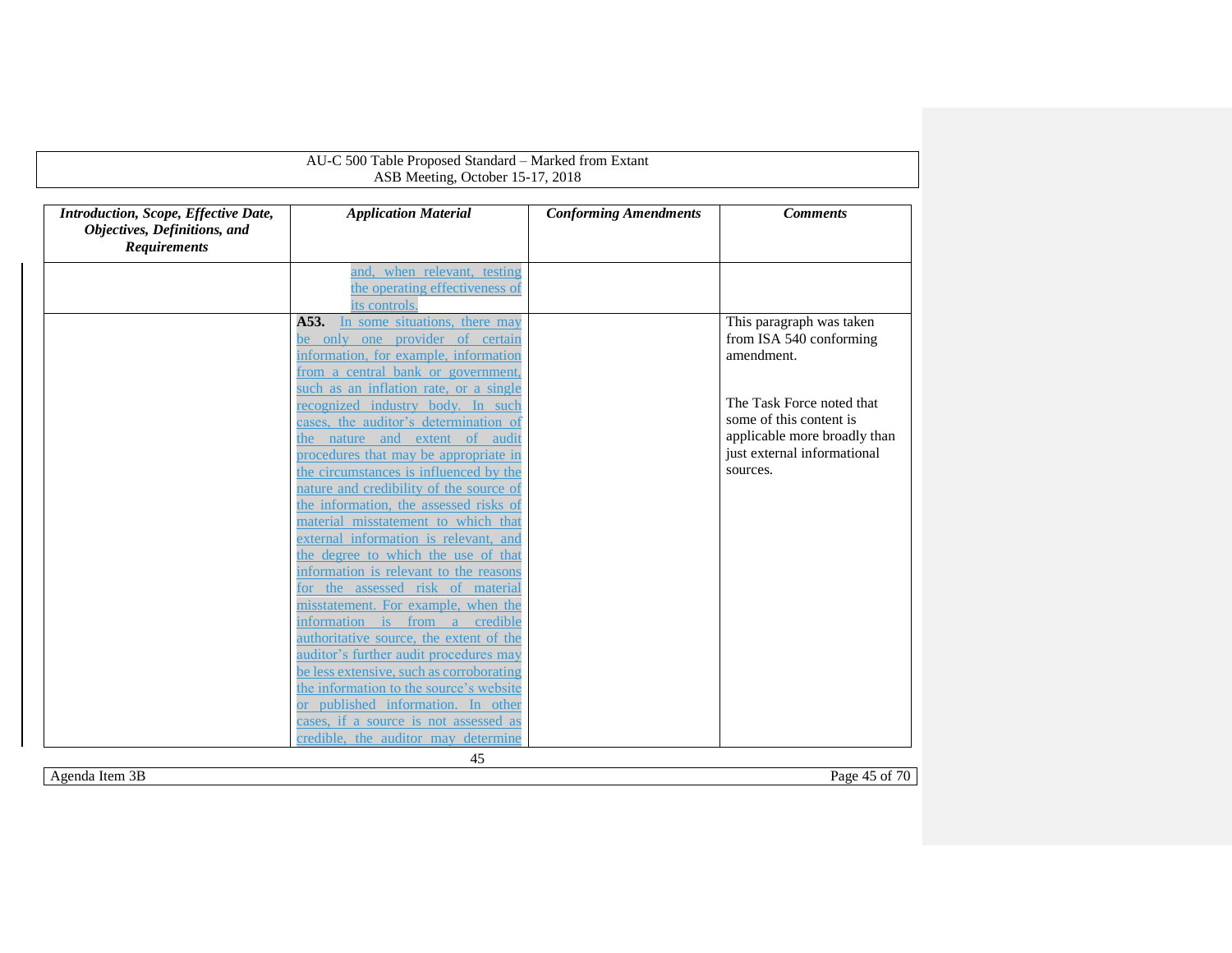| AU-C 500 Table Proposed Standard - Marked from Extant<br>ASB Meeting, October 15-17, 2018          |                                                                                 |                              |                 |  |
|----------------------------------------------------------------------------------------------------|---------------------------------------------------------------------------------|------------------------------|-----------------|--|
| <b>Introduction, Scope, Effective Date,</b><br>Objectives, Definitions, and<br><b>Requirements</b> | <b>Application Material</b>                                                     | <b>Conforming Amendments</b> | <b>Comments</b> |  |
|                                                                                                    | that more extensive procedures are                                              |                              |                 |  |
|                                                                                                    | appropriate and, in the absence of any                                          |                              |                 |  |
|                                                                                                    | alternative independent information                                             |                              |                 |  |
|                                                                                                    | source against which to compare, may<br>consider                                |                              |                 |  |
|                                                                                                    | whether<br>performing<br>procedures to obtain information from                  |                              |                 |  |
|                                                                                                    | the external information source, when                                           |                              |                 |  |
|                                                                                                    | practical, is appropriate in order to                                           |                              |                 |  |
|                                                                                                    | obtain sufficient appropriate audit                                             |                              |                 |  |
|                                                                                                    | evidence.                                                                       |                              |                 |  |
|                                                                                                    | When the auditor does not have<br>A54.                                          |                              |                 |  |
|                                                                                                    | sufficient basis with which to                                                  |                              |                 |  |
|                                                                                                    | consider the relevance and reliability of                                       |                              |                 |  |
|                                                                                                    | information<br>from<br>an<br>external                                           |                              |                 |  |
|                                                                                                    | information source, the auditor may<br>have a limitation on scope if sufficient |                              |                 |  |
|                                                                                                    | appropriate audit evidence cannot be                                            |                              |                 |  |
|                                                                                                    | obtained<br>through<br>alternative                                              |                              |                 |  |
|                                                                                                    | procedures. Any imposed limitation on                                           |                              |                 |  |
|                                                                                                    | scope is evaluated in accordance with                                           |                              |                 |  |
|                                                                                                    | the requirements of ISA 705 (Revised).                                          |                              |                 |  |
|                                                                                                    | A55. Some sources of electronic                                                 |                              |                 |  |
|                                                                                                    | information<br>(for<br>example,                                                 |                              |                 |  |
|                                                                                                    | blockchain) may provide a central                                               |                              |                 |  |
|                                                                                                    | location from which the auditor may                                             |                              |                 |  |
|                                                                                                    | obtain audit evidence. Auditors may                                             |                              |                 |  |
|                                                                                                    | develop procedures to obtain audit                                              |                              |                 |  |

<span id="page-45-0"></span>AU-C 500 Table Proposed Standard – Marked from Extant

Agenda Item 3B Page 46 of 70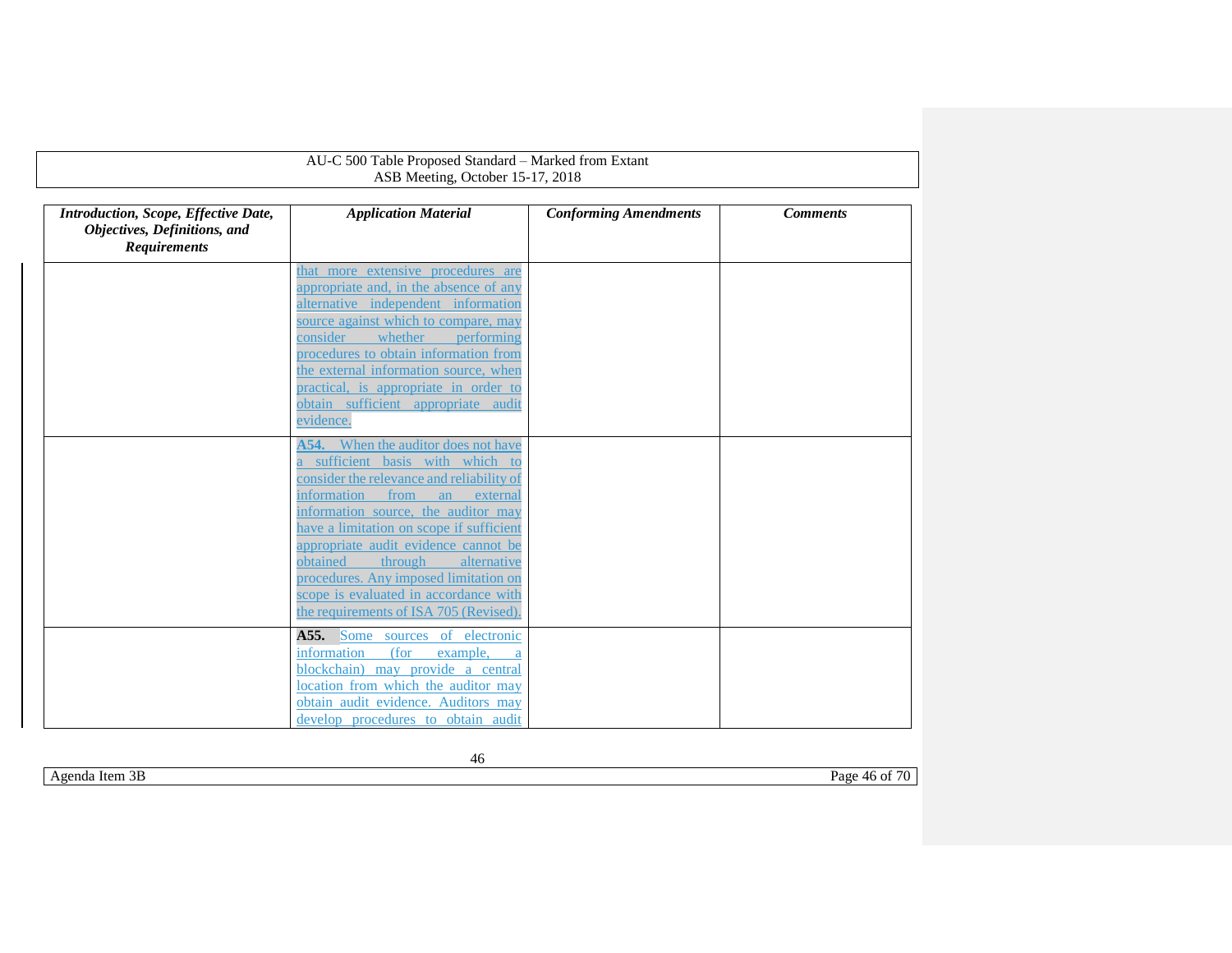<span id="page-46-0"></span>

|                                                                                             | AU-C 500 Table Proposed Standard - Marked from Extant<br>ASB Meeting, October 15-17, 2018 |                              |                                                                                                                        |                                                                                                                                                                                                                                                                               |  |
|---------------------------------------------------------------------------------------------|-------------------------------------------------------------------------------------------|------------------------------|------------------------------------------------------------------------------------------------------------------------|-------------------------------------------------------------------------------------------------------------------------------------------------------------------------------------------------------------------------------------------------------------------------------|--|
|                                                                                             |                                                                                           |                              |                                                                                                                        |                                                                                                                                                                                                                                                                               |  |
| Introduction, Scope, Effective Date,<br>Objectives, Definitions, and<br><b>Requirements</b> | <b>Application Material</b>                                                               | <b>Conforming Amendments</b> | <b>Comments</b>                                                                                                        |                                                                                                                                                                                                                                                                               |  |
|                                                                                             | evidence directly from such sources                                                       |                              |                                                                                                                        |                                                                                                                                                                                                                                                                               |  |
| <b>Reliability</b>                                                                          | <b>Reliability (Ref: par.10)</b>                                                          |                              |                                                                                                                        | Deleted: <i>¶</i><br><#> the relevance and reliability of information from<br>external information may on the information used is in $\sqrt{\phantom{a}}$                                                                                                                     |  |
| 10. The auditor should consider the                                                         | A56. The reliability of information to                                                    |                              | The Task Force deleted the                                                                                             | Deleted:                                                                                                                                                                                                                                                                      |  |
| reliability of the information to be used                                                   | be used as audit evidence and,                                                            |                              | phrase "when relevant" at the                                                                                          | <b>Deleted:</b> relevance and                                                                                                                                                                                                                                                 |  |
| as audit evidence, including information                                                    | therefore, of the audit evidence itself is                                                |                              | end of the first sentence.                                                                                             | Deleted:                                                                                                                                                                                                                                                                      |  |
| obtained from an external information                                                       | influenced by its source and nature and<br>the circumstances under which the              |                              | because the condition does not<br>make sense in this context.                                                          | Deleted:                                                                                                                                                                                                                                                                      |  |
| source., (Ref: par. Error! Reference<br>source not found. - A63)                            | audit evidence is obtained, including                                                     |                              | The text about generalizations                                                                                         | Deleted:                                                                                                                                                                                                                                                                      |  |
|                                                                                             | the controls over its preparation and                                                     |                              | was deleted because the                                                                                                |                                                                                                                                                                                                                                                                               |  |
|                                                                                             | maintenance.                                                                              |                              | generalization are now                                                                                                 | Deleted: par. .A27-.A34                                                                                                                                                                                                                                                       |  |
|                                                                                             |                                                                                           |                              | embedded within the new                                                                                                | Deleted: it                                                                                                                                                                                                                                                                   |  |
|                                                                                             |                                                                                           |                              | framework.                                                                                                             | Deleted: A64                                                                                                                                                                                                                                                                  |  |
|                                                                                             |                                                                                           |                              | The Task Force suggests                                                                                                | Deleted: .                                                                                                                                                                                                                                                                    |  |
|                                                                                             |                                                                                           |                              | deleting this sub paragraph.                                                                                           | Deleted: ¶                                                                                                                                                                                                                                                                    |  |
|                                                                                             |                                                                                           |                              | This is true but the auditor<br>may audit 100% of the<br>population. In that case, audit<br>evidence may more reliable | <b>Deleted:</b> The reliability of audit evidence that is<br>generated internally is increased when the related controls,<br>including those over its preparation and maintenance,<br>imposed by the entity are effective.                                                    |  |
|                                                                                             |                                                                                           |                              | because the auditor examines<br>100%.                                                                                  | <b>Deleted:</b> <#>Audit evidence obtained directly by the<br>auditor (for example, observation of the application of a<br>control) is more reliable than audit evidence obtained<br>indirectly or by inference (for example, inquiry about the<br>application of a control). |  |
|                                                                                             | $\bullet$                                                                                 |                              |                                                                                                                        | <b>Deleted:</b> Audit evidence in documentary form, whether                                                                                                                                                                                                                   |  |
|                                                                                             |                                                                                           |                              | The Task Force deleted the                                                                                             | paper, electronic, or other medium, is more reliable than<br>evidence obtained orally (for example, a                                                                                                                                                                         |  |
|                                                                                             | $\bullet$                                                                                 |                              | examples because is not really                                                                                         | contemporaneously written record of a meeting is more<br>reliable than a subsequent oral representation of the<br>matters discussed).                                                                                                                                         |  |
|                                                                                             | 47                                                                                        |                              |                                                                                                                        |                                                                                                                                                                                                                                                                               |  |
| Agenda Item $3B$                                                                            |                                                                                           |                              | Page 47 of 70                                                                                                          |                                                                                                                                                                                                                                                                               |  |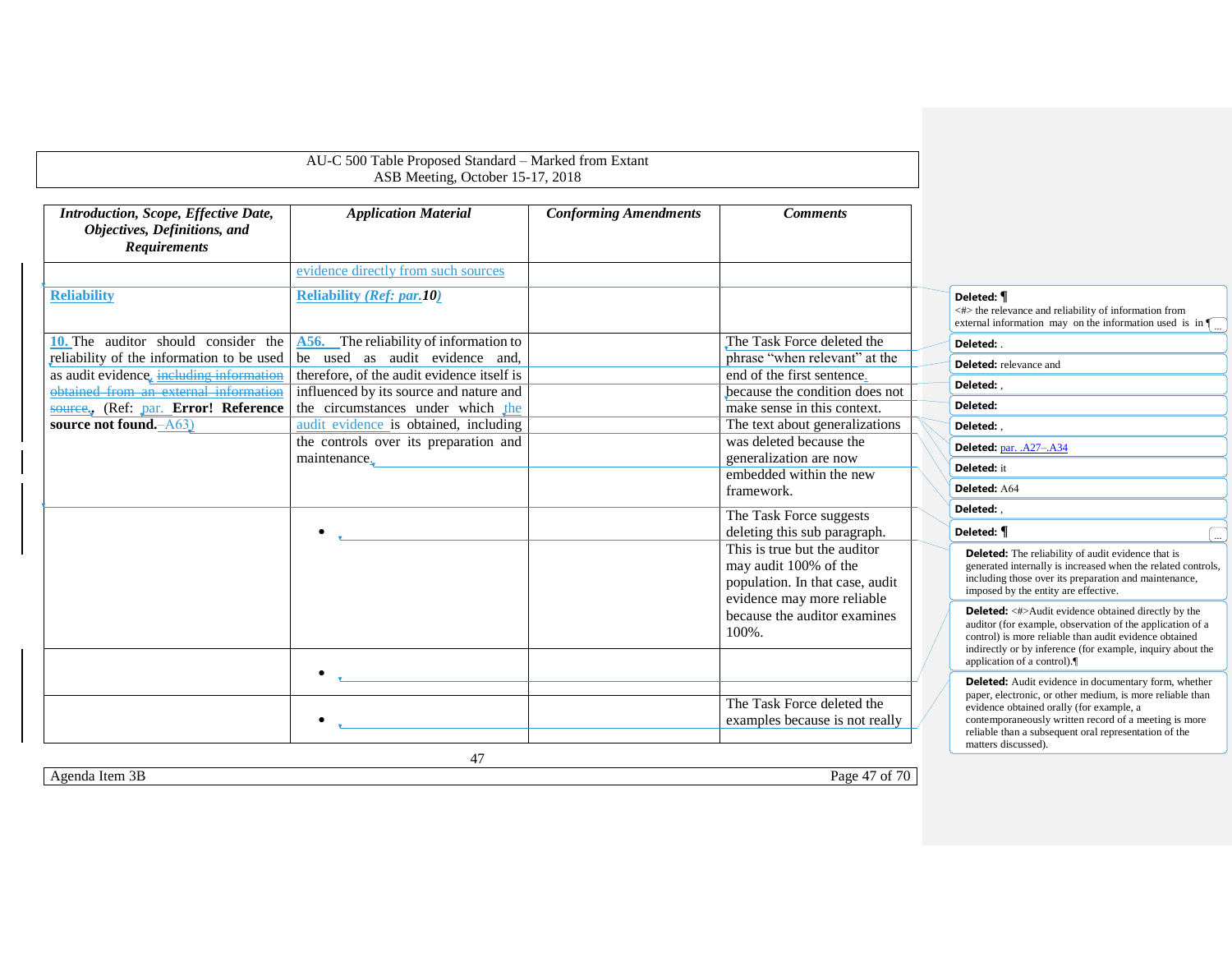|                                                                                             | AU-C 500 Table Proposed Standard - Marked from Extant<br>ASB Meeting, October 15-17, 2018                                                                                                                                                                                                                                                                                                                                   |                              |                                                  |                                                                                                                                                                                                                                                                                                                                                                                      |
|---------------------------------------------------------------------------------------------|-----------------------------------------------------------------------------------------------------------------------------------------------------------------------------------------------------------------------------------------------------------------------------------------------------------------------------------------------------------------------------------------------------------------------------|------------------------------|--------------------------------------------------|--------------------------------------------------------------------------------------------------------------------------------------------------------------------------------------------------------------------------------------------------------------------------------------------------------------------------------------------------------------------------------------|
| Introduction, Scope, Effective Date,<br>Objectives, Definitions, and<br><b>Requirements</b> | <b>Application Material</b>                                                                                                                                                                                                                                                                                                                                                                                                 | <b>Conforming Amendments</b> | <b>Comments</b>                                  |                                                                                                                                                                                                                                                                                                                                                                                      |
|                                                                                             |                                                                                                                                                                                                                                                                                                                                                                                                                             |                              | necessary. The statement goes<br>without saying. |                                                                                                                                                                                                                                                                                                                                                                                      |
|                                                                                             | $\bullet$<br><b>Accuracy and Completeness</b>                                                                                                                                                                                                                                                                                                                                                                               |                              |                                                  | <b>Deleted:</b> Audit evidence provided by original documents<br>(, electronic,) is more reliable than audit evidence<br>provided by copies (whether photocopies, facsimiles, or<br>documents that have been filmed, digitized, or otherwise<br>transformed into electronic form, the reliability of which<br>may depend on the controls over their preparation and<br>maintenance). |
|                                                                                             | A57. Obtaining audit evidence about                                                                                                                                                                                                                                                                                                                                                                                         |                              |                                                  | <b>Deleted:</b> The reliability of information is influenced by its<br>source and nature and is dependent on the individual<br>circumstances under which it is obtained information                                                                                                                                                                                                  |
|                                                                                             | the accuracy and completeness of such                                                                                                                                                                                                                                                                                                                                                                                       |                              |                                                  | Formatted: Space Before: 0 pt                                                                                                                                                                                                                                                                                                                                                        |
|                                                                                             | information may be accomplished                                                                                                                                                                                                                                                                                                                                                                                             |                              |                                                  | Formatted: Space Before: 0 pt                                                                                                                                                                                                                                                                                                                                                        |
|                                                                                             | concurrently with the actual audit<br>procedure applied to the information                                                                                                                                                                                                                                                                                                                                                  |                              |                                                  | Deleted: .A51                                                                                                                                                                                                                                                                                                                                                                        |
|                                                                                             | when obtaining such audit evidence is<br>an integral part of the audit procedure<br>itself. In other situations, the auditor<br>may have obtained audit evidence of<br>the accuracy and completeness of such<br>information by testing controls over the<br>preparation and maintenance of the<br>information. In some situations,<br>however, the auditor may determine<br>that additional audit procedures are<br>needed. |                              |                                                  | Formatted: Space Before: 0 pt                                                                                                                                                                                                                                                                                                                                                        |

Agenda Item 3B Page 48 of 70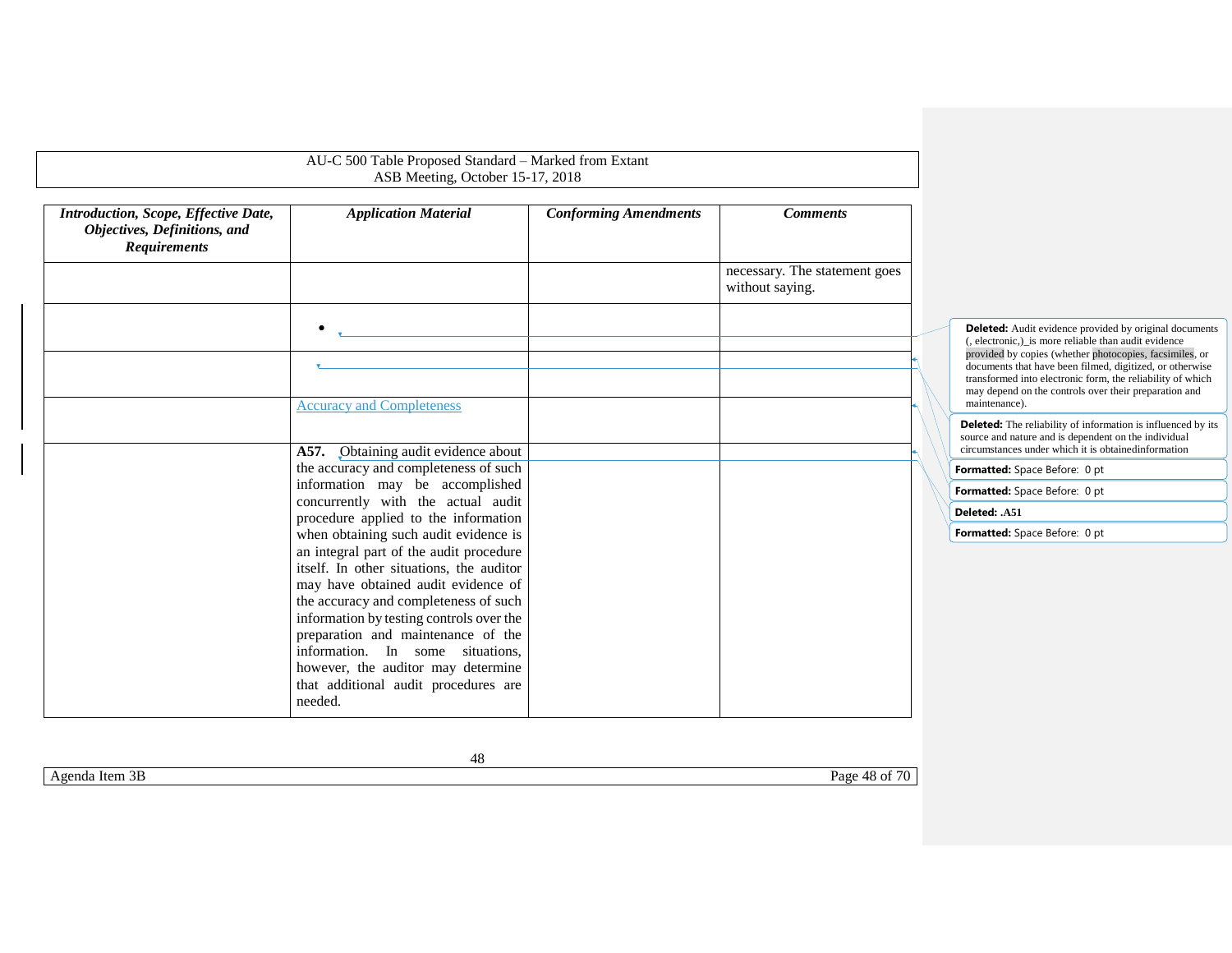| Introduction, Scope, Effective Date,<br>Objectives, Definitions, and<br><b>Requirements</b> | <b>Application Material</b>                                                                                                                                                                                                                                                                                                                                                                                                                                                                                                                                                                                                                                                                                       | <b>Conforming Amendments</b> | <b>Comments</b> |                                                                                                               |
|---------------------------------------------------------------------------------------------|-------------------------------------------------------------------------------------------------------------------------------------------------------------------------------------------------------------------------------------------------------------------------------------------------------------------------------------------------------------------------------------------------------------------------------------------------------------------------------------------------------------------------------------------------------------------------------------------------------------------------------------------------------------------------------------------------------------------|------------------------------|-----------------|---------------------------------------------------------------------------------------------------------------|
|                                                                                             | A58. In order for the auditor to<br>obtain reliable<br>audit evidence,<br>information produced by any source,                                                                                                                                                                                                                                                                                                                                                                                                                                                                                                                                                                                                     |                              |                 | Deleted: Information Produced by the Entity and Used for<br>the Auditor's Purposes (Ref: par. .09a-b)<br>.A50 |
|                                                                                             | whether internal or external and                                                                                                                                                                                                                                                                                                                                                                                                                                                                                                                                                                                                                                                                                  |                              |                 | Formatted: Space Before: 0 pt                                                                                 |
|                                                                                             | including<br>management's<br>any                                                                                                                                                                                                                                                                                                                                                                                                                                                                                                                                                                                                                                                                                  |                              |                 | <b>Deleted:</b> the entity                                                                                    |
|                                                                                             | specialist, that is used for performing                                                                                                                                                                                                                                                                                                                                                                                                                                                                                                                                                                                                                                                                           |                              |                 | Deleted:                                                                                                      |
|                                                                                             | audit procedures needs to be<br>sufficiently complete and accurate. For<br>example, the effectiveness of an audit<br>procedure, such as applying standard<br>prices to records of sales volume to<br>develop an expectation of sales<br>revenue, is affected by the accuracy of<br>the price information and the<br>completeness and accuracy of the sales<br>volume data. Similarly, if the auditor<br>intends to test a population (for<br>example, payments) for a certain<br>characteristic<br>(for<br>example,<br>authorization), the results of the test<br>will be less reliable if the population<br>from which items are selected for<br>testing is not complete.<br>A59. In some cases, the auditor may |                              |                 |                                                                                                               |
|                                                                                             | intend to use information produced by<br>the entity for other audit purposes. For<br>example, the auditor may intend to use<br>the entity's performance measures for                                                                                                                                                                                                                                                                                                                                                                                                                                                                                                                                              |                              |                 | Deleted: .A52 . I                                                                                             |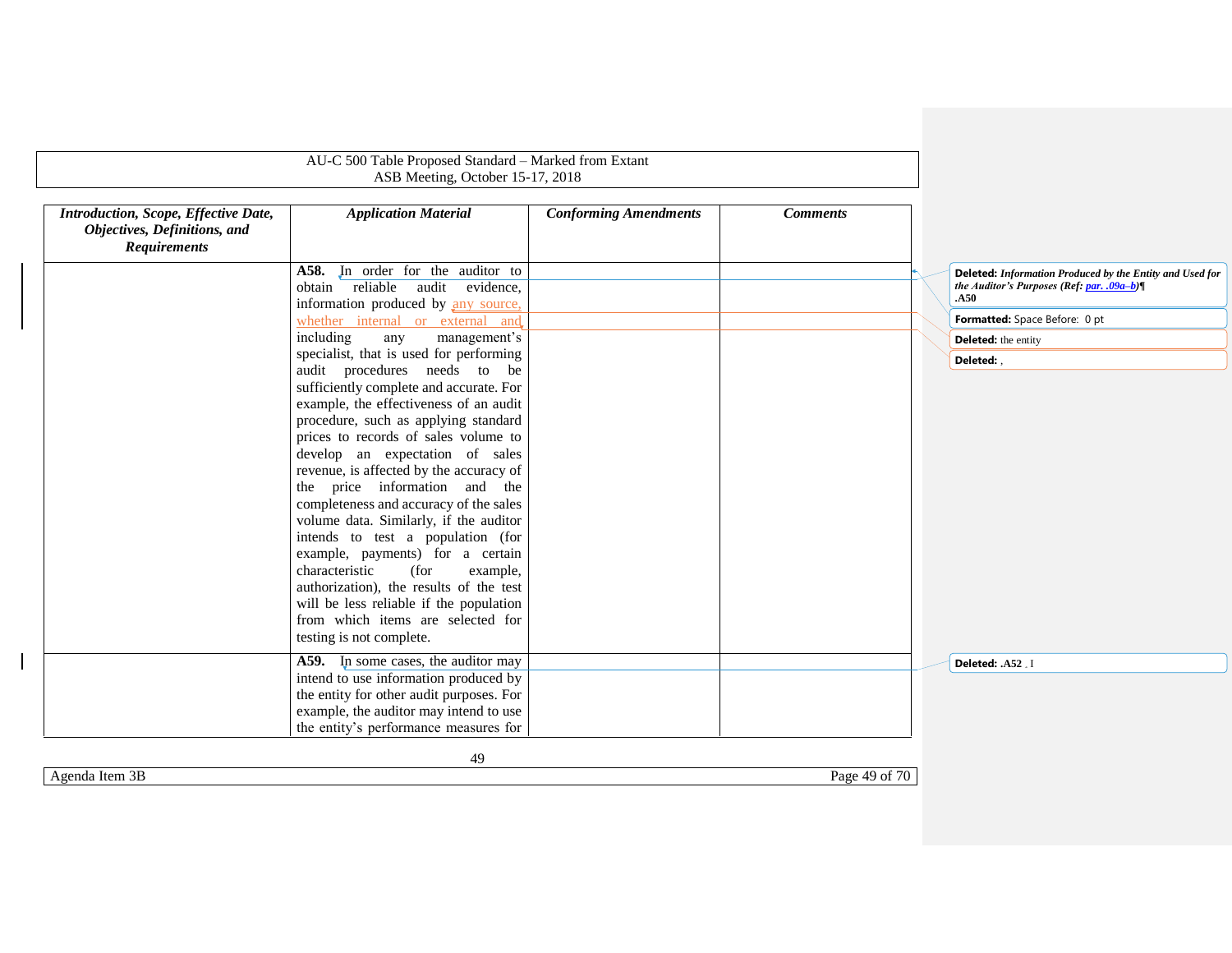|                                                                                                               | AU-C 500 Table Proposed Standard - Marked from Extant<br>ASB Meeting, October 15-17, 2018                                                                                                                                                                                                                                                                                                                                                                                          |                              |                 |                               |  |
|---------------------------------------------------------------------------------------------------------------|------------------------------------------------------------------------------------------------------------------------------------------------------------------------------------------------------------------------------------------------------------------------------------------------------------------------------------------------------------------------------------------------------------------------------------------------------------------------------------|------------------------------|-----------------|-------------------------------|--|
| Introduction, Scope, Effective Date,<br>Objectives, Definitions, and<br><b>Requirements</b>                   | <b>Application Material</b>                                                                                                                                                                                                                                                                                                                                                                                                                                                        | <b>Conforming Amendments</b> | <b>Comments</b> |                               |  |
|                                                                                                               | the purpose of analytical procedures or<br>use the entity's information produced<br>for monitoring activities such as<br>reports of the internal audit function. In<br>such cases, the appropriateness of the<br>audit evidence obtained is affected by<br>whether the information is sufficiently<br>precise or detailed for the auditor's<br>purposes. For example, performance<br>measures used by management may<br>not be precise enough to detect<br>material misstatements. |                              |                 |                               |  |
|                                                                                                               | Authenticity                                                                                                                                                                                                                                                                                                                                                                                                                                                                       |                              |                 | Formatted: Space Before: 0 pt |  |
|                                                                                                               | A60. Section 240, Consideration of<br>Fraud in a Financial Statement Audit,<br>addresses circumstances in which the<br>auditor has reason to believe that a<br>document or data may not be authentic<br>or may have been modified without<br>that modification having<br>been<br>disclosed to the auditor. fn 11                                                                                                                                                                   |                              |                 | Formatted: Space Before: 0 pt |  |
|                                                                                                               |                                                                                                                                                                                                                                                                                                                                                                                                                                                                                    |                              |                 | Deleted: ¶                    |  |
| <sup>fn 11</sup> Paragraph .A11 of section 240, <i>Consideration of Fraud in a Financial Statement Audit.</i> |                                                                                                                                                                                                                                                                                                                                                                                                                                                                                    |                              |                 | Formatted: Space Before: 0 pt |  |

Agenda Item 3B Page 50 of 70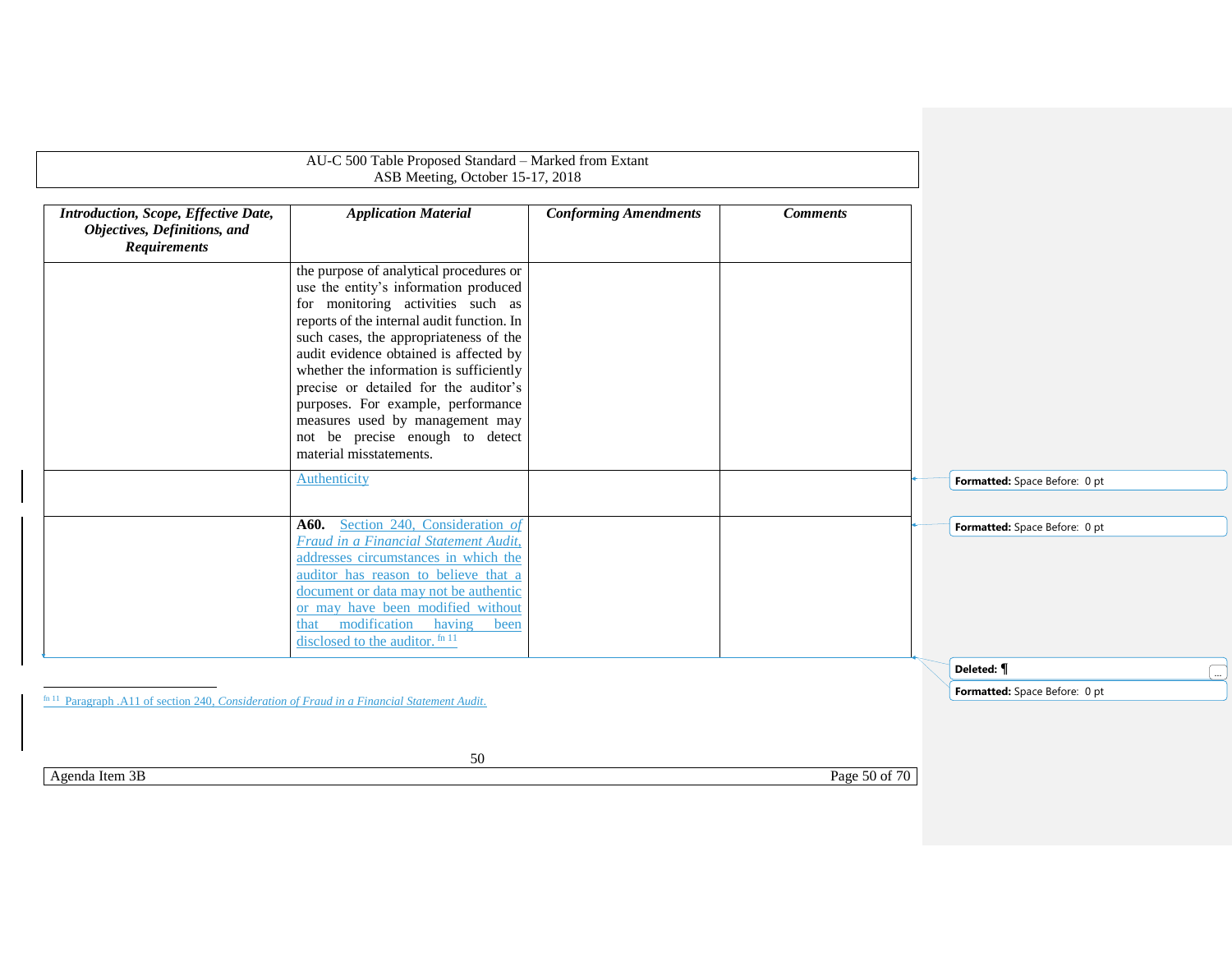| Introduction, Scope, Effective Date,<br>Objectives, Definitions, and<br><b>Requirements</b> | <b>Application Material</b>                                                                                                                                   | <b>Conforming Amendments</b> | <b>Comments</b> |                               |
|---------------------------------------------------------------------------------------------|---------------------------------------------------------------------------------------------------------------------------------------------------------------|------------------------------|-----------------|-------------------------------|
|                                                                                             | Information in its original form<br>A61.                                                                                                                      |                              |                 | Formatted: Space Before: 0 pt |
|                                                                                             | is more likely to be authentic than audit<br>evidence that has been transformed                                                                               |                              |                 |                               |
|                                                                                             | into another medium (for example,                                                                                                                             |                              |                 |                               |
|                                                                                             | documents that have been filmed,                                                                                                                              |                              |                 |                               |
|                                                                                             | scanned, or otherwise in electronic                                                                                                                           |                              |                 |                               |
|                                                                                             | form, the reliability of which may                                                                                                                            |                              |                 |                               |
|                                                                                             | depend on the controls over their                                                                                                                             |                              |                 |                               |
|                                                                                             | preparation and maintenance).                                                                                                                                 |                              |                 |                               |
|                                                                                             | <b>Risk of Bias</b>                                                                                                                                           |                              |                 |                               |
|                                                                                             |                                                                                                                                                               |                              |                 |                               |
|                                                                                             | A62. When considering the risk of                                                                                                                             |                              |                 |                               |
|                                                                                             | bias of audit evidence, its source needs                                                                                                                      |                              |                 |                               |
|                                                                                             | to be considered. There may be a                                                                                                                              |                              |                 |                               |
|                                                                                             | greater risk that the audit evidence is                                                                                                                       |                              |                 |                               |
|                                                                                             | biased<br>towards<br>confirming<br>management assertions when<br>the                                                                                          |                              |                 |                               |
|                                                                                             | $\frac{1}{1}$<br>information<br>generated<br>hy                                                                                                               |                              |                 |                               |
|                                                                                             | management from internal sources.                                                                                                                             |                              |                 |                               |
|                                                                                             | Even when audit evidence is obtained                                                                                                                          |                              |                 |                               |
|                                                                                             | by management from external sources,                                                                                                                          |                              |                 |                               |
|                                                                                             | a risk of bias may exist as management                                                                                                                        |                              |                 |                               |
|                                                                                             |                                                                                                                                                               |                              |                 |                               |
|                                                                                             |                                                                                                                                                               |                              |                 |                               |
|                                                                                             |                                                                                                                                                               |                              |                 |                               |
|                                                                                             | might select a source known to be<br>favorably biased toward corroborating<br>its assertions. Audit evidence with a<br>higher risk of bias is considered less |                              |                 |                               |

51 Agenda Item 3B Page 51 of 70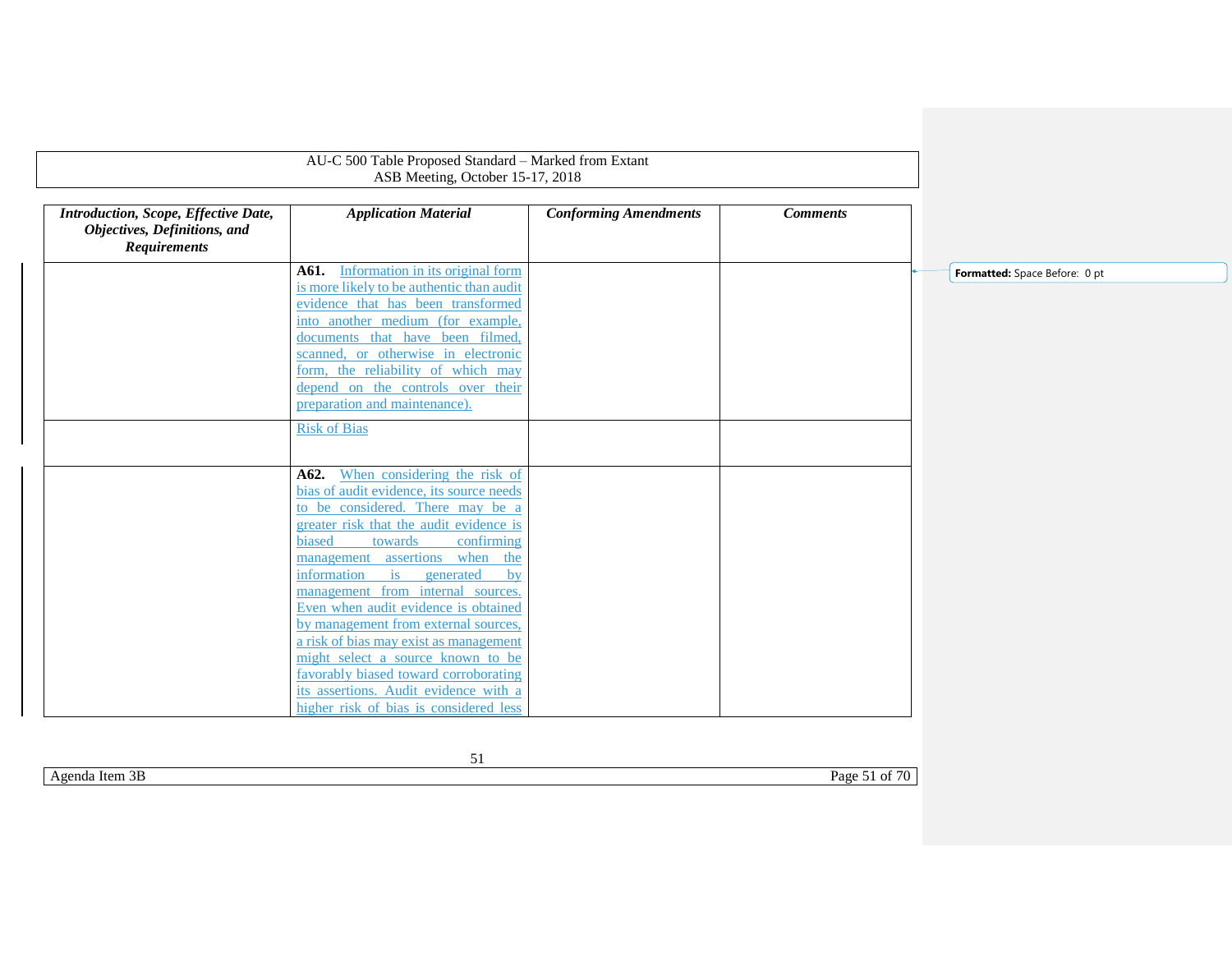<span id="page-51-2"></span><span id="page-51-0"></span>

|                                                                                             | AU-C 500 Table Proposed Standard - Marked from Extant<br>ASB Meeting, October 15-17, 2018 |                              |                                                              |                               |  |
|---------------------------------------------------------------------------------------------|-------------------------------------------------------------------------------------------|------------------------------|--------------------------------------------------------------|-------------------------------|--|
| Introduction, Scope, Effective Date,<br>Objectives, Definitions, and<br><b>Requirements</b> | <b>Application Material</b>                                                               | <b>Conforming Amendments</b> | <b>Comments</b>                                              |                               |  |
|                                                                                             | reliable than audit evidence where this<br>risk of bias is lower.                         |                              |                                                              |                               |  |
|                                                                                             | A63. Section 520 provides further<br>guidance regarding the reliability of                |                              |                                                              | Deleted: ¶                    |  |
|                                                                                             | data used for purposes of designing                                                       |                              |                                                              | Formatted: Space Before: 0 pt |  |
|                                                                                             | analytical procedures as substantive<br>procedures. fn 10                                 |                              |                                                              | Deleted: .A33                 |  |
| 11. If information to be used as audit                                                      | <b>Reliability of Information Produced</b>                                                |                              | Task force to consider moving                                | Deleted: ¶                    |  |
| evidence has been prepared using the                                                        | by a Management's Specialist (Ref.                                                        |                              | this definition and extant                                   | Deleted: par. .08             |  |
| work of a management's specialist, the<br>auditor should, to the extent necessary,          | $par.$ [1]                                                                                |                              | paragraph AU-C 500.08 and<br>$A35-A49$ to AU-C 620. This     |                               |  |
| taking into account the significance of                                                     | A64. The preparation of an entity's                                                       |                              | content just does not fit here                               | Deleted: .A35                 |  |
| that specialist's work for the auditor's                                                    | financial statements may require<br>expertise in a field other than                       |                              | and many of the                                              |                               |  |
| purposes, (Ref: par. A64-A78)                                                               | accounting or auditing, such as                                                           |                              | considerations are the similar                               | Deleted: par. .A35-.A37       |  |
|                                                                                             | actuarial calculations, valuations, or                                                    |                              | to considerations when using                                 | Deleted: A65                  |  |
|                                                                                             | engineering data. The entity uses a                                                       |                              | an auditor's specialist.                                     | Deleted: A79                  |  |
|                                                                                             | management's specialist in these fields                                                   |                              | If we do not move to 620, then                               | Deleted: don't                |  |
|                                                                                             | to obtain the needed expertise to<br>prepare the financial statements.                    |                              | we need to find a way to<br>separately address this topic in |                               |  |
|                                                                                             | Failure to do so when such expertise is                                                   |                              | 500 (separate section of                                     |                               |  |
|                                                                                             | necessary increases the risks of                                                          |                              | something like that).                                        |                               |  |
|                                                                                             | material misstatement and may be a                                                        |                              |                                                              |                               |  |

<span id="page-51-1"></span>Agenda Item 3B Page 52 of 70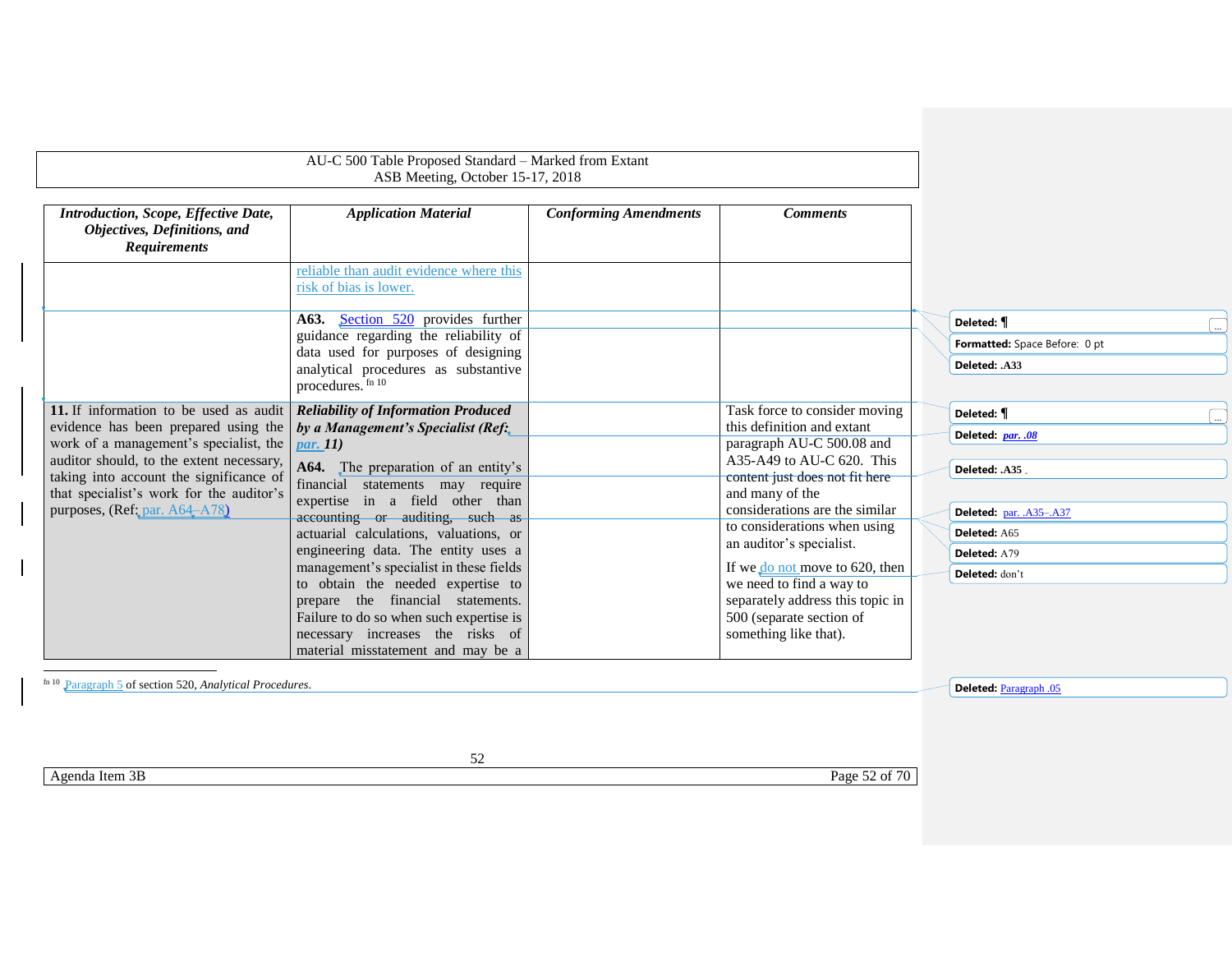|                        | <b>Comments</b>                                             | <b>Conforming Amendments</b> | <b>Application Material</b>                                               | Introduction, Scope, Effective Date,<br>Objectives, Definitions, and<br><b>Requirements</b> |
|------------------------|-------------------------------------------------------------|------------------------------|---------------------------------------------------------------------------|---------------------------------------------------------------------------------------------|
|                        | The Task Force will continue<br>to track the PCAOB project. |                              | significant deficiency or material<br>weakness. fn 12                     |                                                                                             |
| Deleted: .A36          |                                                             |                              | A65. When information to be used as                                       |                                                                                             |
|                        |                                                             |                              | audit evidence has been prepared using                                    |                                                                                             |
| Deleted: paragraph .08 |                                                             |                              | the work of a management's specialist,<br>the requirement in paragraph 11 |                                                                                             |
|                        |                                                             |                              | applies. For example, an individual or                                    |                                                                                             |
|                        |                                                             |                              | organization may possess expertise in                                     |                                                                                             |
|                        |                                                             |                              | the application of models to estimate                                     |                                                                                             |
|                        |                                                             |                              | the fair value of securities for which no                                 |                                                                                             |
|                        |                                                             |                              | observable market exists. If the                                          |                                                                                             |
|                        |                                                             |                              | individual or organization applies that                                   |                                                                                             |
|                        |                                                             |                              | expertise in making an estimate which                                     |                                                                                             |
|                        |                                                             |                              | the entity uses in preparing its financial<br>the individual              |                                                                                             |
|                        |                                                             |                              | statements,<br><sub>or</sub><br>organization is a management's            |                                                                                             |
| Deleted: paragraph .08 |                                                             |                              | specialist and paragraph 11 applies. If,                                  |                                                                                             |
|                        |                                                             |                              | on the other hand, that individual or                                     |                                                                                             |
|                        |                                                             |                              | organization merely provides price                                        |                                                                                             |
|                        |                                                             |                              | data regarding private transactions not                                   |                                                                                             |
|                        |                                                             |                              | otherwise available to the entity which                                   |                                                                                             |
|                        |                                                             |                              | the entity uses in its own estimation                                     |                                                                                             |

Agenda Item 3B Page 53 of 70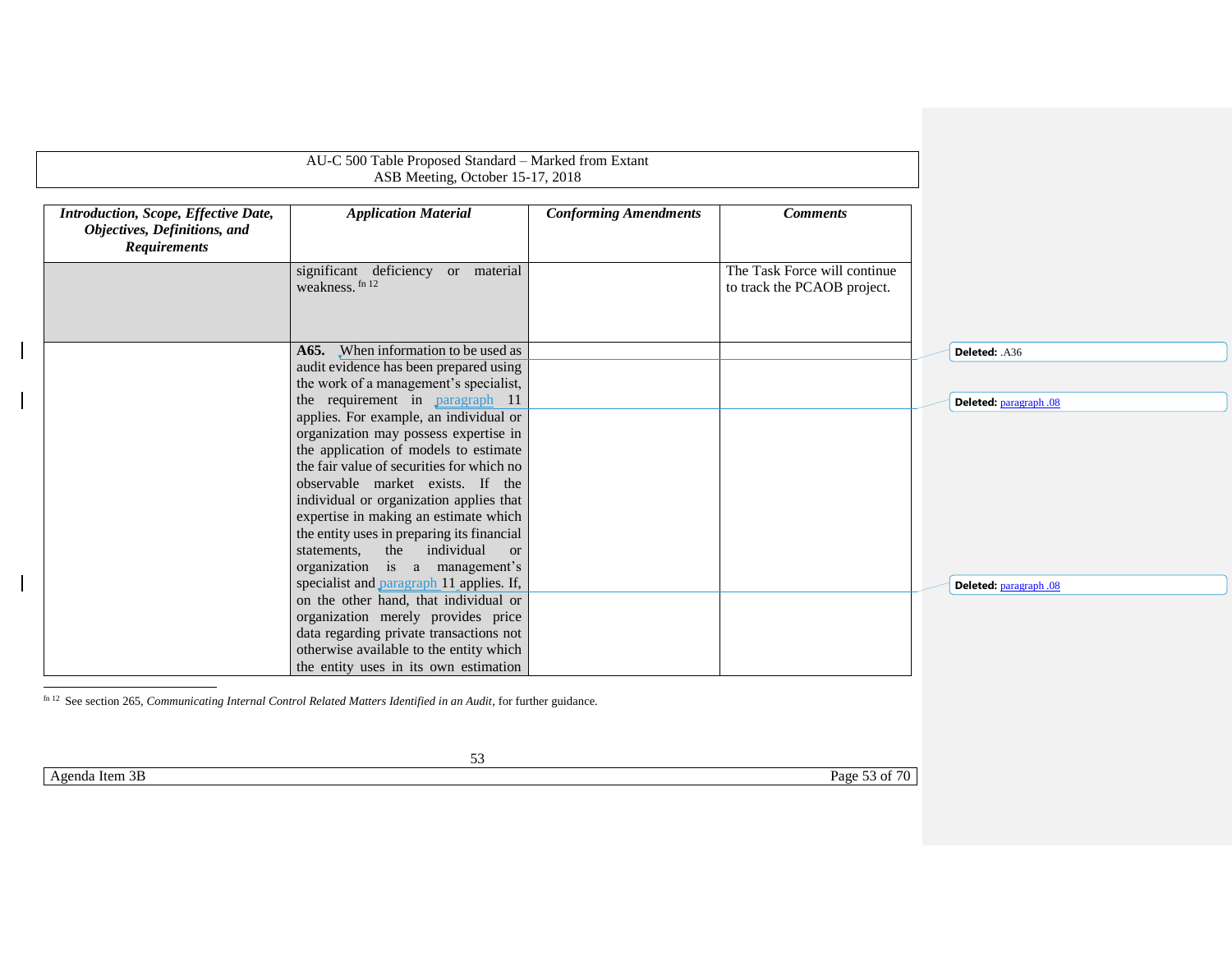|                                                                                             | ASB Meeting, October 15-17, 2018                                                                                                                             |                              |                 |                                         |
|---------------------------------------------------------------------------------------------|--------------------------------------------------------------------------------------------------------------------------------------------------------------|------------------------------|-----------------|-----------------------------------------|
| Introduction, Scope, Effective Date,<br>Objectives, Definitions, and<br><b>Requirements</b> | <b>Application Material</b>                                                                                                                                  | <b>Conforming Amendments</b> | <b>Comments</b> |                                         |
|                                                                                             | methods, such information, if used as<br>audit evidence, is subject to paragraph<br>11, but it is not the use of a<br>management's specialist by the entity. |                              |                 | Deleted: paragraph .07                  |
|                                                                                             | A66. The nature, timing, and extent<br>of audit procedures with regard to the<br>requirement in <b>paragraph</b> 11 may be                                   |                              |                 | Deleted: .A37<br>Deleted: paragraph .08 |
|                                                                                             | affected by such matters as the<br>following:<br>• The nature and complexity of<br>the matter to which the<br>management's specialist                        |                              |                 |                                         |
|                                                                                             | relates<br>The risks of material<br>$\bullet$<br>misstatement of the matter                                                                                  |                              |                 |                                         |
|                                                                                             | The availability of alternative<br>$\bullet$<br>sources of audit evidence                                                                                    |                              |                 |                                         |
|                                                                                             | The nature, scope, and<br>$\bullet$<br>objectives of the work of the<br>management's specialist                                                              |                              |                 |                                         |
|                                                                                             | Whether the management's<br>$\bullet$<br>specialist is employed by the                                                                                       |                              |                 |                                         |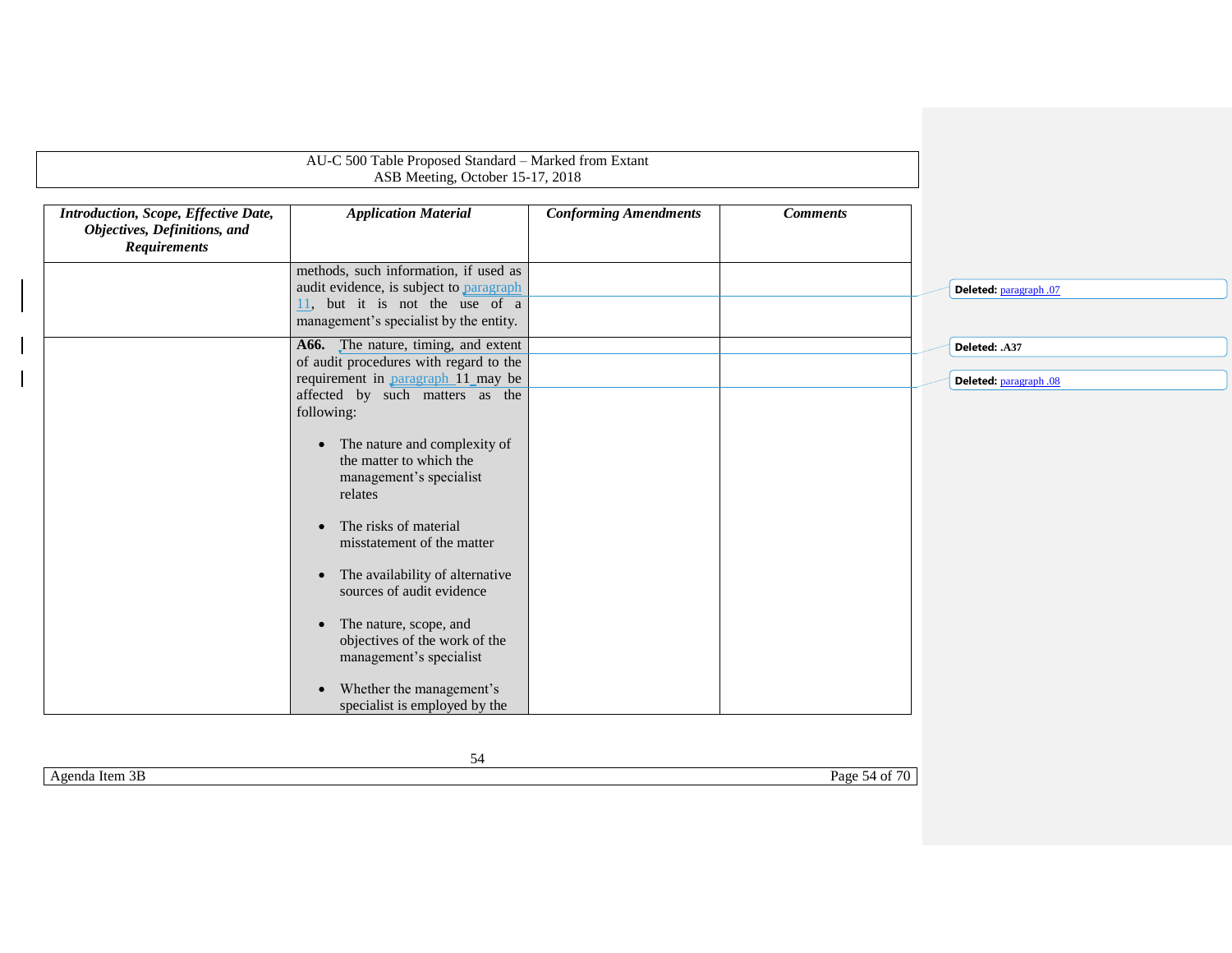|                                                                                             | AU-C 500 Table Proposed Standard - Marked from Extant<br>ASB Meeting, October 15-17, 2018                                                                                                                                                                                                                                                                                                                                                                                                                                                                                                                                                                    |                              |                 |
|---------------------------------------------------------------------------------------------|--------------------------------------------------------------------------------------------------------------------------------------------------------------------------------------------------------------------------------------------------------------------------------------------------------------------------------------------------------------------------------------------------------------------------------------------------------------------------------------------------------------------------------------------------------------------------------------------------------------------------------------------------------------|------------------------------|-----------------|
| Introduction, Scope, Effective Date,<br>Objectives, Definitions, and<br><b>Requirements</b> | <b>Application Material</b>                                                                                                                                                                                                                                                                                                                                                                                                                                                                                                                                                                                                                                  | <b>Conforming Amendments</b> | <b>Comments</b> |
|                                                                                             | entity or is a party engaged by<br>it to provide relevant services<br>The extent to which<br>management can exercise<br>control or influence over the<br>work of the management's<br>specialist<br>Whether the management's<br>specialist is subject to<br>technical performance<br>standards or other professional<br>or industry requirements<br>The nature and extent of any<br>controls within the entity over<br>the work of the management's<br>specialist<br>The auditor's knowledge and<br>$\bullet$<br>experience of the field of<br>expertise management's<br>specialist<br>The auditor's previous<br>experience of the work of that<br>specialist |                              |                 |

55

Agenda Item 3B Page 55 of 70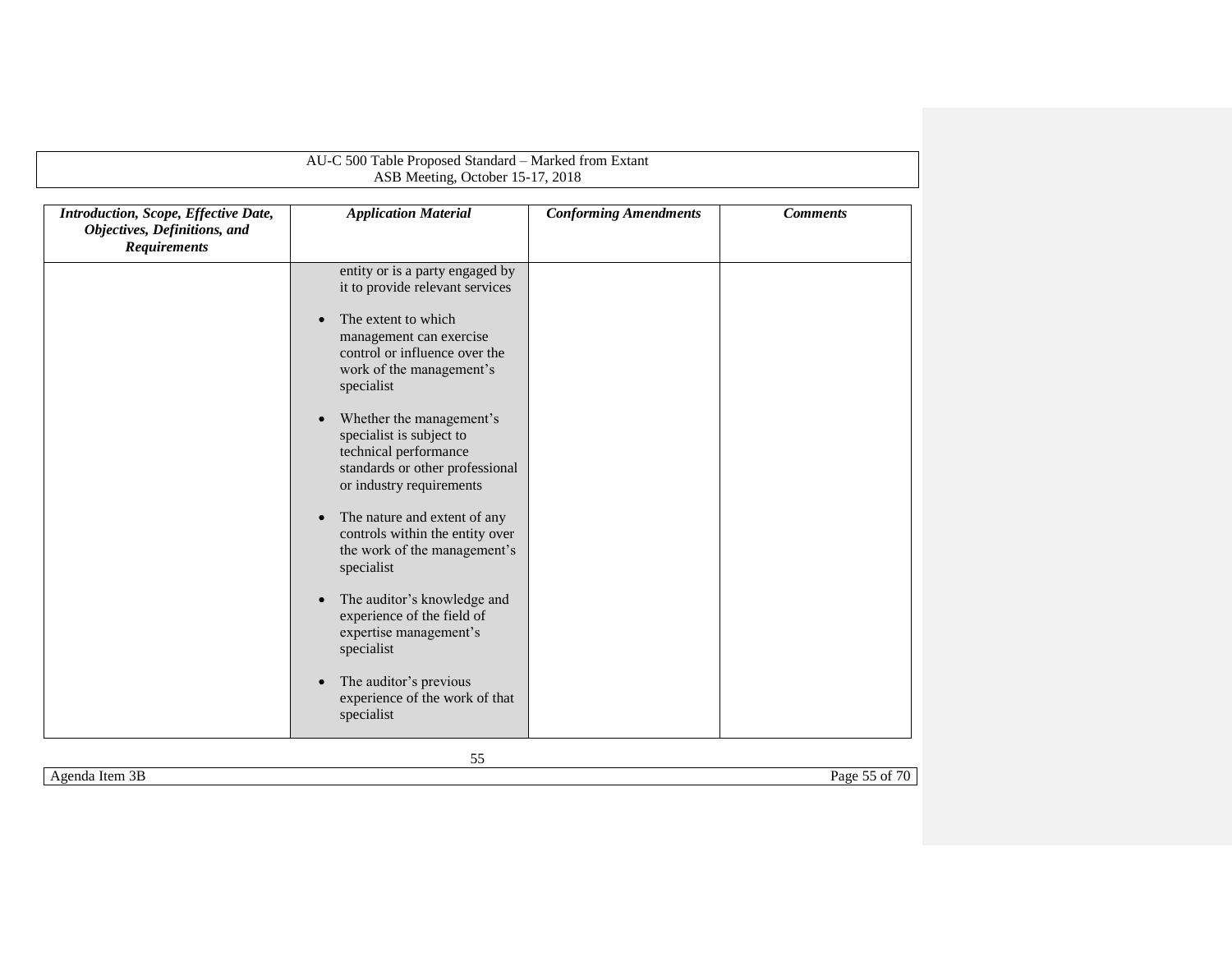<span id="page-55-1"></span><span id="page-55-0"></span>

| AU-C 500 Table Proposed Standard - Marked from Extant<br>ASB Meeting, October 15-17, 2018                       |                                                                                                     |                              |                 |                           |
|-----------------------------------------------------------------------------------------------------------------|-----------------------------------------------------------------------------------------------------|------------------------------|-----------------|---------------------------|
| Introduction, Scope, Effective Date,<br>Objectives, Definitions, and<br><b>Requirements</b>                     | <b>Application Material</b>                                                                         | <b>Conforming Amendments</b> | <b>Comments</b> |                           |
| <i>a</i> . evaluate the competence,<br>capabilities, and objectivity of that<br>specialist; (Ref; par. A67-A73) | The Competence, Capabilities, and<br>Objectivity of a Management's<br>Specialist (Ref: par. $11a$ ) |                              |                 | Deleted: : par. .A38-.A44 |
|                                                                                                                 |                                                                                                     |                              |                 | Deleted: A68              |
|                                                                                                                 | A67. Competence relates to the<br>nature and level of expertise of the                              |                              |                 | Deleted: A74              |
|                                                                                                                 | management's specialist. Capability                                                                 |                              |                 | Deleted: par. .08a        |
|                                                                                                                 | relates to the ability of the                                                                       |                              |                 | Deleted: .A38             |
|                                                                                                                 | management's specialist to exercise                                                                 |                              |                 |                           |
|                                                                                                                 | that competence in the circumstances.<br>Factors that influence capability may                      |                              |                 |                           |
|                                                                                                                 | include, for example, geographic                                                                    |                              |                 |                           |
|                                                                                                                 | location and the availability of time                                                               |                              |                 |                           |
|                                                                                                                 | and resources. Objectivity relates to the                                                           |                              |                 |                           |
|                                                                                                                 | possible effects that bias, conflict of                                                             |                              |                 |                           |
|                                                                                                                 | interest, or the influence of others may<br>have on the professional or business                    |                              |                 |                           |
|                                                                                                                 | judgment of the management's                                                                        |                              |                 |                           |
|                                                                                                                 | The<br>specialist.<br>competence,                                                                   |                              |                 |                           |
|                                                                                                                 | capabilities, and objectivity of a                                                                  |                              |                 |                           |
|                                                                                                                 | management's specialist, and any                                                                    |                              |                 |                           |
|                                                                                                                 | controls within the entity over that                                                                |                              |                 |                           |
|                                                                                                                 | specialist's work, are important factors<br>with regard to the reliability of any                   |                              |                 |                           |
|                                                                                                                 | information<br>produced<br>by<br>a                                                                  |                              |                 |                           |
|                                                                                                                 | management's specialist.                                                                            |                              |                 |                           |
|                                                                                                                 |                                                                                                     |                              |                 |                           |

Agenda Item 3B Page 56 of 70

56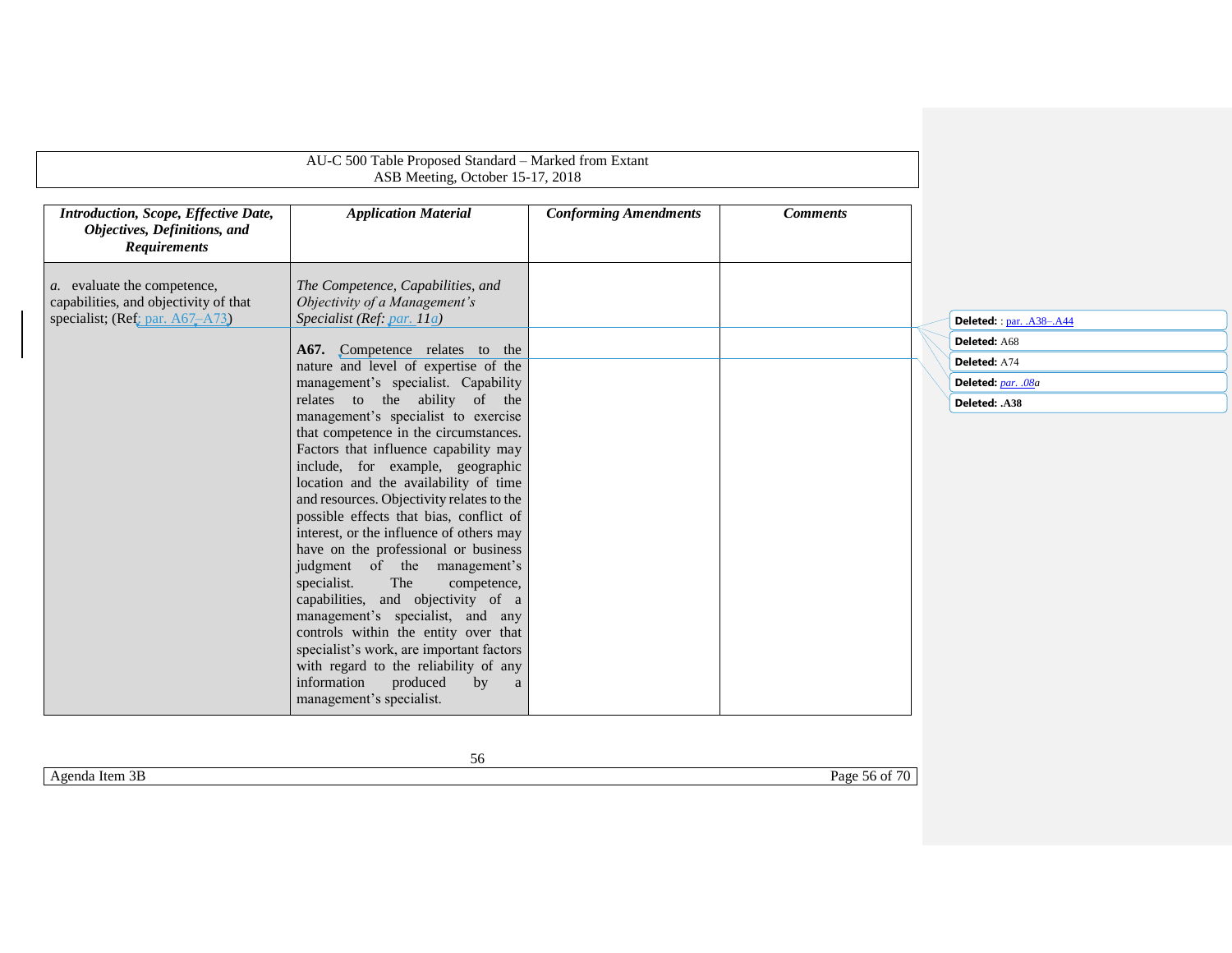|                                                                                             | AU-C 500 Table Proposed Standard - Marked from Extant<br>ASB Meeting, October 15-17, 2018                                                                                                                                                                                                                                                                                                                                                                                                                                                                                                                                                                                                                                                                                        |                              |                 |               |
|---------------------------------------------------------------------------------------------|----------------------------------------------------------------------------------------------------------------------------------------------------------------------------------------------------------------------------------------------------------------------------------------------------------------------------------------------------------------------------------------------------------------------------------------------------------------------------------------------------------------------------------------------------------------------------------------------------------------------------------------------------------------------------------------------------------------------------------------------------------------------------------|------------------------------|-----------------|---------------|
| Introduction, Scope, Effective Date,<br>Objectives, Definitions, and<br><b>Requirements</b> | <b>Application Material</b>                                                                                                                                                                                                                                                                                                                                                                                                                                                                                                                                                                                                                                                                                                                                                      | <b>Conforming Amendments</b> | <b>Comments</b> |               |
|                                                                                             | A68. Information<br>regarding<br>the<br>capabilities,<br>and<br>competence,<br>objectivity of a<br>management's<br>specialist may come from a variety of<br>sources, such as the following:<br>Personal experience with<br>$\bullet$<br>previous work of that specialist<br>Discussions with that specialist<br>$\bullet$<br>Discussions with others who<br>are familiar with that<br>specialist's work<br>Knowledge of that specialist's<br>qualifications, membership in<br>a professional body or industry<br>association, license to practice,<br>or other forms of external<br>recognition<br>Published papers or books<br>written by that specialist<br>An auditor's specialist, if any, that<br>assists the auditor in obtaining<br>sufficient appropriate audit evidence |                              |                 | Deleted: .A39 |

Agenda Item 3B Page 57 of 70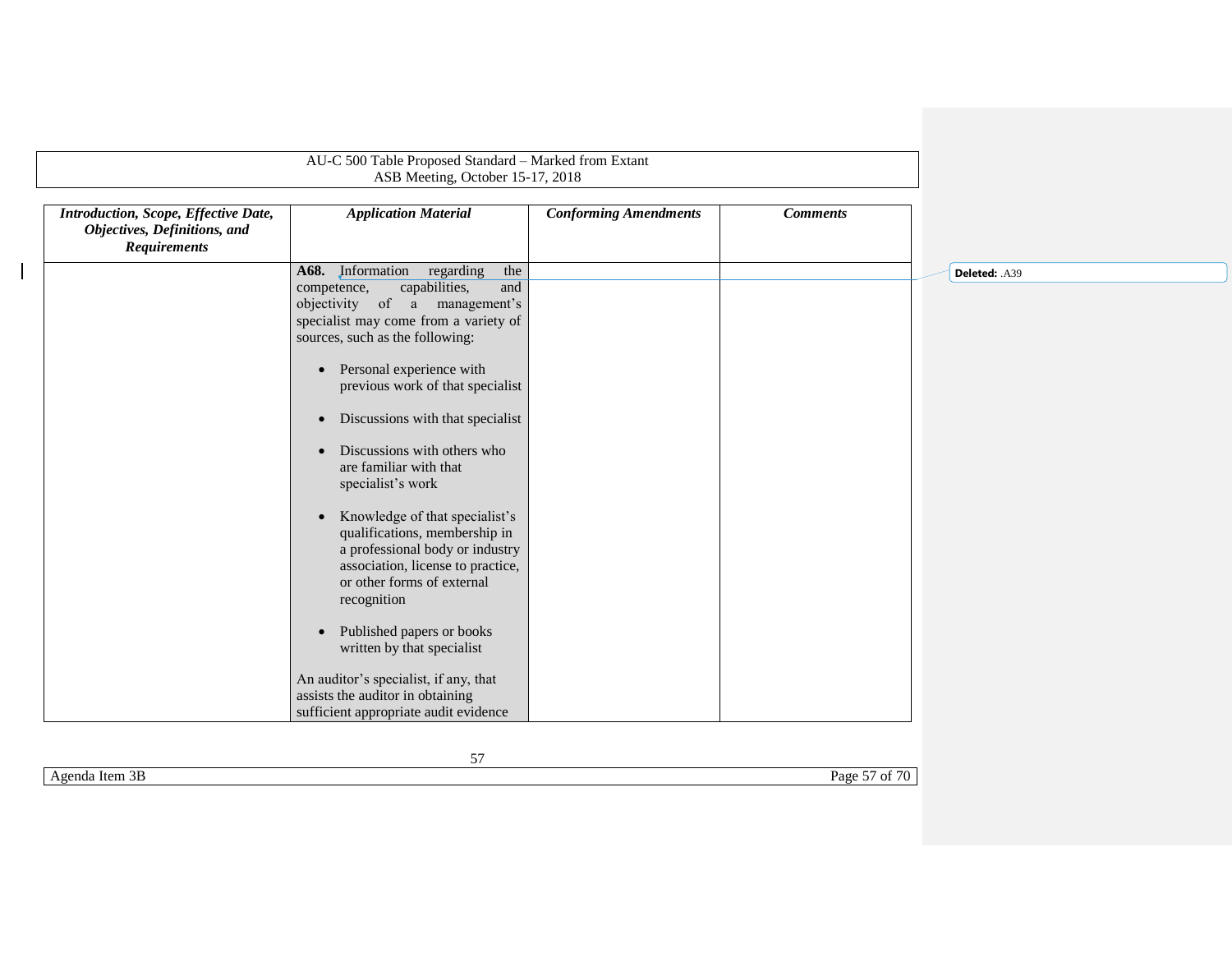|                                                                                             | ASB Meeting, October 15-17, 2018                                                                                                                                                                                                                                                                                                                                                                                                                             |                              |                 |               |
|---------------------------------------------------------------------------------------------|--------------------------------------------------------------------------------------------------------------------------------------------------------------------------------------------------------------------------------------------------------------------------------------------------------------------------------------------------------------------------------------------------------------------------------------------------------------|------------------------------|-----------------|---------------|
| Introduction, Scope, Effective Date,<br>Objectives, Definitions, and<br><b>Requirements</b> | <b>Application Material</b>                                                                                                                                                                                                                                                                                                                                                                                                                                  | <b>Conforming Amendments</b> | <b>Comments</b> |               |
|                                                                                             | with respect to information produced<br>by the management's specialist                                                                                                                                                                                                                                                                                                                                                                                       |                              |                 |               |
|                                                                                             | A69. Matters relevant to evaluating                                                                                                                                                                                                                                                                                                                                                                                                                          |                              |                 | Deleted: .A40 |
|                                                                                             | the competence, capabilities, and<br>objectivity of a management's<br>specialist include whether that<br>specialist's work is subject to technical<br>performance standards or other<br>professional or industry requirements,<br>for example, ethical standards and<br>other membership requirements of a<br>professional body or industry<br>association, accreditation standards of<br>a licensing body, or requirements<br>imposed by law or regulation. |                              |                 |               |
|                                                                                             | A70. Other matters that may be<br>relevant include<br>the relevance of the<br>$\bullet$<br>capabilities and competence of<br>the management's specialist to<br>the matter for which that<br>specialist's work will be used,<br>including any areas of<br>specialty within that<br>specialist's field. For example,<br>a particular actuary may                                                                                                               |                              |                 | Deleted: .A41 |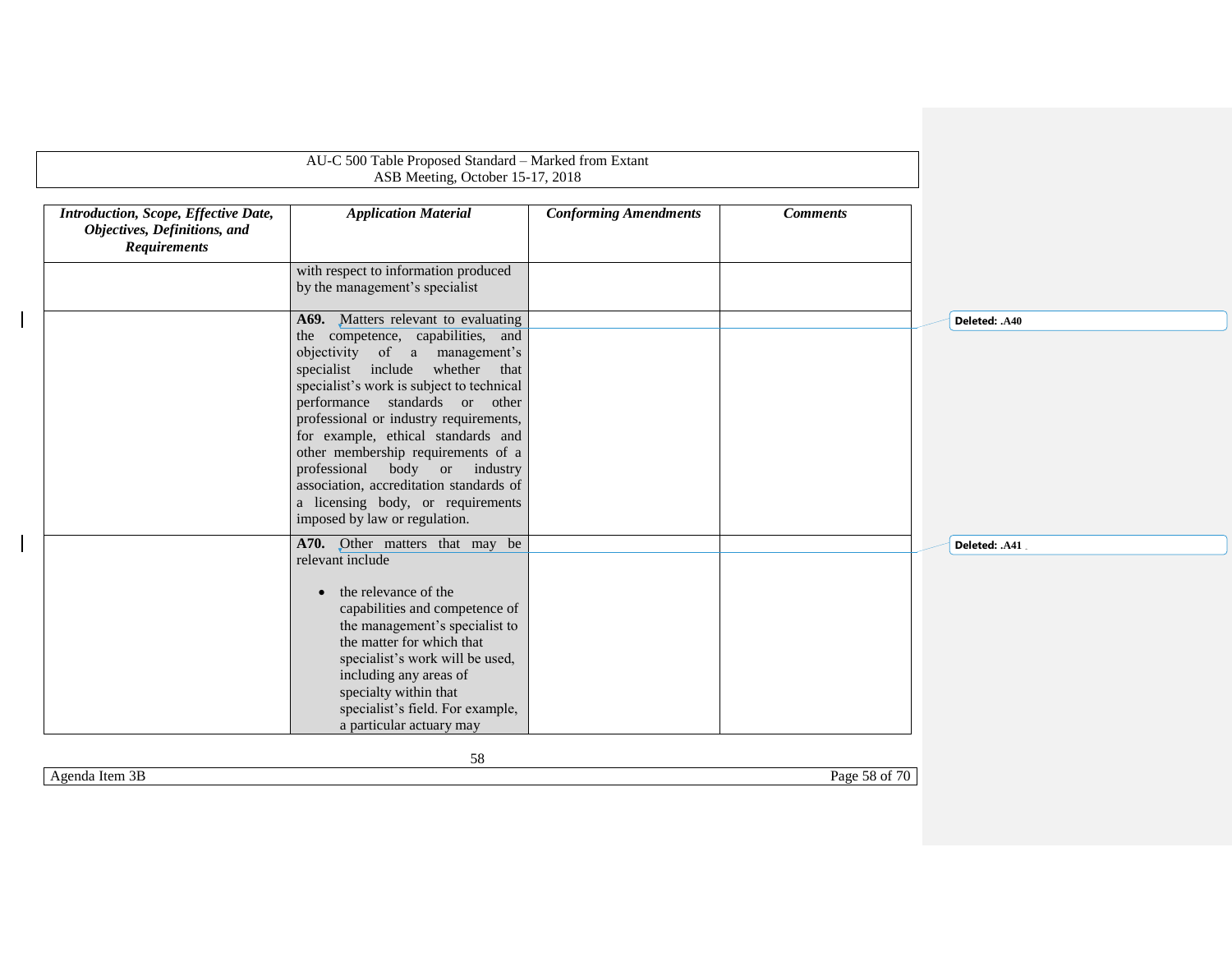| Introduction, Scope, Effective Date,<br>Objectives, Definitions, and<br><b>Requirements</b> | <b>Application Material</b>                                                                                                                                                                                                                                                                                                                                                                                                                                                                                                                                                                                                                                  | <b>Conforming Amendments</b> | <b>Comments</b> |
|---------------------------------------------------------------------------------------------|--------------------------------------------------------------------------------------------------------------------------------------------------------------------------------------------------------------------------------------------------------------------------------------------------------------------------------------------------------------------------------------------------------------------------------------------------------------------------------------------------------------------------------------------------------------------------------------------------------------------------------------------------------------|------------------------------|-----------------|
|                                                                                             | specialize in property and<br>casualty insurance but have<br>limited expertise regarding<br>pension calculations.<br>the competence of the<br>$\bullet$<br>management's specialist with<br>respect to relevant accounting<br>requirements, for example,<br>knowledge of assumptions and<br>methods, including models,<br>when applicable, that are<br>consistent with the applicable<br>financial reporting framework.<br>whether unexpected events,<br>$\bullet$<br>changes in conditions, or the<br>audit evidence obtained from<br>the results of audit procedures<br>indicate that it may be<br>necessary to reconsider the<br>initial evaluation of the |                              |                 |
|                                                                                             | competence, capabilities, and<br>objectivity of the<br>management's specialist as the<br>audit progresses.                                                                                                                                                                                                                                                                                                                                                                                                                                                                                                                                                   |                              |                 |

Agenda Item 3B Page 59 of 70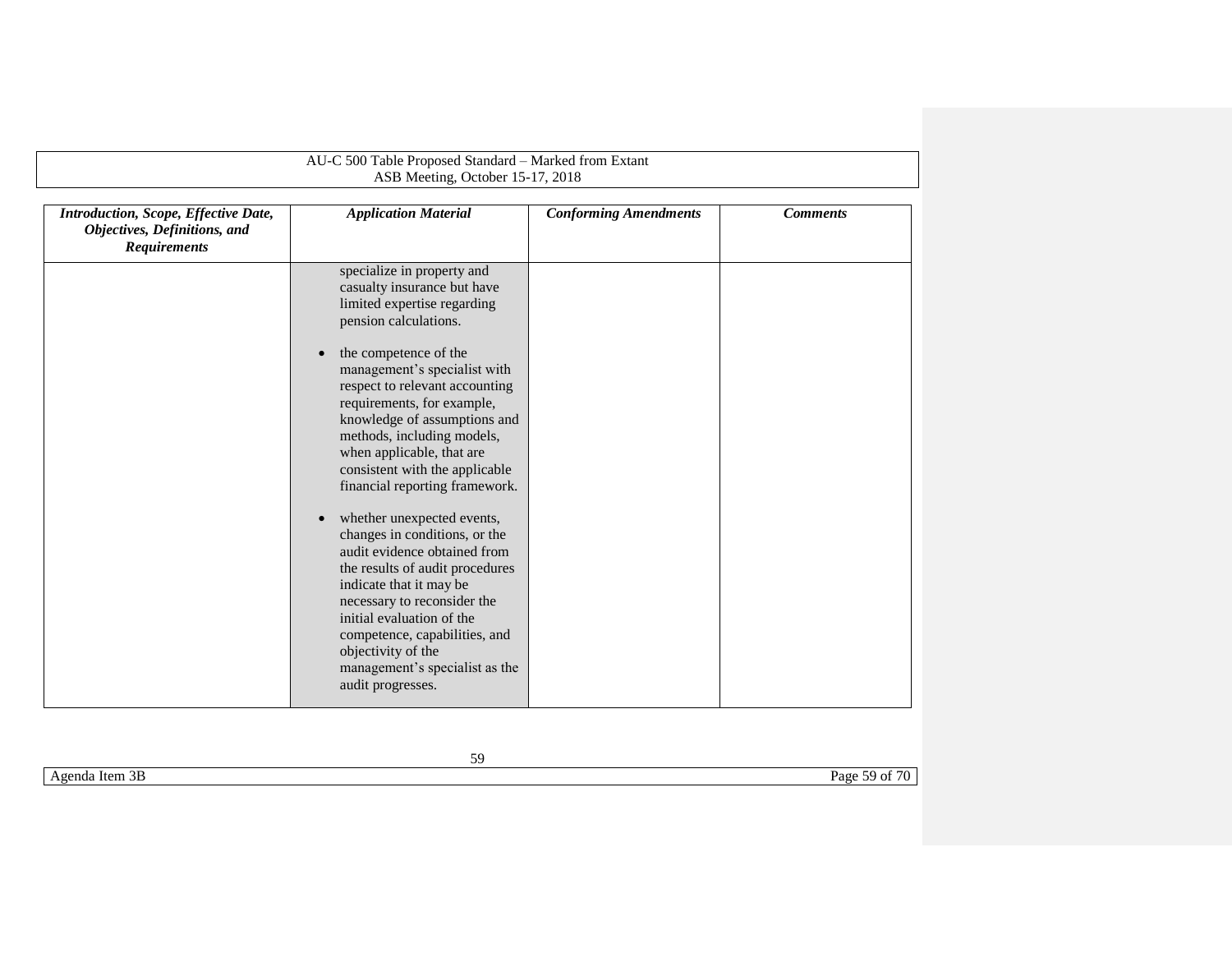|                                                                                             | AU-C 500 Table Proposed Standard - Marked from Extant<br>ASB Meeting, October 15-17, 2018                                                                                                                                                                                                                                                                                                                                                                                                |                              |                 |               |
|---------------------------------------------------------------------------------------------|------------------------------------------------------------------------------------------------------------------------------------------------------------------------------------------------------------------------------------------------------------------------------------------------------------------------------------------------------------------------------------------------------------------------------------------------------------------------------------------|------------------------------|-----------------|---------------|
| Introduction, Scope, Effective Date,<br>Objectives, Definitions, and<br><b>Requirements</b> | <b>Application Material</b>                                                                                                                                                                                                                                                                                                                                                                                                                                                              | <b>Conforming Amendments</b> | <b>Comments</b> |               |
|                                                                                             | A71. A broad range of circumstances<br>may threaten objectivity, for example,<br>self-interest threats, advocacy threats,<br>familiarity threats, self-review threats,<br>and intimidation threats. Safeguards<br>may reduce such threats and may be<br>created either by external structures<br>example, the profession,<br>(for<br>legislation, or regulation of the<br>management's specialist) or by the<br>work of the management's specialist<br>environment (for example, quality |                              |                 | Deleted: .A42 |
|                                                                                             | control policies and procedures).<br>A72. Although safeguards cannot<br>eliminate all threats to the objectivity<br>of a management's specialist, threats<br>such as intimidation threats may be of<br>less significance to a specialist engaged<br>by the entity than to a specialist<br>employed by the entity, and the<br>effectiveness of safeguards such as<br>quality control policies and procedures                                                                              |                              |                 | Deleted: .A43 |
|                                                                                             | may be greater. Because the threat to<br>objectivity created by being an<br>employee of the entity will always be<br>present, a specialist employed by the<br>entity cannot ordinarily be regarded as<br>being more likely to be objective than<br>60                                                                                                                                                                                                                                    |                              |                 |               |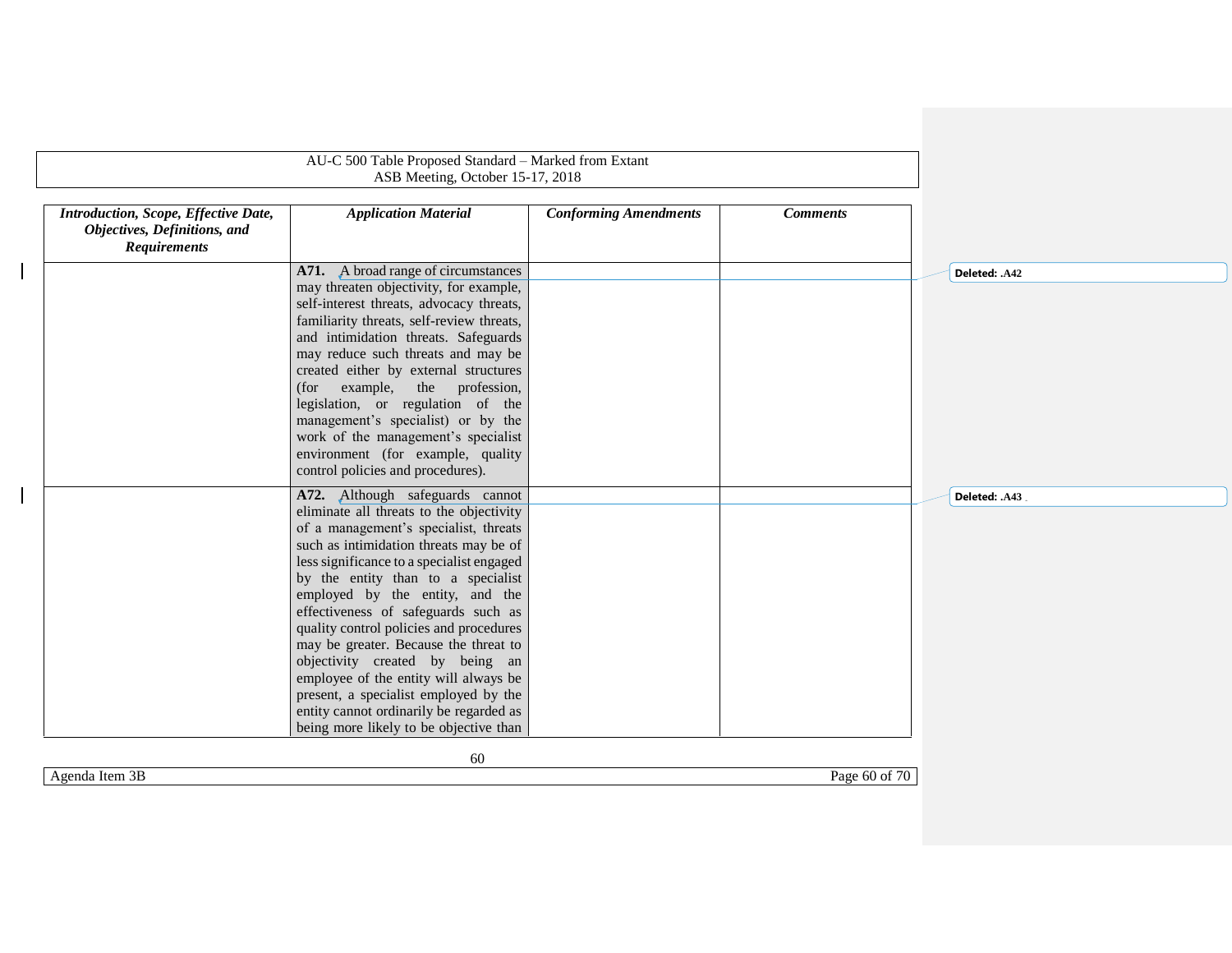<span id="page-60-1"></span><span id="page-60-0"></span>

|                                                                                             | AU-C 500 Table Proposed Standard - Marked from Extant<br>ASB Meeting, October 15-17, 2018                                                                                                                                                                                                                                                                                                                                                                                                                                                                                                                                                                       |                              |                 |                         |
|---------------------------------------------------------------------------------------------|-----------------------------------------------------------------------------------------------------------------------------------------------------------------------------------------------------------------------------------------------------------------------------------------------------------------------------------------------------------------------------------------------------------------------------------------------------------------------------------------------------------------------------------------------------------------------------------------------------------------------------------------------------------------|------------------------------|-----------------|-------------------------|
| Introduction, Scope, Effective Date,<br>Objectives, Definitions, and<br><b>Requirements</b> | <b>Application Material</b>                                                                                                                                                                                                                                                                                                                                                                                                                                                                                                                                                                                                                                     | <b>Conforming Amendments</b> | <b>Comments</b> |                         |
|                                                                                             | other employees of the entity.                                                                                                                                                                                                                                                                                                                                                                                                                                                                                                                                                                                                                                  |                              |                 |                         |
|                                                                                             | A73. When<br>evaluating<br>the<br>objectivity of a specialist engaged by<br>the entity, it may be relevant to discuss<br>with management and that specialist<br>any interests and relationships that may<br>create threats to the specialist's<br>objectivity and any applicable<br>safeguards, including any professional<br>requirements that apply to the<br>specialist, and to evaluate whether the<br>safeguards are adequate. Interests and<br>relationships creating threats may<br>include the following:<br><b>Financial interests</b><br>$\bullet$<br>Business and personal<br>$\bullet$<br>relationships<br>Provision of other services<br>$\bullet$ |                              |                 | Deleted: .A44           |
| b. obtain an understanding of the work                                                      | Obtaining an Understanding of the                                                                                                                                                                                                                                                                                                                                                                                                                                                                                                                                                                                                                               |                              |                 | Deleted: par. .A45-.A48 |
| of that specialist; and (Ref: par. A74-<br>A77                                              | Work of the Management's Specialist<br>(Ref: par. 11b)                                                                                                                                                                                                                                                                                                                                                                                                                                                                                                                                                                                                          |                              |                 | Deleted: A75            |
|                                                                                             |                                                                                                                                                                                                                                                                                                                                                                                                                                                                                                                                                                                                                                                                 |                              |                 | Deleted: A78            |
|                                                                                             | A74. An understanding of the work<br>the management's specialist<br>of                                                                                                                                                                                                                                                                                                                                                                                                                                                                                                                                                                                          |                              |                 | Deleted: par. .08b      |
|                                                                                             |                                                                                                                                                                                                                                                                                                                                                                                                                                                                                                                                                                                                                                                                 |                              |                 | Deleted: .A45           |
| Agenda Item 3B                                                                              | 61                                                                                                                                                                                                                                                                                                                                                                                                                                                                                                                                                                                                                                                              |                              | Page 61 of 70   |                         |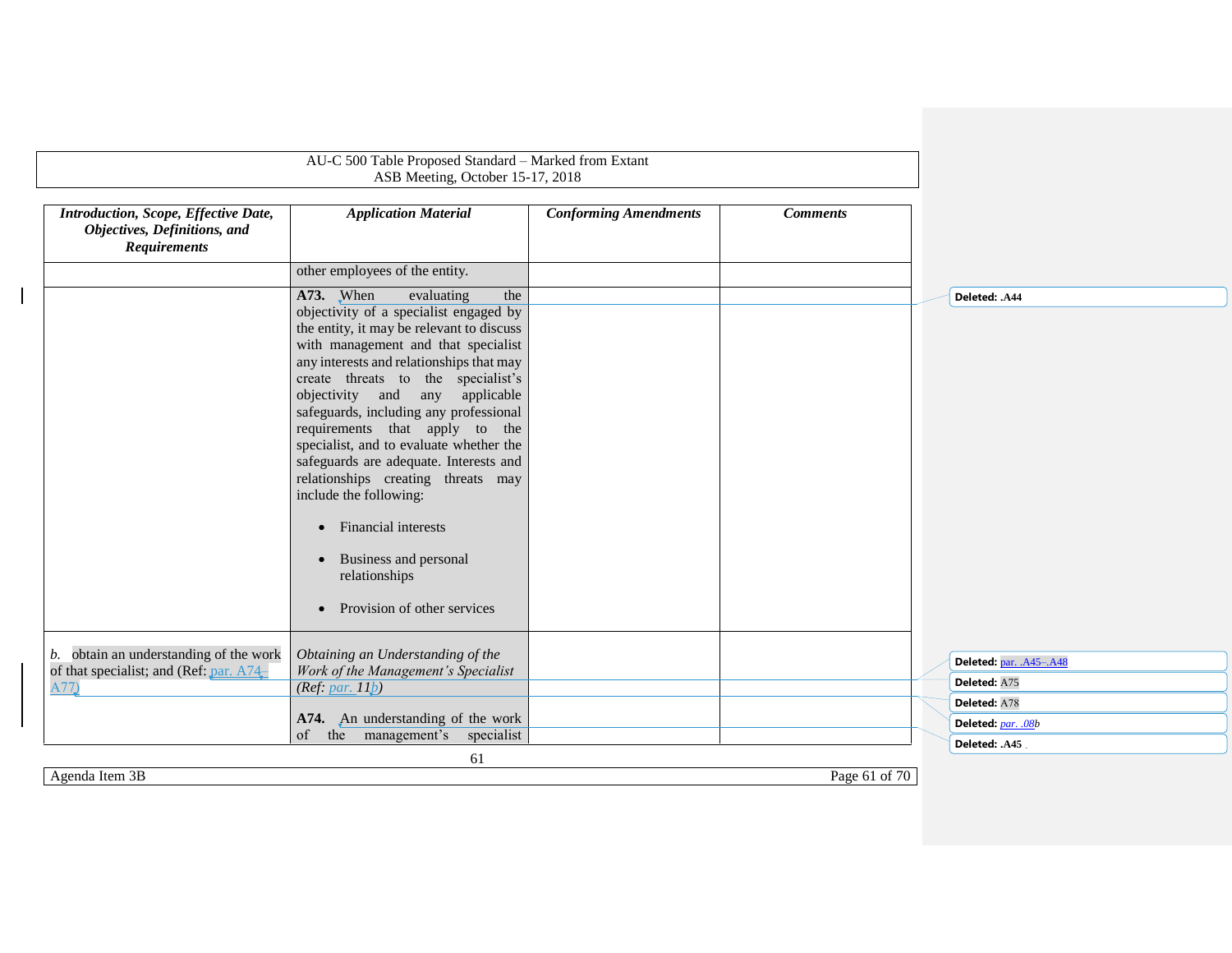|                                                                                             | AU-C 500 Table Proposed Standard - Marked from Extant<br>ASB Meeting, October 15-17, 2018                                                                                                            |                              |                 |               |
|---------------------------------------------------------------------------------------------|------------------------------------------------------------------------------------------------------------------------------------------------------------------------------------------------------|------------------------------|-----------------|---------------|
| Introduction, Scope, Effective Date,<br>Objectives, Definitions, and<br><b>Requirements</b> | <b>Application Material</b>                                                                                                                                                                          | <b>Conforming Amendments</b> | <b>Comments</b> |               |
|                                                                                             | includes an understanding of the<br>relevant field of expertise. An<br>understanding of the relevant field of<br>expertise may be obtained in<br>conjunction with the auditor's                      |                              |                 |               |
|                                                                                             | determination of whether the auditor<br>has the expertise to evaluate the work<br>of the management's specialist, or<br>whether the auditor needs an auditor's<br>specialist for this purpose. fn 13 |                              |                 |               |
|                                                                                             | A75. Aspects of the field of the<br>management's specialist relevant to the<br>auditor's understanding may include                                                                                   |                              |                 | Deleted: .A46 |
|                                                                                             | • whether that specialist's field<br>has areas of specialty within it<br>that are relevant to the audit.                                                                                             |                              |                 |               |
|                                                                                             | • whether any professional or<br>other standards and regulatory<br>or legal requirements apply.                                                                                                      |                              |                 |               |
|                                                                                             | what assumptions and methods<br>$\bullet$<br>are used by the management's                                                                                                                            |                              |                 |               |
| fn 13 Paragraph .07 of section 620, Using the Work of an Auditor's Specialist.              |                                                                                                                                                                                                      |                              |                 |               |
|                                                                                             | 62                                                                                                                                                                                                   |                              |                 |               |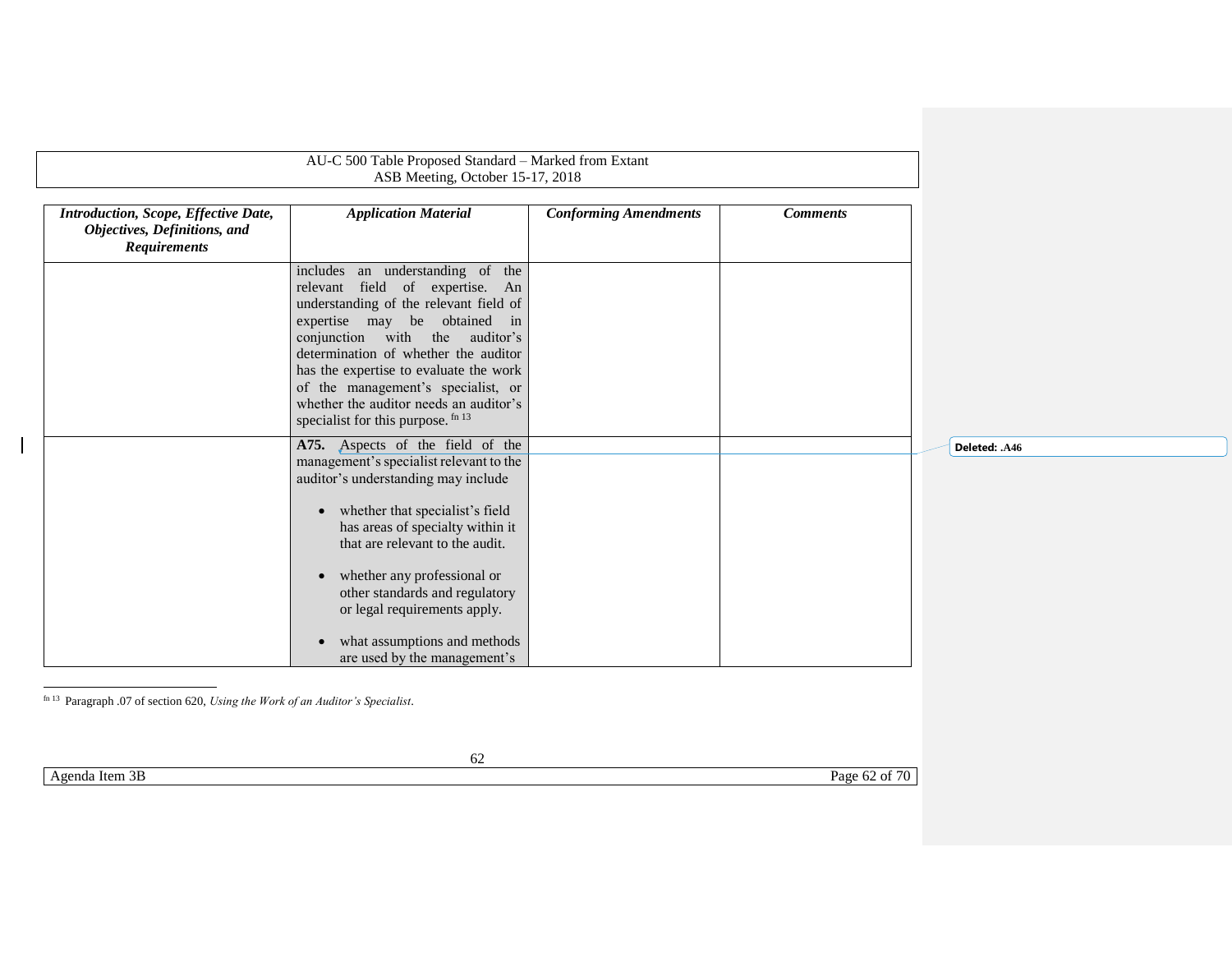|                                                                                             | AU-C 500 Table Proposed Standard - Marked from Extant<br>ASB Meeting, October 15-17, 2018                                                                                                                                                                                                                                                                                                                                                                       |                              |                 |               |
|---------------------------------------------------------------------------------------------|-----------------------------------------------------------------------------------------------------------------------------------------------------------------------------------------------------------------------------------------------------------------------------------------------------------------------------------------------------------------------------------------------------------------------------------------------------------------|------------------------------|-----------------|---------------|
| Introduction, Scope, Effective Date,<br>Objectives, Definitions, and<br><b>Requirements</b> | <b>Application Material</b>                                                                                                                                                                                                                                                                                                                                                                                                                                     | <b>Conforming Amendments</b> | <b>Comments</b> |               |
|                                                                                             | specialist and whether they are<br>generally accepted within that<br>specialist's field and<br>appropriate for financial<br>reporting purposes.                                                                                                                                                                                                                                                                                                                 |                              |                 |               |
|                                                                                             | the nature of internal and external data<br>or information the management's<br>specialist uses.                                                                                                                                                                                                                                                                                                                                                                 |                              |                 |               |
|                                                                                             | A76. In the case of a management's<br>specialist engaged by the entity, there<br>will ordinarily be an engagement letter<br>or other written form of agreement<br>between the entity and that specialist.<br>Evaluating that agreement when<br>obtaining an understanding of the work<br>of the management's specialist may<br>assist the auditor in determining for the<br>auditor's purposes the appropriateness<br>of<br>the nature, scope, and<br>$\bullet$ |                              |                 | Deleted: .A47 |
|                                                                                             | objectives of that specialist's<br>work;                                                                                                                                                                                                                                                                                                                                                                                                                        |                              |                 |               |
|                                                                                             | 63                                                                                                                                                                                                                                                                                                                                                                                                                                                              |                              |                 |               |

Agenda Item 3B Page 63 of 70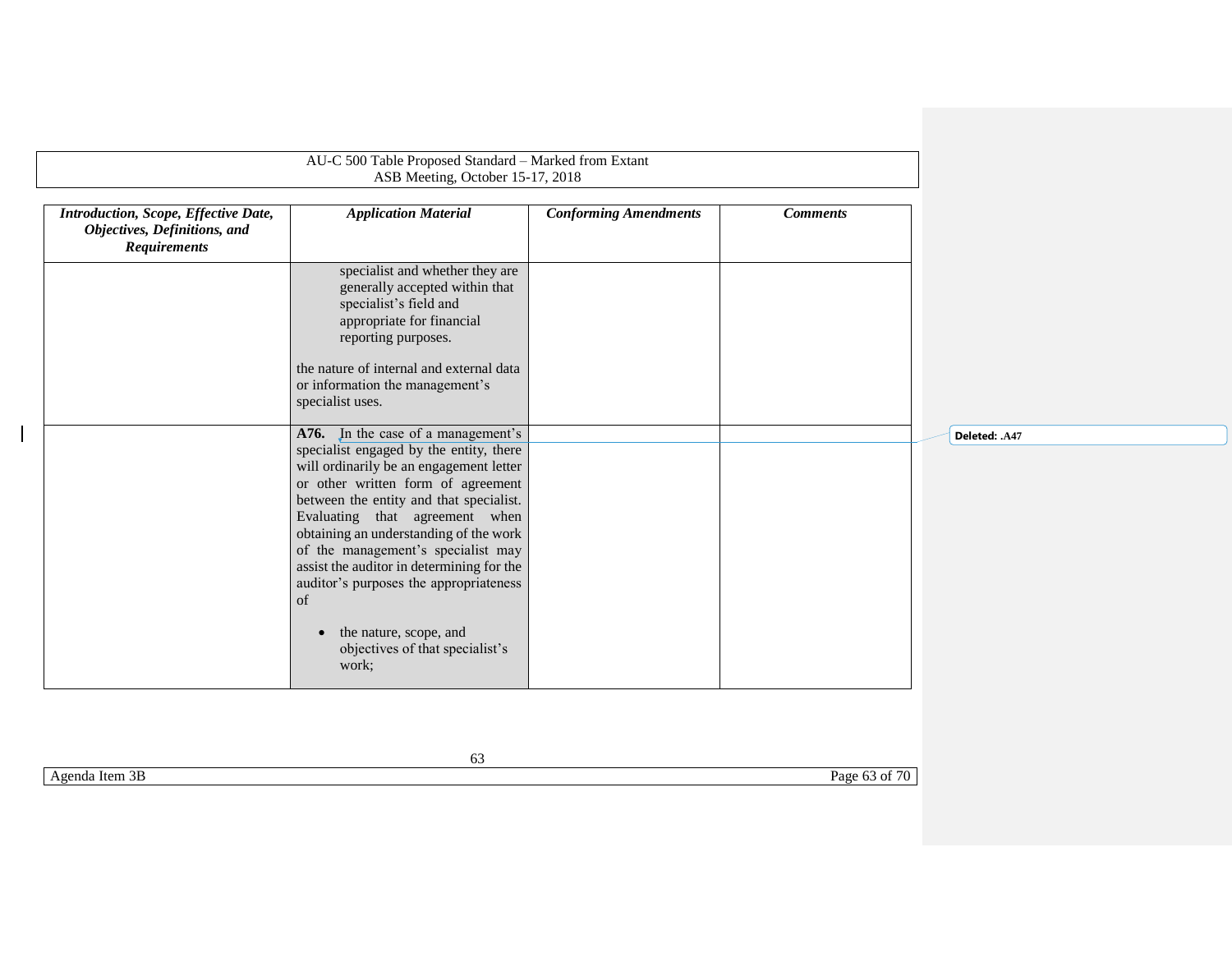<span id="page-63-1"></span>

|                                                                                                                               | AU-C 500 Table Proposed Standard - Marked from Extant<br>ASB Meeting, October 15-17, 2018                                                                                                                                                                                                                          |                              |                 |                      |
|-------------------------------------------------------------------------------------------------------------------------------|--------------------------------------------------------------------------------------------------------------------------------------------------------------------------------------------------------------------------------------------------------------------------------------------------------------------|------------------------------|-----------------|----------------------|
| Introduction, Scope, Effective Date,<br>Objectives, Definitions, and<br><b>Requirements</b>                                   | <b>Application Material</b>                                                                                                                                                                                                                                                                                        | <b>Conforming Amendments</b> | <b>Comments</b> |                      |
|                                                                                                                               | the respective roles and<br>$\bullet$<br>responsibilities of management<br>and that specialist; and                                                                                                                                                                                                                |                              |                 |                      |
|                                                                                                                               | the nature, timing, and extent of<br>communication between management<br>and that specialist, including the form<br>of any report to be provided by that<br>specialist.                                                                                                                                            |                              |                 |                      |
|                                                                                                                               | A77. In the case of a management's<br>specialist employed by the entity, it is<br>less likely that there will be a written<br>agreement of this kind. Inquiry of the<br>specialist and other members of<br>management may be the most<br>appropriate way for the auditor to<br>obtain the necessary understanding. |                              |                 | Deleted: .A48        |
| c. evaluate the appropriateness of that<br>specialist's work as audit evidence for<br>the relevant assertion. (Ref: par. A78) | Evaluating the Appropriateness of the<br>Work of the Management's Specialist<br>(Ref: $par. 11c$ )                                                                                                                                                                                                                 |                              |                 | Deleted: A79         |
|                                                                                                                               | A78. Considerations<br>when                                                                                                                                                                                                                                                                                        |                              |                 | Deleted: par. . A49) |
|                                                                                                                               | evaluating the appropriateness of the                                                                                                                                                                                                                                                                              |                              |                 | Deleted: par. . 08   |
|                                                                                                                               | work of the management's specialist as<br>audit evidence for the relevant<br>assertion may include                                                                                                                                                                                                                 |                              |                 | Deleted: .A49.       |

<span id="page-63-0"></span>Agenda Item 3B Page 64 of 70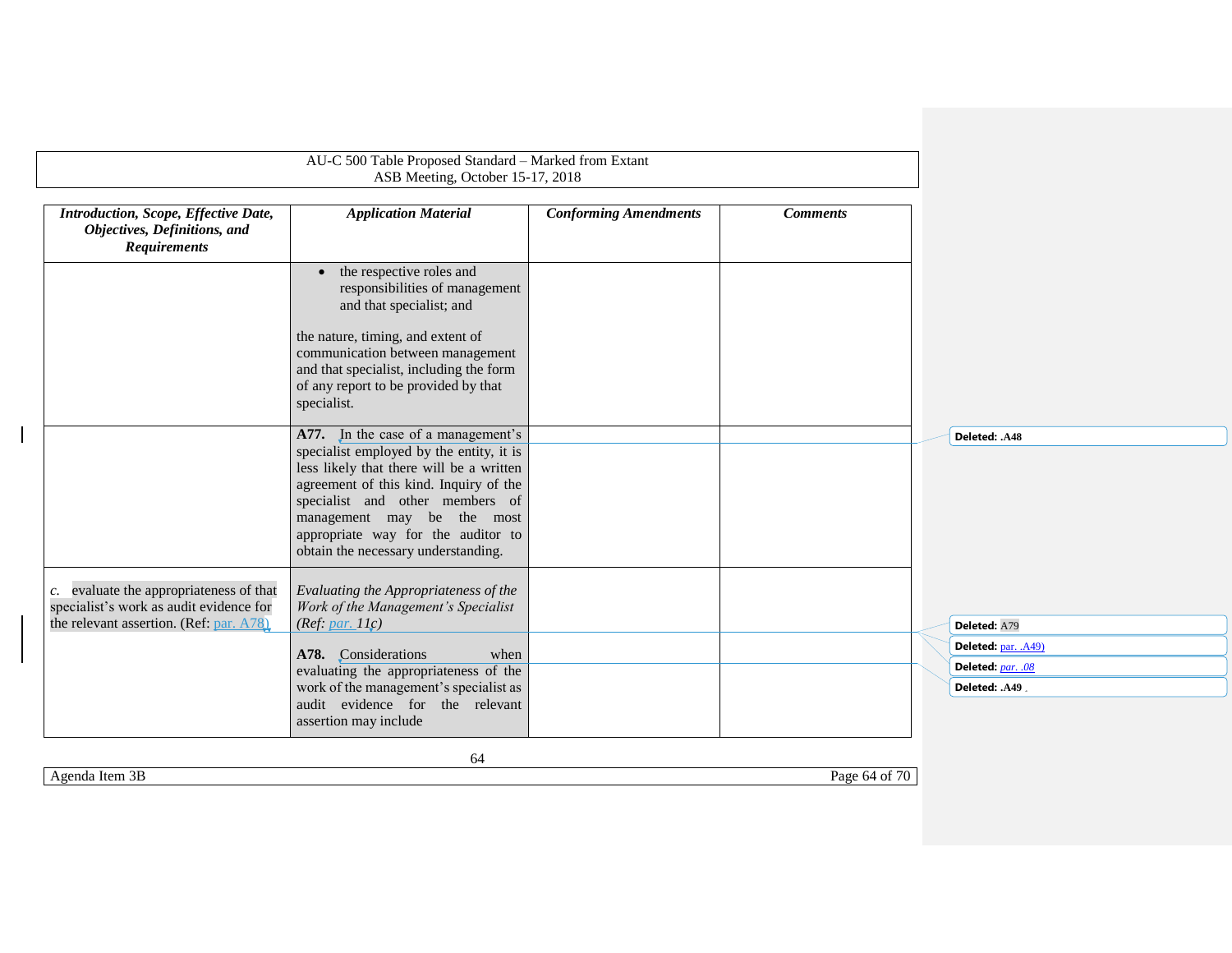<span id="page-64-0"></span>

|                                                                                                    | AU-C 500 Table Proposed Standard - Marked from Extant<br>ASB Meeting, October 15-17, 2018                                                                                                                                                                                                                                                                                                                                                                                                                                                                                        |                              |                                                |                                                                                                                                                                                              |
|----------------------------------------------------------------------------------------------------|----------------------------------------------------------------------------------------------------------------------------------------------------------------------------------------------------------------------------------------------------------------------------------------------------------------------------------------------------------------------------------------------------------------------------------------------------------------------------------------------------------------------------------------------------------------------------------|------------------------------|------------------------------------------------|----------------------------------------------------------------------------------------------------------------------------------------------------------------------------------------------|
| <b>Introduction, Scope, Effective Date,</b><br>Objectives, Definitions, and<br><b>Requirements</b> | <b>Application Material</b>                                                                                                                                                                                                                                                                                                                                                                                                                                                                                                                                                      | <b>Conforming Amendments</b> | <b>Comments</b>                                |                                                                                                                                                                                              |
|                                                                                                    | the relevance and<br>$\bullet$<br>reasonableness of that<br>specialist's findings or<br>conclusions, their consistency<br>with other audit evidence, and<br>whether they have been<br>appropriately reflected in the<br>financial statements;<br>if that specialist's work<br>$\bullet$<br>involves use of significant<br>assumptions and methods, the<br>relevance and reasonableness<br>of those assumptions and<br>methods; and<br>if that specialist's work involves<br>significant use of source data, the<br>relevance, completeness, and accuracy<br>of that source data. |                              |                                                |                                                                                                                                                                                              |
|                                                                                                    |                                                                                                                                                                                                                                                                                                                                                                                                                                                                                                                                                                                  |                              | Moved up above as part of the<br>new framework | <b>Deleted: .09</b> The auditor should evaluate whether, the<br>information is sufficiently reliable for the auditor's purposes,<br>including, as necessary, in the following circumstances: |
|                                                                                                    |                                                                                                                                                                                                                                                                                                                                                                                                                                                                                                                                                                                  |                              | Moved up above as part of the<br>new framework | <b>Deleted:</b> <i>a.</i> . Obtaining audit evidence about the accuracy<br>and completeness of the information (Ref: par. .A50–.A51                                                          |

Agenda Item 3B Page 65 of 70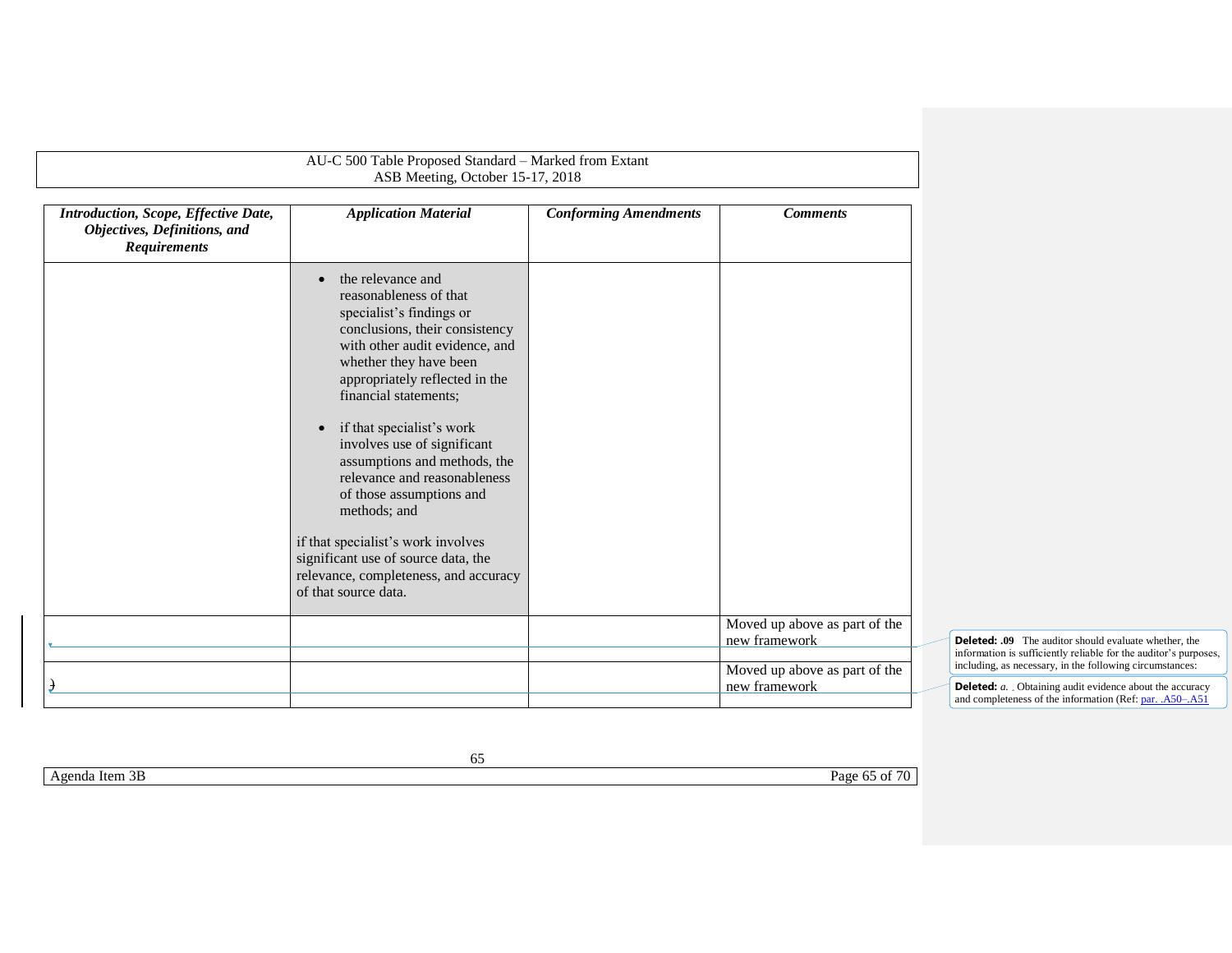<span id="page-65-2"></span><span id="page-65-0"></span>

|                                                                                                                                                                                                                                                           | ASB Meeting, October 15-17, 2018                                                                                                                                                                                                                                                    | AU-C 500 Table Proposed Standard - Marked from Extant                                                                                                                        |                                                                                                                                                                          |
|-----------------------------------------------------------------------------------------------------------------------------------------------------------------------------------------------------------------------------------------------------------|-------------------------------------------------------------------------------------------------------------------------------------------------------------------------------------------------------------------------------------------------------------------------------------|------------------------------------------------------------------------------------------------------------------------------------------------------------------------------|--------------------------------------------------------------------------------------------------------------------------------------------------------------------------|
| Introduction, Scope, Effective Date,<br>Objectives, Definitions, and<br><b>Requirements</b>                                                                                                                                                               | <b>Application Material</b>                                                                                                                                                                                                                                                         | <b>Conforming Amendments</b><br><b>Comments</b>                                                                                                                              |                                                                                                                                                                          |
|                                                                                                                                                                                                                                                           |                                                                                                                                                                                                                                                                                     | Section moved to the                                                                                                                                                         | <b>Deleted:</b> <i>b.</i> Evaluating whether the information is<br>sufficiently precise and detailed for the auditor's purposes<br>(Ref: par. . A52)                     |
|                                                                                                                                                                                                                                                           |                                                                                                                                                                                                                                                                                     | reliability section                                                                                                                                                          | Deleted: Inconsistency in, or Doubts Over Reliability of,<br><b>Audit Evidence</b>                                                                                       |
| <b>Nature of Information To Be Used for</b><br>as Audit Evidence                                                                                                                                                                                          | <b>Nature of Information To Be Used</b><br>as Audit Evidence (Ref: par. 12-13).                                                                                                                                                                                                     |                                                                                                                                                                              | Deleted: Produced by the Entity and Used for the<br><b>Auditor's Purposes</b>                                                                                            |
|                                                                                                                                                                                                                                                           |                                                                                                                                                                                                                                                                                     |                                                                                                                                                                              | Deleted: par. .09a-b                                                                                                                                                     |
|                                                                                                                                                                                                                                                           |                                                                                                                                                                                                                                                                                     |                                                                                                                                                                              | Deleted: ¶                                                                                                                                                               |
| auditor<br>should<br>consider<br><b>12. The</b><br>information in a manner that is not<br>biased towards audit evidence that may<br>be corroborative or towards excluding<br>evidence<br>audit<br>that<br>be<br>may<br>contradictory. (Ref: par. A79–A82) | The<br>A79.<br>auditor<br>has<br>no<br>responsibility<br>to perform<br>audit<br>contradictory<br>procedures to seek<br>information.                                                                                                                                                 | New requirement paragraph to<br>set the specific element within<br>the framework dealing with<br>the nature of audit evidence,<br>that is corroborative or<br>contradictory. | Deleted: A80                                                                                                                                                             |
| auditor<br><b>13. The</b><br>should<br>consider                                                                                                                                                                                                           | <b>A80.</b> The level of assurance obtained                                                                                                                                                                                                                                         |                                                                                                                                                                              | Deleted: A83                                                                                                                                                             |
| contradictory information when that<br>information comes to the auditor's<br>attention through audit procedures<br>performed.                                                                                                                             | consideration<br>involves<br><sub>of</sub><br>audit<br>that both<br>evidence<br>corroborates<br>management's assertions and audit<br>contradicts<br>evidence<br>that                                                                                                                |                                                                                                                                                                              | <b>Deleted: .A8 More</b>                                                                                                                                                 |
|                                                                                                                                                                                                                                                           | assertions.<br>management's<br>For<br>example, corroborating information<br>obtained from a source independent of<br>the entity may increase the assurance<br>that the auditor obtains from audit<br>evidence that is generated internally,<br>such as evidence existing within the |                                                                                                                                                                              | <b>Deleted:</b> from consistent audit evidence obtained from<br>different sources or of a different nature than from items of<br>audit evidence considered individually. |

<span id="page-65-1"></span>Agenda Item 3B Page 66 of 70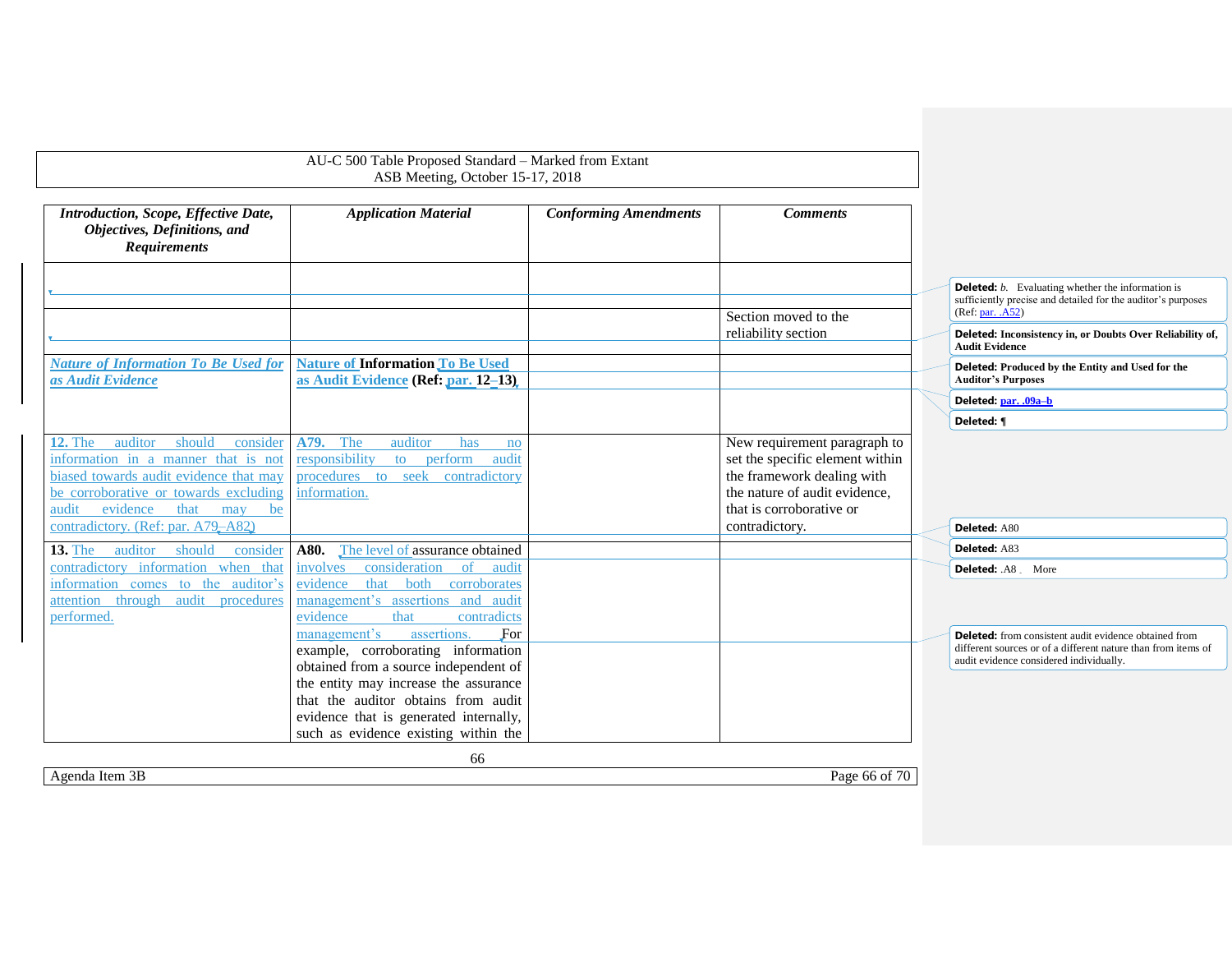|                                                                                             | AU-C 500 Table Proposed Standard - Marked from Extant<br>ASB Meeting, October 15-17, 2018                                                                                                                                                                                                                                                  |                              |                 |                                                                             |
|---------------------------------------------------------------------------------------------|--------------------------------------------------------------------------------------------------------------------------------------------------------------------------------------------------------------------------------------------------------------------------------------------------------------------------------------------|------------------------------|-----------------|-----------------------------------------------------------------------------|
| Introduction, Scope, Effective Date,<br>Objectives, Definitions, and<br><b>Requirements</b> | <b>Application Material</b>                                                                                                                                                                                                                                                                                                                | <b>Conforming Amendments</b> | <b>Comments</b> |                                                                             |
|                                                                                             | accounting<br>records,<br>minutes<br>of<br>meetings,<br><sub>or</sub><br><sub>a</sub><br>management<br>representation.                                                                                                                                                                                                                     |                              |                 |                                                                             |
|                                                                                             | Audit evidence that contradicts<br>A81.<br>assertions<br>management's<br>may<br>influence the auditor's evaluation of<br>whether sufficient appropriate audit<br>evidence has been obtained even in<br>situations when the source of that                                                                                                  |                              |                 |                                                                             |
|                                                                                             | contradictory audit evidence is less                                                                                                                                                                                                                                                                                                       |                              |                 | Deleted: not                                                                |
|                                                                                             | reliable than the source of audit<br>evidence supporting management's<br>assertions. However, the auditor does<br>not consider contradictory audit<br>evidence in isolation, but rather it is<br>part of the auditor's consideration of<br>the audit evidence obtained with<br>respect to that management's assertion<br>taken as a whole. |                              |                 |                                                                             |
|                                                                                             |                                                                                                                                                                                                                                                                                                                                            |                              |                 | Deleted: Inconsistency in, or Doubts Over Reliability of,<br>Audit Evidence |
|                                                                                             | A82. Obtaining audit evidence from                                                                                                                                                                                                                                                                                                         |                              |                 | Deleted: (Ref: par. .10)                                                    |
|                                                                                             | different sources or of a different<br>nature may indicate that an individual<br>item of audit evidence is not reliable,<br>such as when audit evidence obtained<br>from one source is inconsistent with<br>67                                                                                                                             |                              |                 | Deleted: .A53                                                               |

<span id="page-66-0"></span>Agenda Item 3B Page 67 of 70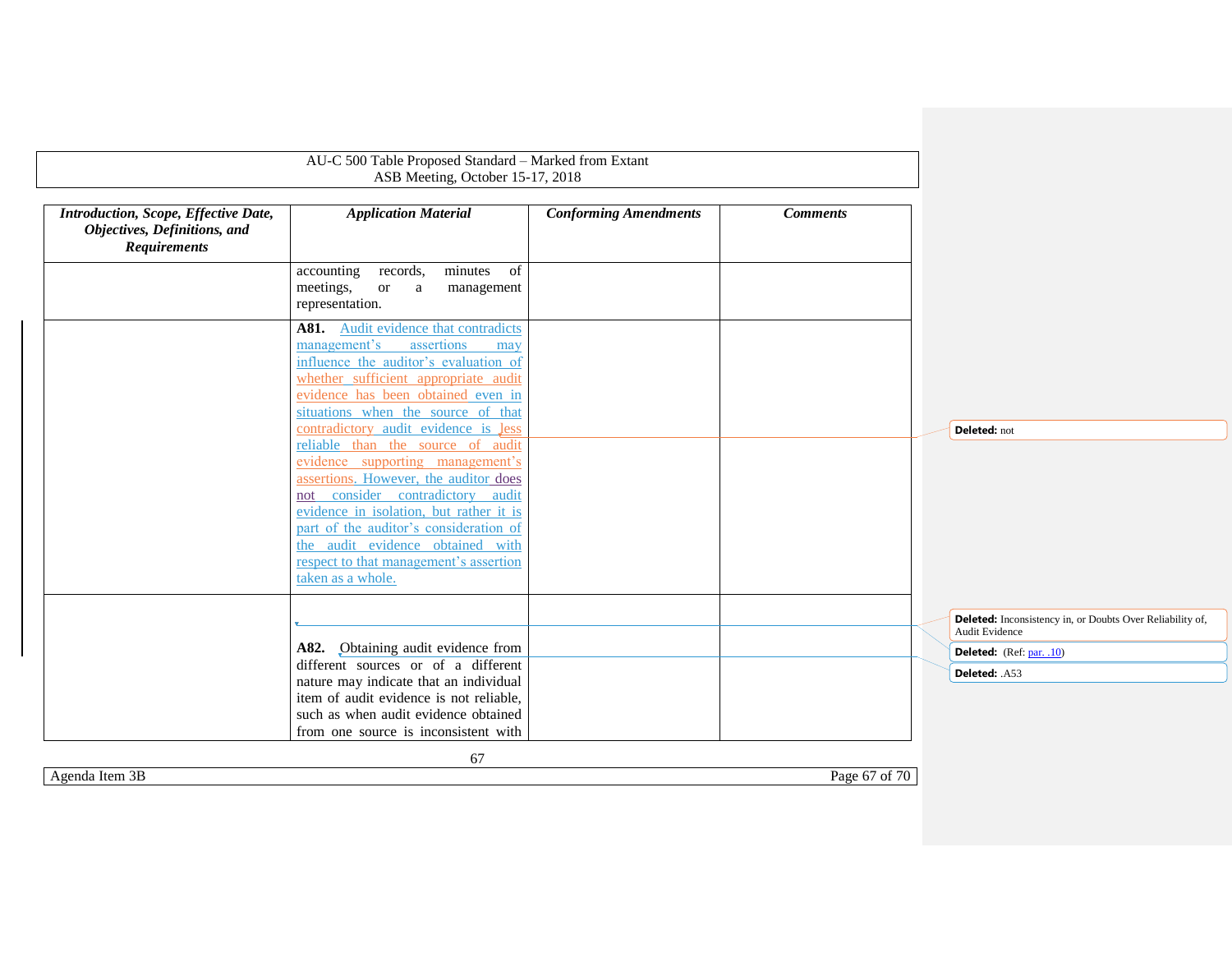<span id="page-67-1"></span><span id="page-67-0"></span>

|                                                                                                                                                                                                                     | AU-C 500 Table Proposed Standard - Marked from Extant<br>ASB Meeting, October 15-17, 2018                                                                                                                                                                   |                              |                                                                                                                                                    |                                                                                                                                                                                                        |
|---------------------------------------------------------------------------------------------------------------------------------------------------------------------------------------------------------------------|-------------------------------------------------------------------------------------------------------------------------------------------------------------------------------------------------------------------------------------------------------------|------------------------------|----------------------------------------------------------------------------------------------------------------------------------------------------|--------------------------------------------------------------------------------------------------------------------------------------------------------------------------------------------------------|
| Introduction, Scope, Effective Date,<br>Objectives, Definitions, and<br><b>Requirements</b>                                                                                                                         | <b>Application Material</b>                                                                                                                                                                                                                                 | <b>Conforming Amendments</b> | <b>Comments</b>                                                                                                                                    |                                                                                                                                                                                                        |
|                                                                                                                                                                                                                     | that obtained from another. This may<br>be the case when, for example, an<br>external confirmation is inconsistent                                                                                                                                          |                              |                                                                                                                                                    | <b>Deleted:</b> responses to inquiries of management, internal<br>audit, and others                                                                                                                    |
|                                                                                                                                                                                                                     | with the terms of a debt obligation.                                                                                                                                                                                                                        |                              |                                                                                                                                                    | <b>Deleted:</b> are                                                                                                                                                                                    |
|                                                                                                                                                                                                                     | Section 230, Audit Documentation,<br>includes a specific documentation<br>requirement if the auditor identified<br>information that is inconsistent with<br>the auditor's final conclusion regarding<br>a significant finding or issue. fn 14               |                              |                                                                                                                                                    | <b>Deleted:</b> or when responses to inquiries of those charged<br>with governance made to corroborate the responses to<br>inquiries of management are inconsistent with the response<br>by management |
| 14. If<br>a. audit evidence obtained from<br>one source is inconsistent with<br>that obtained from another or<br>b. the auditor has doubts about the<br>reliability of information to be<br>used as audit evidence, | A83. The nature of audit evidence is<br>important consideration<br>in<br>an<br>evaluating information and it is<br>comprised of information that:<br><i>a</i> . supports and corroborates<br>management's assertions, or<br>b. contradicts such assertions. |                              | Formerly paragraph 10 in<br>extant AU-C 500. Retain this<br>requirement in some form and<br>work in professional<br>skepticism in this requirement | Deleted: a.<br>Deleted: b.                                                                                                                                                                             |
| the auditor should determine what<br>modifications or additions to audit<br>procedures are necessary to resolve the<br>matter and should consider the effect of                                                     | In some cases, the absence of<br>information (for example, the auditor's<br>inability to obtain audit evidence about<br>financial support by third parties or the<br>entity's owner-manager's intent to                                                     |                              |                                                                                                                                                    |                                                                                                                                                                                                        |
| fn 14 Paragraph .12 of section 230, Audit Documentation.                                                                                                                                                            |                                                                                                                                                                                                                                                             |                              |                                                                                                                                                    |                                                                                                                                                                                                        |
|                                                                                                                                                                                                                     | 68                                                                                                                                                                                                                                                          |                              |                                                                                                                                                    |                                                                                                                                                                                                        |
| Agenda Item 3B                                                                                                                                                                                                      |                                                                                                                                                                                                                                                             |                              | Page 68 of 70                                                                                                                                      |                                                                                                                                                                                                        |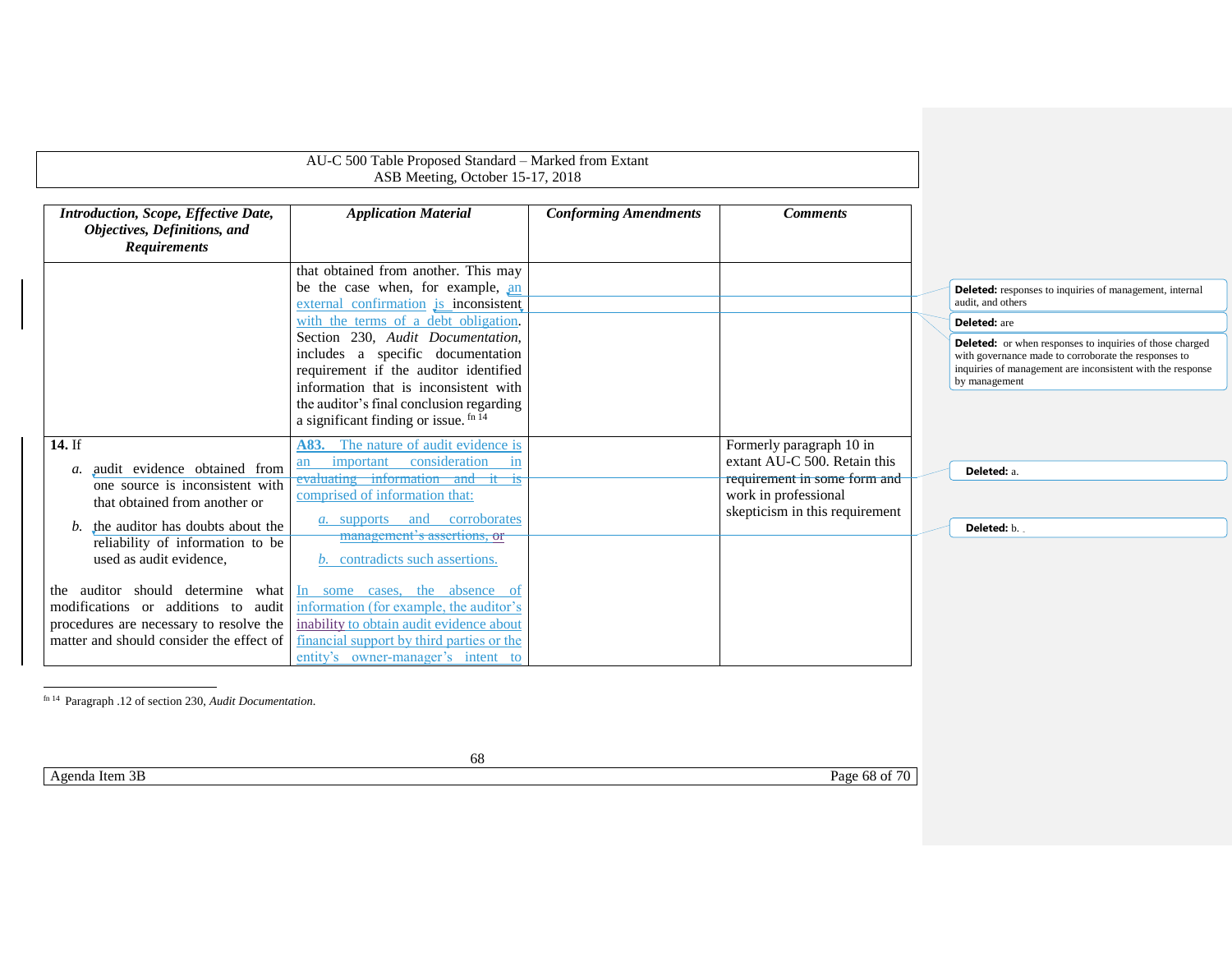|                                                                                                    | AU-C 500 Table Proposed Standard – Marked from Extant<br>ASB Meeting, October 15-17, 2018                                                                                                                                                                                                                                                                                                                                                                                                                                                                                                               |                              |                                         |  |
|----------------------------------------------------------------------------------------------------|---------------------------------------------------------------------------------------------------------------------------------------------------------------------------------------------------------------------------------------------------------------------------------------------------------------------------------------------------------------------------------------------------------------------------------------------------------------------------------------------------------------------------------------------------------------------------------------------------------|------------------------------|-----------------------------------------|--|
| <b>Introduction, Scope, Effective Date,</b><br>Objectives, Definitions, and<br><b>Requirements</b> | <b>Application Material</b>                                                                                                                                                                                                                                                                                                                                                                                                                                                                                                                                                                             | <b>Conforming Amendments</b> | <b>Comments</b>                         |  |
| the matter, if any, on other aspects of the<br>audit. (Ref: par. A83-A84)                          | provide the necessary financial support<br>in cases when such intent is necessary<br>to support management's assertion<br>about the entity's ability to continue as<br>a going concern for a reasonable period<br>of time) is used by the auditor and,<br>therefore, also<br>constitutes<br>audit<br>evidence. $fn 2$                                                                                                                                                                                                                                                                                   |                              |                                         |  |
|                                                                                                    | A84. Although corroboration<br>of<br>evidence obtained through inquiry is<br>often of particular importance, in the<br>case of inquiries about management<br>intent, the information available to<br>support management's intent may be<br>limited. The exercise of professional<br>skepticism is particularly important<br>when corroborative audit evidence is<br>limited to inquiry. In these cases,<br>understanding management's<br>past<br>history of carrying out its stated<br>intentions.<br>management's<br>stated<br>reasons for choosing a particular<br>course of action, and management's |                              | Moved from Audit Procedures<br>section. |  |

| Deleted: A84 |
|--------------|
| Deleted:     |
| Deleted: A85 |
| Deleted: A18 |

<span id="page-68-0"></span>l fin 2 Paragraph .A32 of section 200, *Overall Objectives of the Independent Auditor and the Conduct of an Audit in Accordance With Generally Accepted Auditing Standards.* 

Agenda Item 3B Page 69 of 70